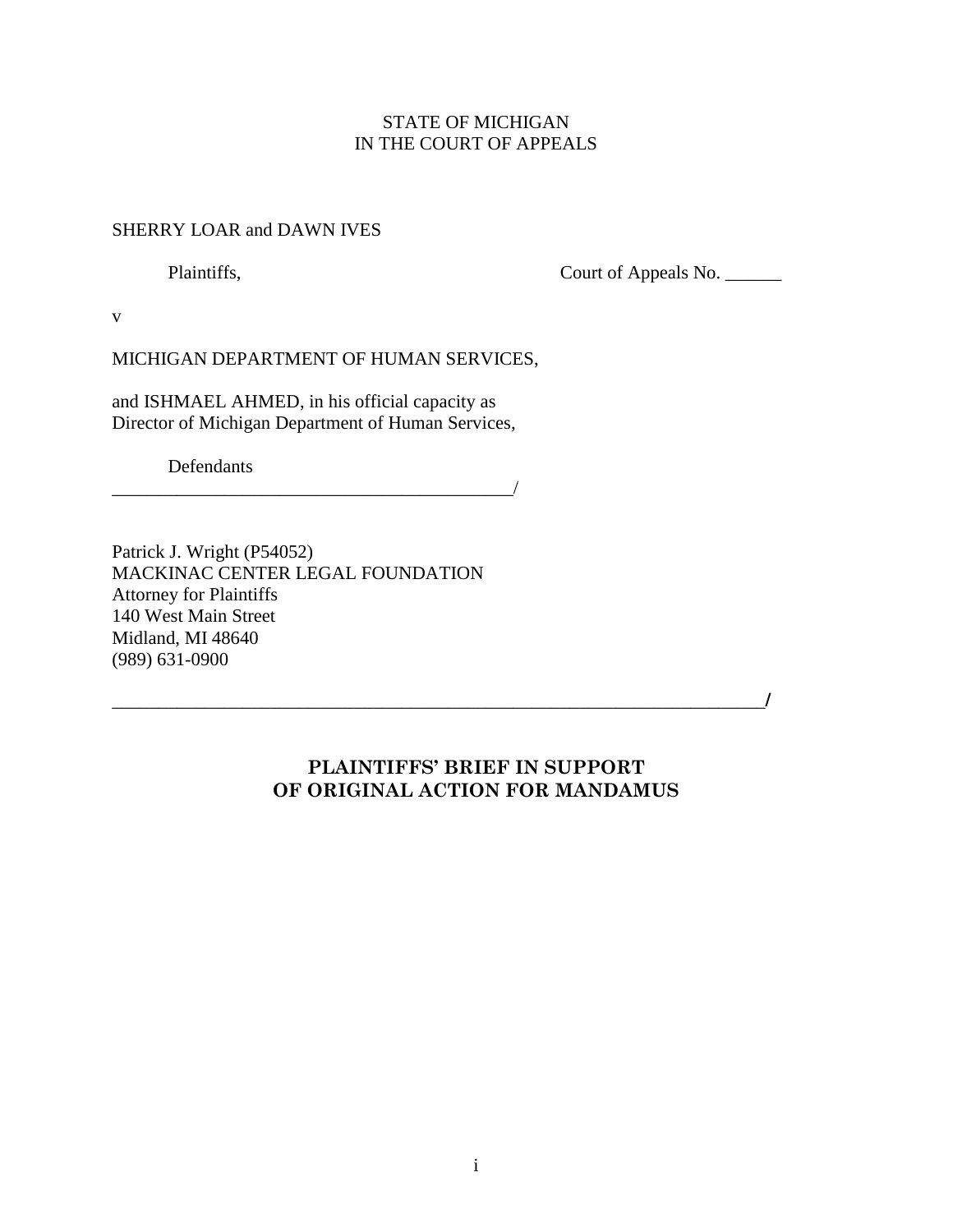# TABLE OF CONTENTS

|             | А.             |                                                                                                                                                                                                            |  |
|-------------|----------------|------------------------------------------------------------------------------------------------------------------------------------------------------------------------------------------------------------|--|
|             | <b>B.</b>      | Organized labor's attempts to unionize home-based                                                                                                                                                          |  |
|             | C.             |                                                                                                                                                                                                            |  |
|             |                |                                                                                                                                                                                                            |  |
| $I_{\cdot}$ |                | Under PERA, home-based day care providers are not                                                                                                                                                          |  |
|             | $\mathbf{A}$ . |                                                                                                                                                                                                            |  |
|             | <b>B.</b>      |                                                                                                                                                                                                            |  |
| П.          |                | Due to state constitutional impediments, the MHBCCC does not have<br>the right to engage in collective bargaining with a public employee<br>union purporting to represent home-based day care providers 39 |  |
|             | A.             |                                                                                                                                                                                                            |  |
|             | <b>B.</b>      |                                                                                                                                                                                                            |  |
|             |                |                                                                                                                                                                                                            |  |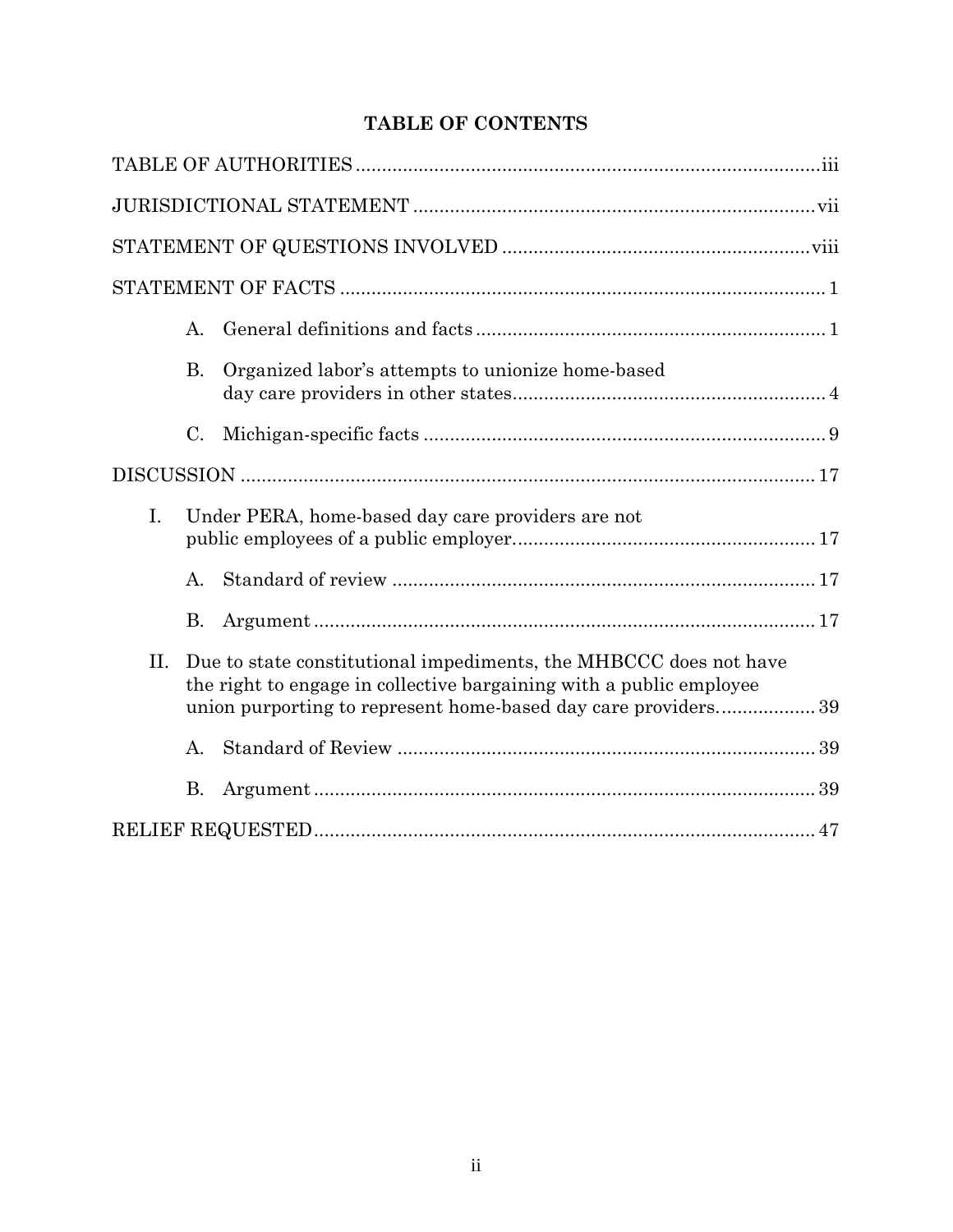# TABLE OF AUTHORITIES

# **CASES**

| AFSCME v Dep't of Mental Health, 215 Mich App 1 (1996) 25, 28, 29                 |  |
|-----------------------------------------------------------------------------------|--|
|                                                                                   |  |
| Bd of Control of Eastern Michigan Univ v Labor Mediation Bd,                      |  |
| 384 Mich 561 (1971)                                                               |  |
| Citizens for Protection of Marriage v State Bd of Canvassers,                     |  |
|                                                                                   |  |
| Clark v United Technologies Automotive Inc, 459 Mich 681 (1999)  34               |  |
| Dearborn School Dist v Labor Mediation Bd, 22 Mich App 222 (1970)  20             |  |
| Detroit v Detroit Street Electric Ry & Motor Coach Employees Union,               |  |
| 332 Mich 237 (1952)<br>.                                                          |  |
|                                                                                   |  |
|                                                                                   |  |
| Genessee Co Social Services Workers Union v Genessee Co,                          |  |
|                                                                                   |  |
|                                                                                   |  |
| <i>Hillsdale Community Schools v Labor Mediation Bd, 24 Mich App 36 (1970)20</i>  |  |
|                                                                                   |  |
| Holland-West Ottawa-Saugatuck Consortium v Holland Ed Ass'n,                      |  |
|                                                                                   |  |
|                                                                                   |  |
| Maryland v Maryland State Family Child Care Ass'n,                                |  |
|                                                                                   |  |
|                                                                                   |  |
| Michigan Council 25, AFSCME v Louisiana Homes, Inc.                               |  |
|                                                                                   |  |
|                                                                                   |  |
|                                                                                   |  |
| Muskegon Co Professional Command Ass'n v Co of Muskegon                           |  |
|                                                                                   |  |
| Prisoners' Labor Union v Dep't of Corrections, 61 Mich App 328 (1975) vii, 22, 23 |  |
| Regents of Univ of Michigan v Employment Relations Comm,                          |  |
|                                                                                   |  |
| Rhode Island v State Labor Relations Bd, 2005 WL 3059297,                         |  |
|                                                                                   |  |
| Saginaw Stage Employees, Local 35, IASTE v Saginaw,                               |  |
| 150 Mich App 132 (1986)                                                           |  |
| Service Employees International Union, Local 434 v Los Angeles Co,                |  |
|                                                                                   |  |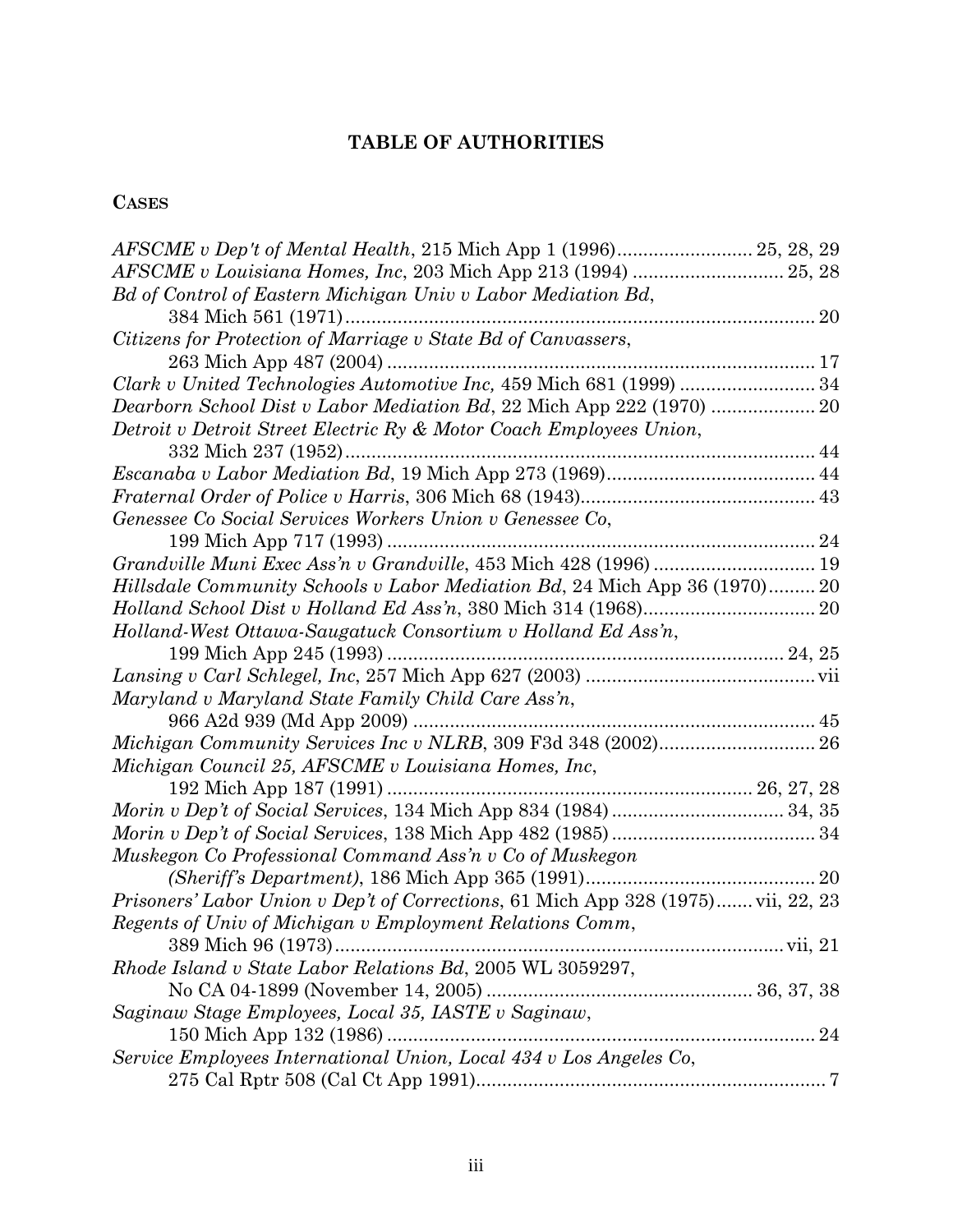| St Clair Co Intermediate School Dist v St Clair Co Ed Ass'n,                |  |
|-----------------------------------------------------------------------------|--|
|                                                                             |  |
|                                                                             |  |
| State Lodge of Michigan, Fraternal Order of Police v Detroit,               |  |
|                                                                             |  |
|                                                                             |  |
|                                                                             |  |
|                                                                             |  |
| Wayne Co Civil Service Comm v Bd of Supervisors,                            |  |
|                                                                             |  |
| Wayne Co Civil Service Comm v Bd of Supervisors, 384 Mich 363 (1971) 21, 42 |  |

## **STATUTES**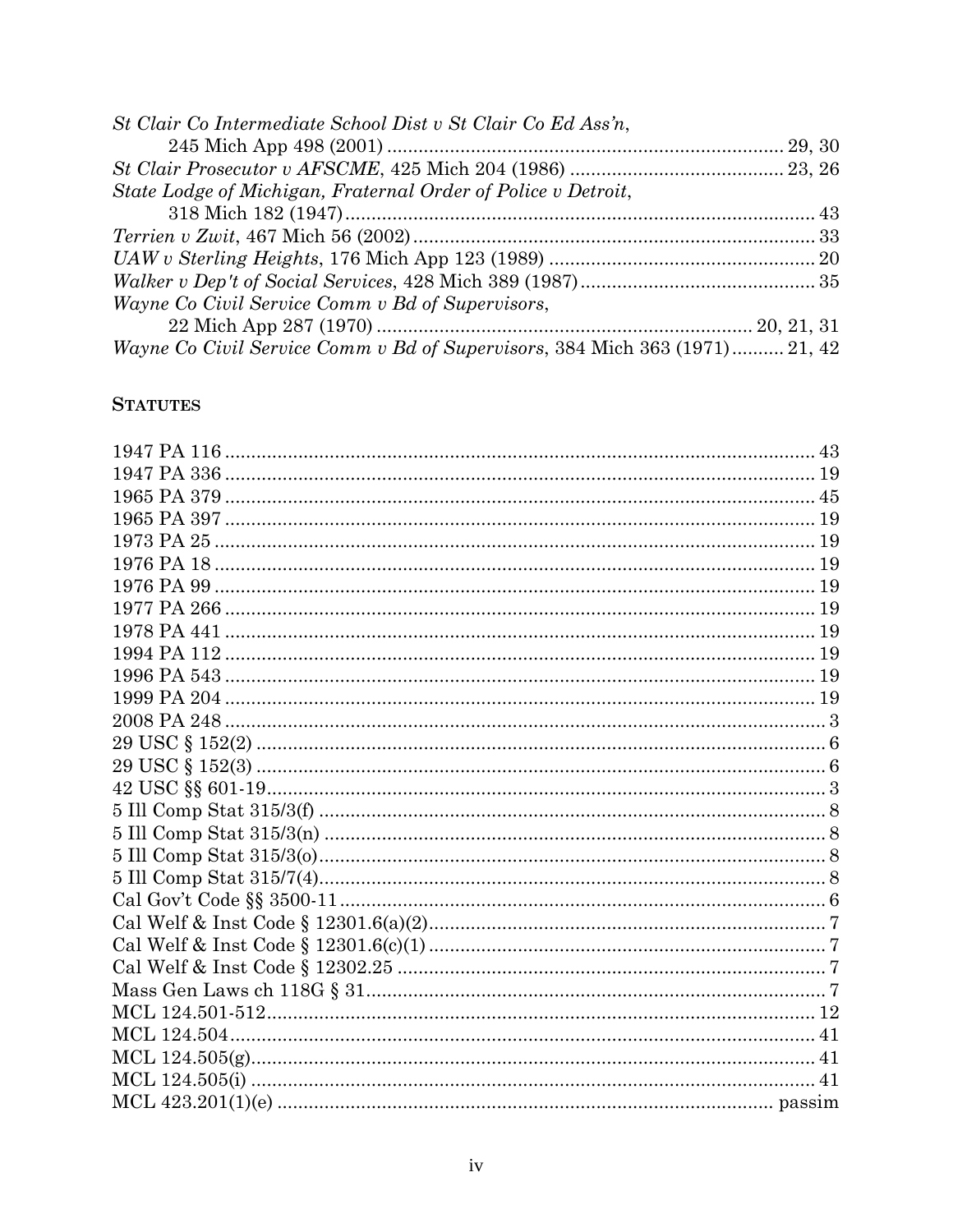| MCL 722.115f. |  |
|---------------|--|
|               |  |
|               |  |
|               |  |
|               |  |
|               |  |
|               |  |
|               |  |
|               |  |

## **OTHER AUTHORITIES**

| Auditor General Performance Audit, Child Development and Care Program      |  |
|----------------------------------------------------------------------------|--|
|                                                                            |  |
| Auditor General Performance Audit, Suitability of Child Development        |  |
|                                                                            |  |
|                                                                            |  |
| David L Gregory, Labor Organizing by Executive Order: Governor Spitzer     |  |
| and the Unionization of Home-Based Child Day-Care Providers,               |  |
|                                                                            |  |
| Deborah Chalfie, et al, Getting Organized: Unionizing Home-based           |  |
|                                                                            |  |
|                                                                            |  |
|                                                                            |  |
| http://www.michigan.gov/dhs/0,1607,7-124-5453 5529 7143-20878--,00.html1   |  |
| http://www.michigan.gov/dhs/0,1607,7-124-5453_5529_7148-15175--,00.html 11 |  |
| http://www.michigan.gov/dhs/0,1607,7-124-5453_5529_7148-15293--,00.html10  |  |
| http://www.michigan.gov/documents/dhs/DHS-0220-A_194099_7.pdf11            |  |
|                                                                            |  |
|                                                                            |  |
|                                                                            |  |
|                                                                            |  |
|                                                                            |  |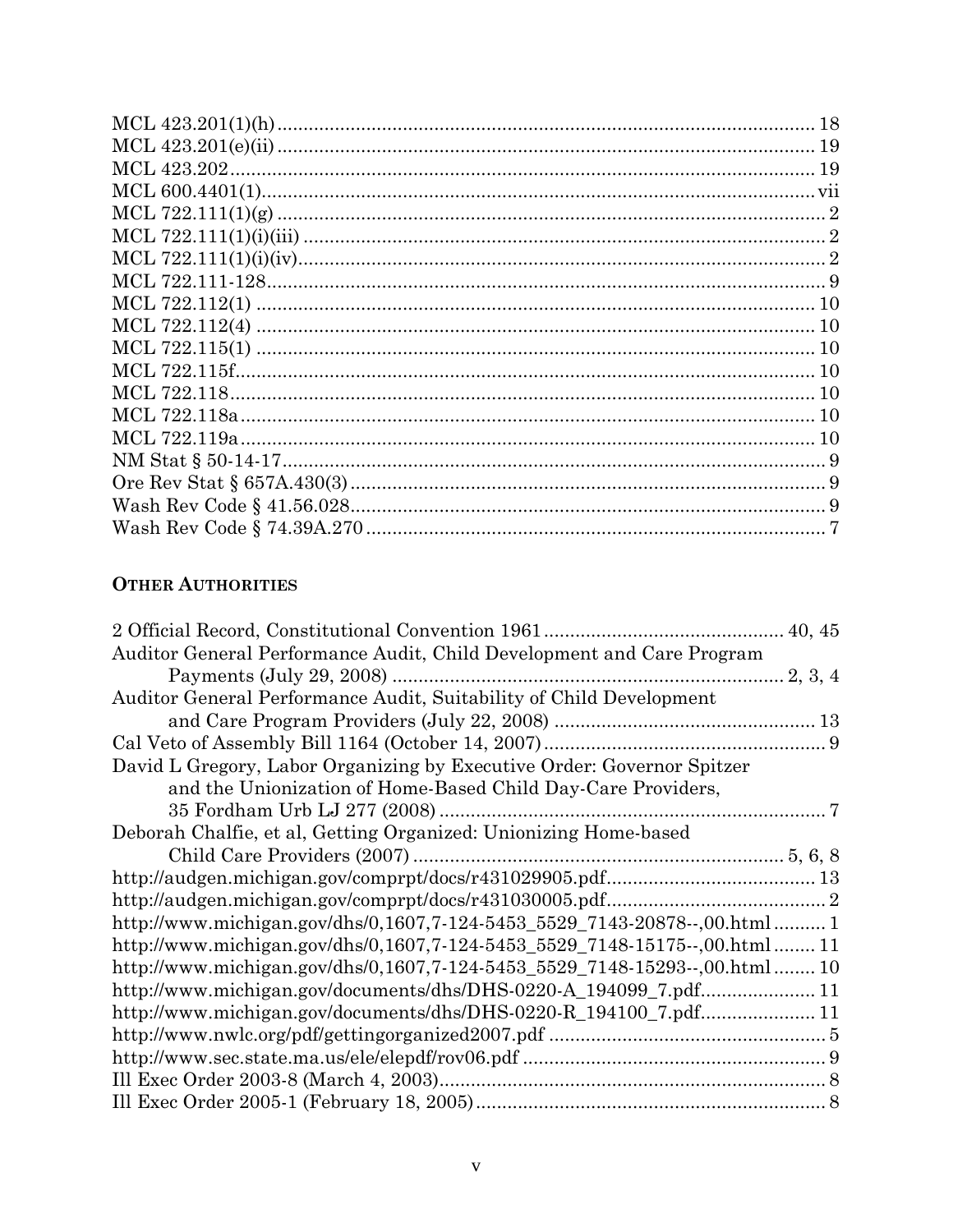## **RULES**

# **CONSTITUTIONAL PROVISIONS**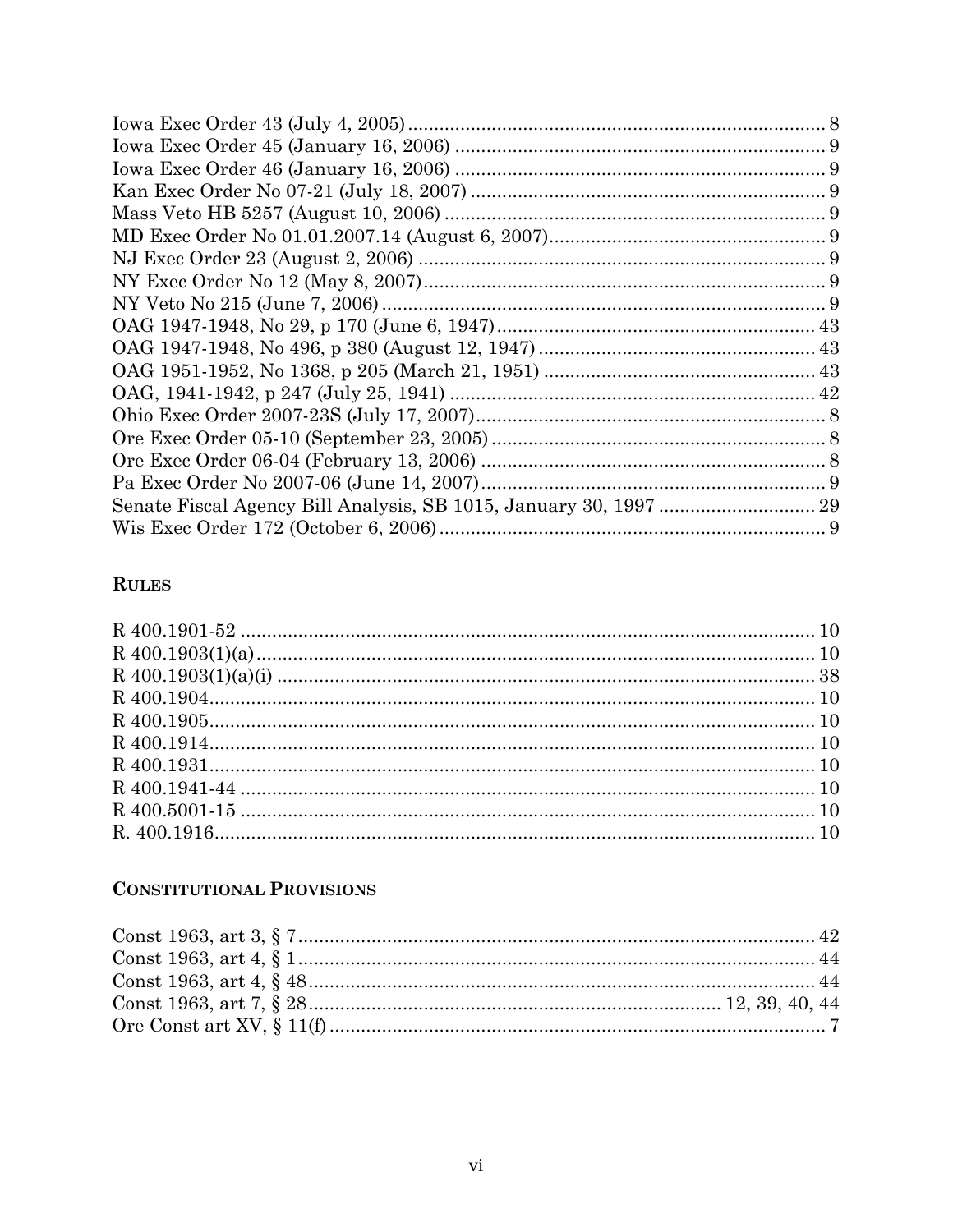#### JURISDICTIONAL STATEMENT

The primary issue in deciding jurisdiction is whether home-based day care providers are public employees. Lansing v Carl Schlegel, Inc, 257 Mich App 627 (2003); Prisoners' Labor Union v Dep't of Corrections, 61 Mich App 328 (1975) ("It is undisputed that [Michigan Employment Relations Commission] has jurisdiction over the inmates' claims if, and only if, those inmates are 'public employees' within in the meaning given that term in [the Public Employment Relations Act]."). Thus, this jurisdictional question goes to the heart of the argument presented here — that home-based day care providers are independent contractors and not public employees under PERA. If Plaintiffs are correct in their legal claim, then MERC does not have jurisdiction of this matter.

MCL 600.4401(1) allows a mandamus action against a state officer to be filed directly at this Court. The "facts" needed to determine whether plaintiffs are independent contractors or public employees are all matters of public record and are undisputed. There are no facts needed to decide the proper construction of constitutional provisions. Because there are no disputed facts, and because "[c]onclusions drawn from undisputed facts are questions of law," Regents of University of Michigan v Employment Relations Commission, 389 Mich 96, 103 n 3 (1973), no discovery is necessary. Hence, there would be no benefit to remanding this case to a trial court.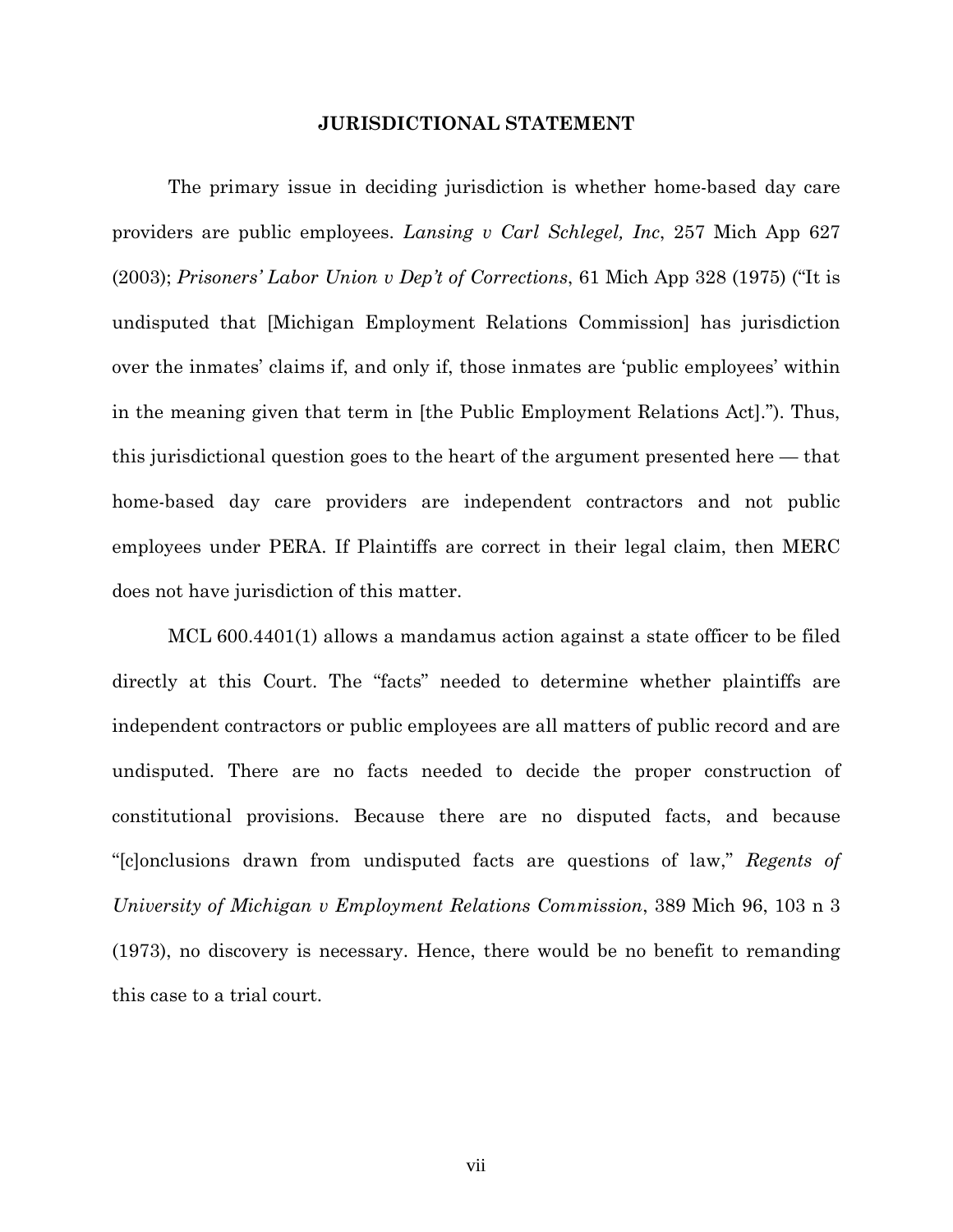## STATEMENT OF QUESTIONS INVOLVED

- I. Under PERA, are home-based day care providers public employees of a public employer?
- II. Does the state constitution prevent the MHBCCC from engaging in collective bargaining with a public employee union purporting to represent home-based day care providers?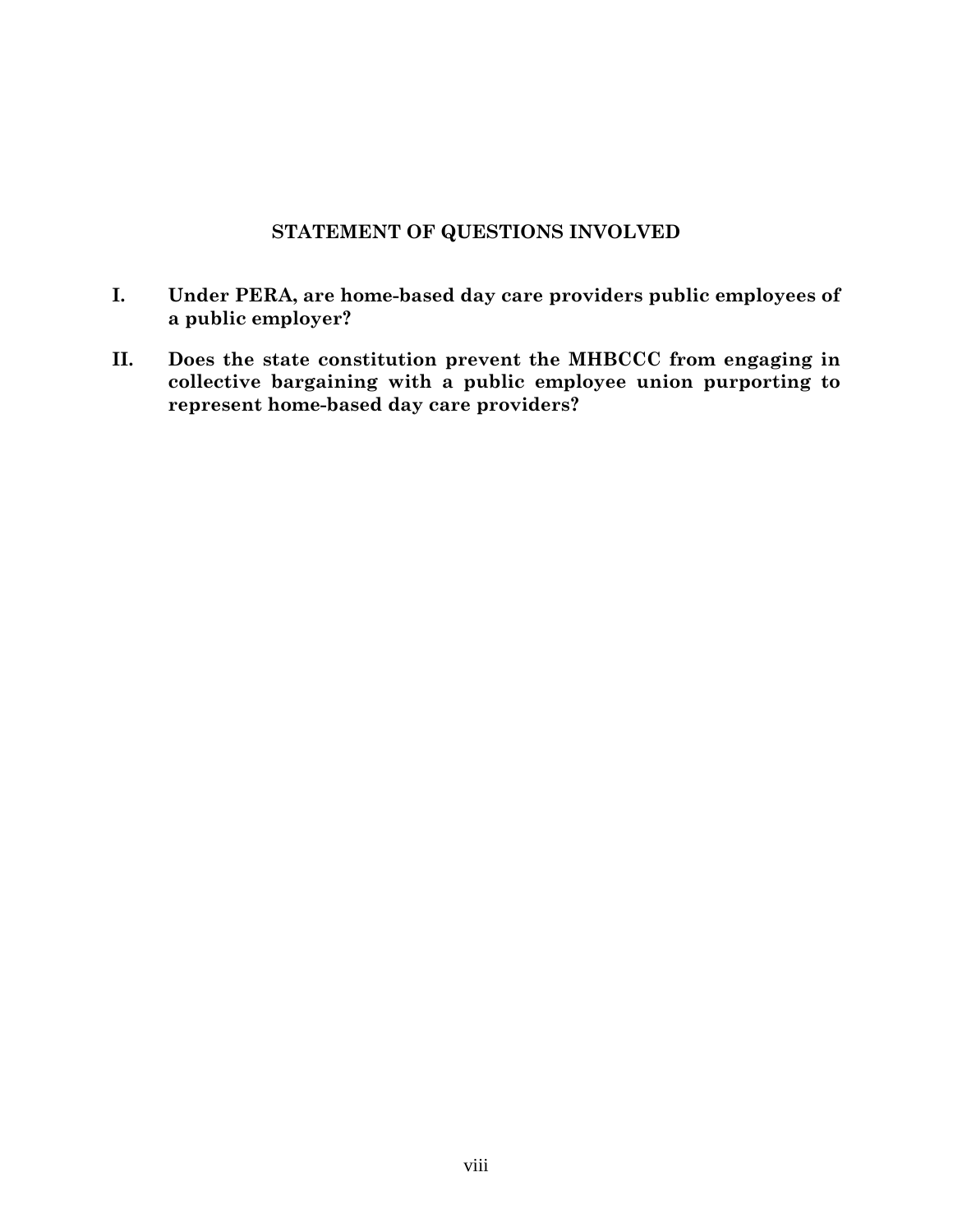#### STATEMENT OF FACTS

#### A. General definitions and facts

In Michigan, parents may hire a home-based child care provider. If parents do hire a home-based provider, they may also remove their child from that provider's care at any time. Parents and providers agree on the providers' compensation. They determine which days and which hours the children will spend in the providers' care.

Some Michigan parents receive a subsidy from the State for child care. Defendant Department of Human Services (DHS) notes: "For most families, DHS pays less than the full cost of child care. Families are expected to pay the difference between the DHS payment and the provider's actual charge." http://www.michigan.gov/dhs/0,1607,7-124-5453\_5529\_7143-20878--,00.html (last accessed September 15, 2009). Defendant DHS licenses, certifies or enrolls all home-based child care providers. A fundamental issue in this case is whether the Plaintiffs, who are home-based child care providers, are public employees who can be unionized under PERA or any other method, thereby allowing the State to divert a portion of the child-care subsidy payment as purported "union dues" to a supposed "union" that claims to represent the providers.

According to an Auditor General's 2008 performance audit, Defendant DHS classifies "childcare providers into five different service types: day-care centers, group day-care homes, family day-care homes, day-care aides, and relative care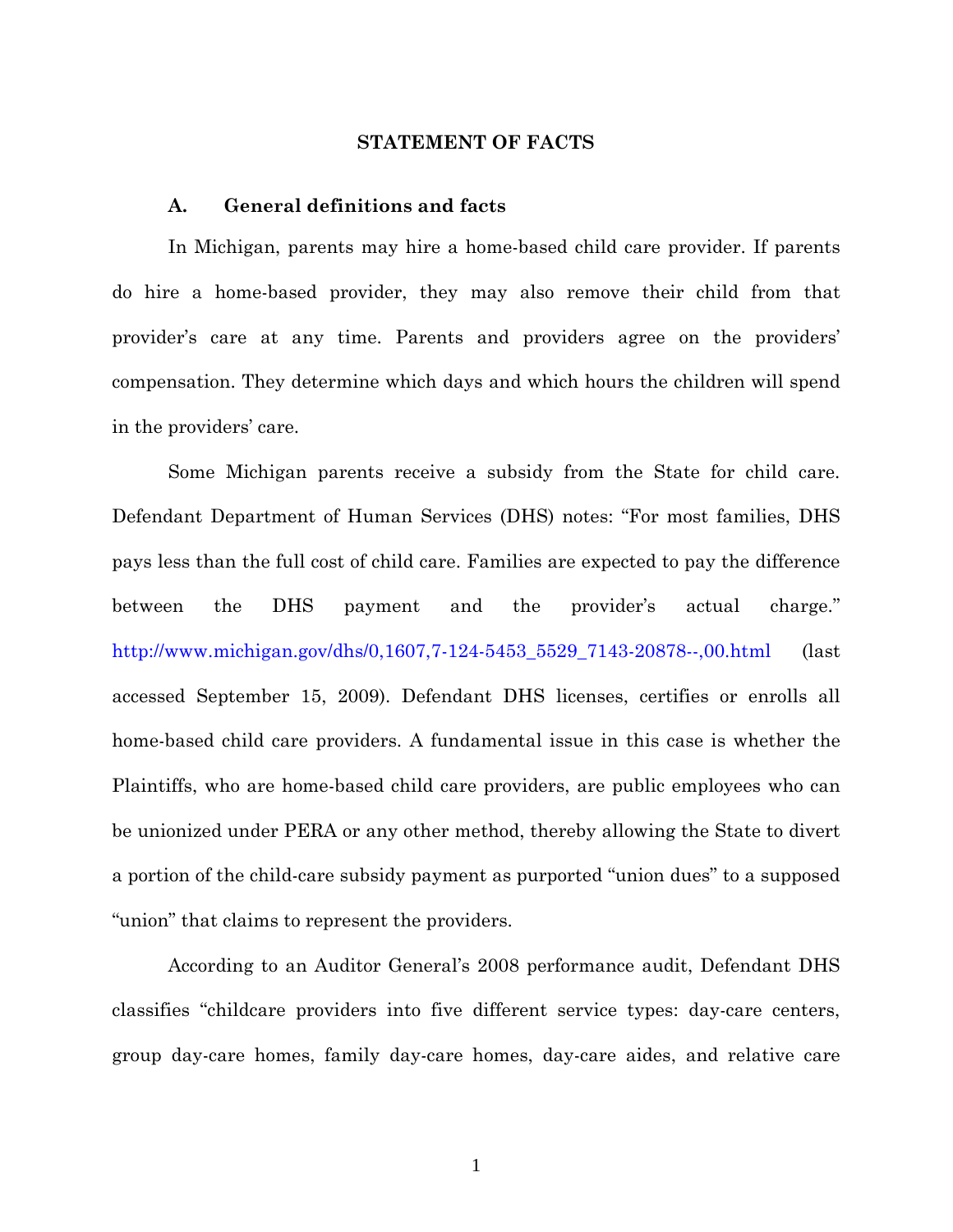providers." Auditor General Performance Audit, Child Development and Care Program Payments at 41 (July 29, 2008).<sup>1</sup>

Day care centers are defined as "a facility, other than a private residence, receiving 1 or more preschool or school-age children for care for periods less than 24 hours a day, where the parents or guardians are not immediately available to the child." MCL 722.111(1)(g). A "group" home is "a private home in which more than 6 but not more than 12 minor children are given care and supervision for periods of less than 24 hours a day unattended by a parent or legal guardian, except children related to an adult member of the family by blood, marriage, or adoption." MCL 722.111(1)(i)(iv). A "family" home is the same except it has "1 but fewer than 7 minor children." MCL 722.111(1)(i)(iii). The term "day-care aide" is not explicitly defined in either a Michigan statute or regulation. The Auditor General defined it as:

An individual (including a relative) who provides [Child Development and Care (CDC)] Program childcare in the home of the CDC Program child. A day-care aide may live with the parent or substitute parent and the CDC Program child.

Auditor General Performance Audit, Child Development and Care Program Payments at 80 (July 29, 2008). The term "relative care provider" is not explicitly defined in either a Michigan statute or regulation. The Auditor General defined it as:

<sup>1</sup> This document is available at http://audgen.michigan.gov/comprpt/docs/r431030005.pdf (last accessed September 15, 2009).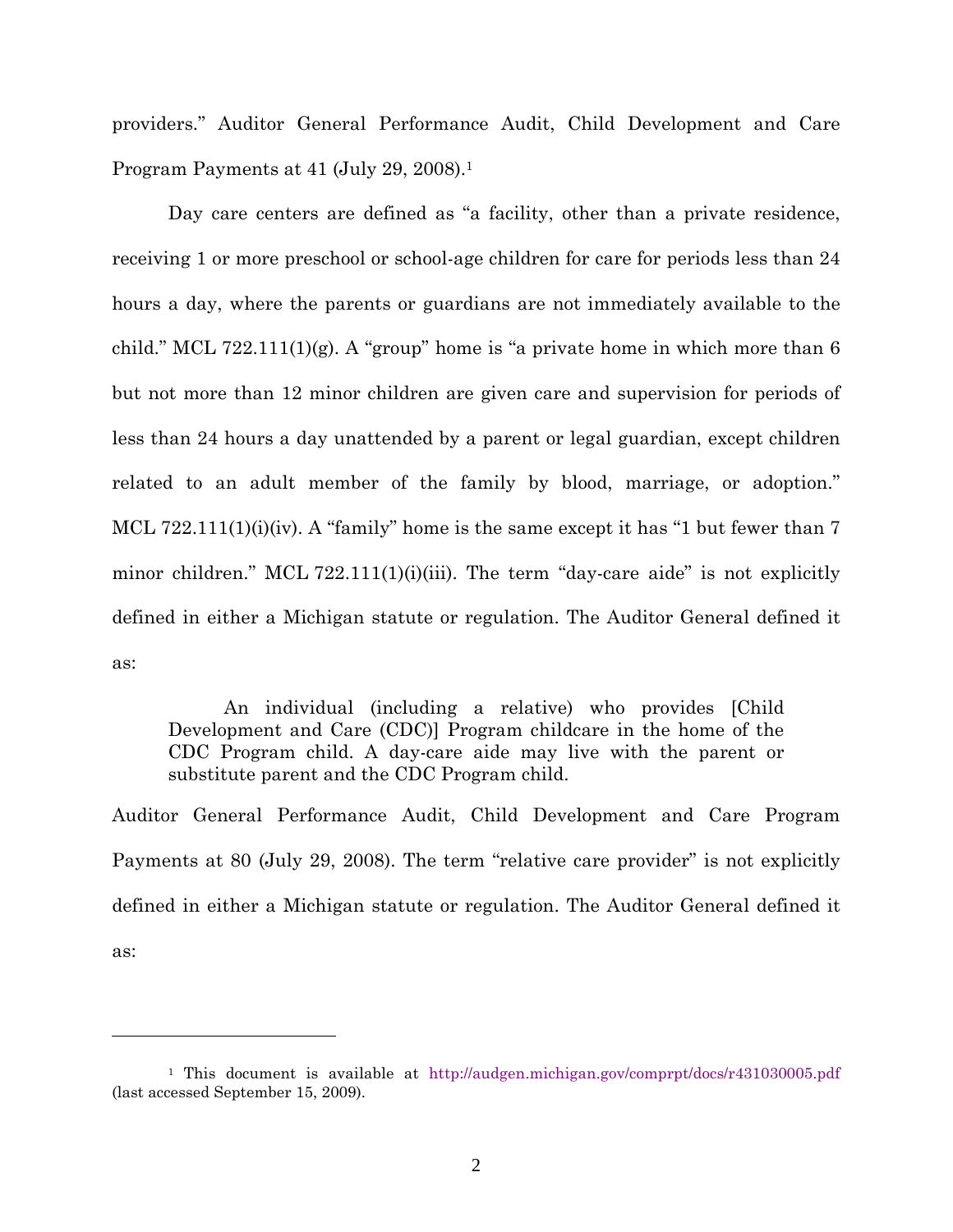A child provider that is related to the [Child Development and Care] Program child needing care by blood, marriage, or adoption as a grandparent/step grandparent, great-grandparent/step greatgrandparent, aunt/step aunt, uncle/step uncle or sibling/step sibling. The individual must be 18 or older, must not live in the same house as the child, and must provide the childcare services in the relative's home.

Auditor General Performance Audit, Child Development and Care Program Payments at 83-84 (July 29, 2008). Plaintiff Sherry Loar operates a group day care home, while Plaintiff Dawn Ives operates a family day care home. Complaint, Exhibit 1.

Michigan receives a Temporary-Assistance-for-Needy-Families block grant from the federal government. See generally 42 USC §§ 601-19. In the fiscal year 2008-2009 budget, 2008 PA 248, the DHS was allocated \$382,629,800 for "Daycare services" in section 112 of the bill, which is titled "public assistance." Id. at 6.

The Auditor General audited 30 months of the "Child Development and Care (CDC) Program Payments" from October 5, 2003, through March 4, 2006. Auditor General Performance Audit, Child Development and Care Program Payments at 59 (July 29, 2008). In that time period, the DHS paid \$1,115,110,789 in child care subsidies. Id. The percentages paid to the various provider types were: (1) enrolled relative care providers  $-39.6\%$ ; (2) enrolled day care aides  $-25.2\%$ ; (3) licensed day care centers  $-$  16.5%; (4) licensed group day care homes  $-$  10.4%; (5) registered family day care homes — 8.2%; and (6) unlicensed day care centers and  $homes^2 - 0.1\%$ . *Id.* 

-

<sup>2</sup> Basically, these are facilities on federal land. The Auditor General defined them as:

<sup>(</sup>Note continued on next page.)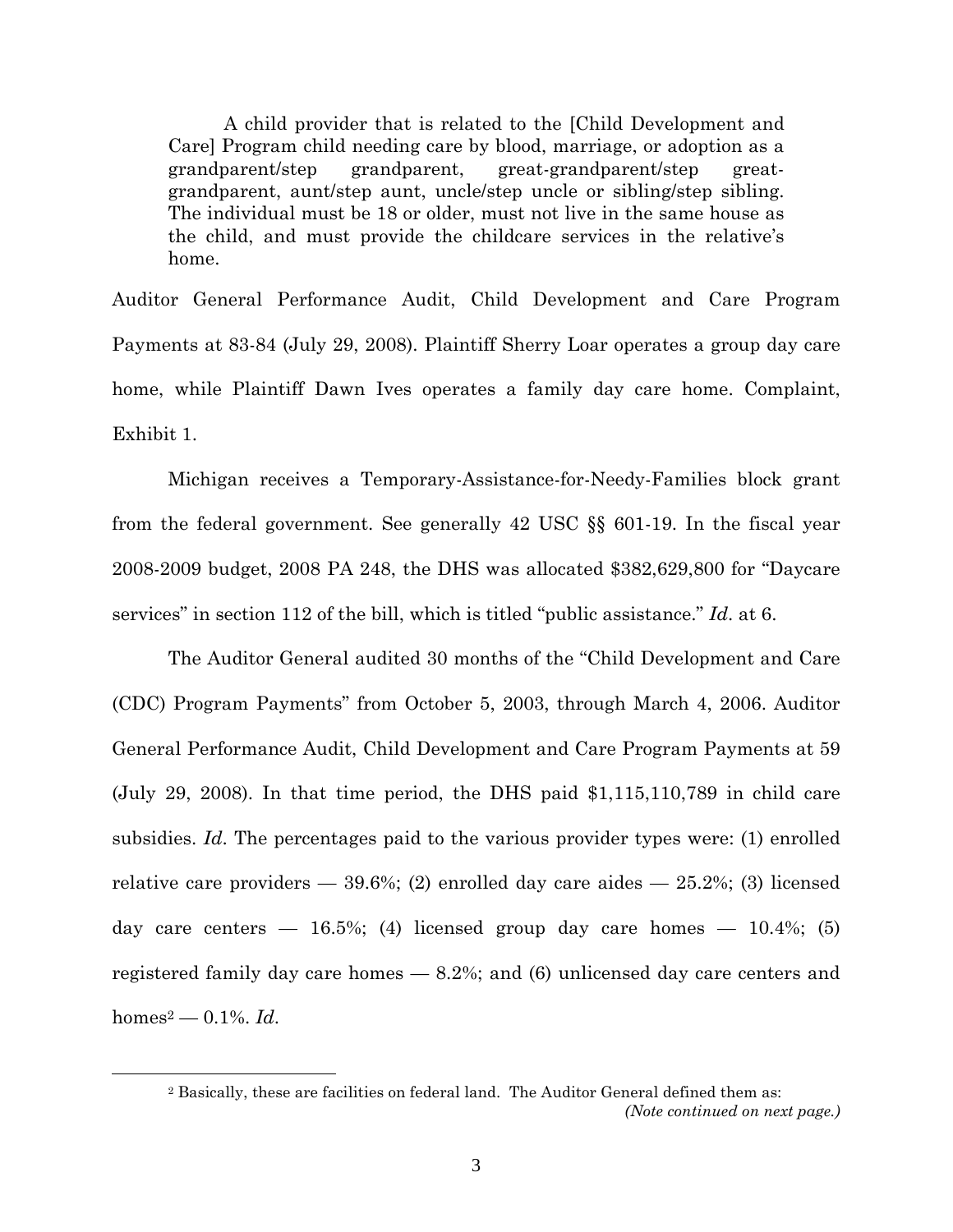The gross amount per group over that 30-month period was: (1) enrolled relative care providers  $-$  \$441,672,006; (2) enrolled day care aides  $-$  \$280,460,407; (3) licensed day care centers — \$183,826,705; (4) licensed group day care homes — \$116,348,213; (5) registered family day care homes — \$91,835,806; and (6) unlicensed day care centers and homes — \$967,652. Id.

As will be discussed further below, an organization calling itself Child Care Providers Together Michigan (CCPTM) contends it represents a "bargaining unit" composed of group day care providers, family day care providers, relative care providers, and day care aides. This unit would encompass about 83.4% of the payments made over the 30-month audit period.3 That works out to around \$930,000,000 over the 30-month period, or an annualized amount of roughly \$372,000,000.

### B. Organized labor's attempts to unionize home-based day care providers in other states

The instant case occurs as part of a major national initiative by organized labor to increase its membership by redefining traditional notions of employeremployee relations when state or local government helps compensate for a service

Day-care centers and homes exempt from licensure under Act 116, P.A. 1973 [Child Care Licensing Act, which is codified at MCL 722.111-128], including day-care centers with parents on site and day-care centers, family homes, and group homes on federal land.

Auditor General Performance Audit, Child Development and Care Program Payments at 84 (July 29, 2008).

<sup>&</sup>lt;sup>3</sup> The full 16.5% of the payments that went to licensed day care centers would be excluded, as would the 0.1% that went to unlicensed day care centers and homes.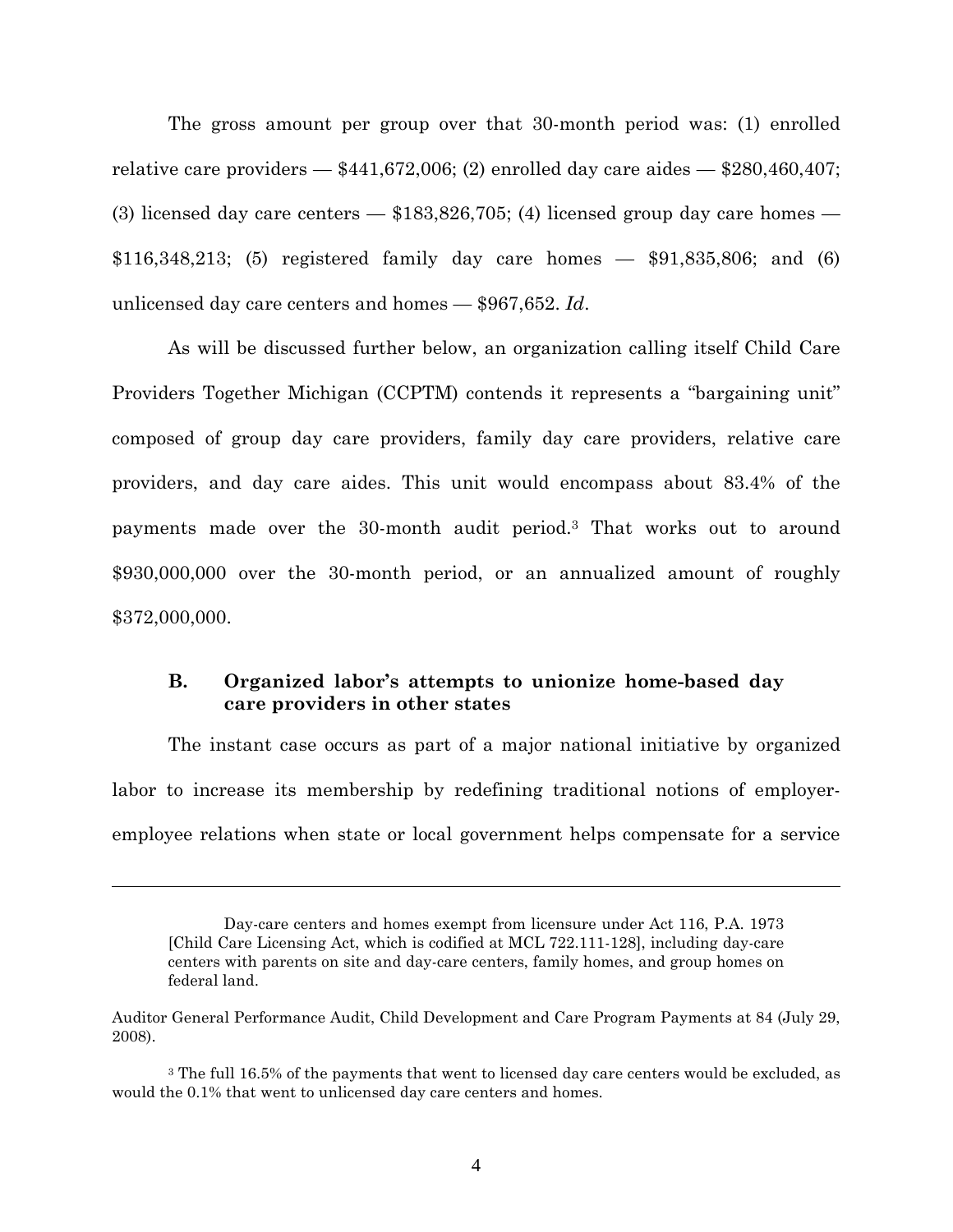rendered. According to the National Women's Law Center, as of 2004 only 3% of day care center workers — as opposed to home-based day care providers — were either in a union or covered by a union contract, despite organizing efforts dating back to the 1960s. Deborah Chalfie, et al, Getting Organized: Unionizing Home-based Child Care Providers 6 (2007).4 Starting in 2005, organized labor actively began seeking to unionize home-based day care providers.

The National Women's Law Center identifies some obstacles that labor has

faced in doing so:

<u>.</u>

Child care centers may be difficult to organize, but at least there is a traditional employer-employee relationship between the owners and staff. In contrast, home-based providers do not easily fit into a legal status that permits them to unionize. The federal labor laws that cover the private sector expressly exclude both independent contractors and persons providing domestic services in another person's home from the legal definition of "employee." . . . . [P]roviders are either independent contractors — self-employed business owners — or, in the case of a small number of . . . providers who are providing care in a child's home, [are] otherwise not in an employer-employee relationship under the federal labor relations laws.

 In fact, since these individuals are self-employed persons or businesses — and thus competitors — they are subject to either state and/or federal antitrust laws and are actually prohibited from agreeing on matters such as rates, unless their activities are exempt under the "state action" doctrine. . . .

Even if providers were considered employees under federal labor laws, however, the entities with which they would negotiate over key elements of their work — state and local governments — are not considered employers. They are expressly excluded from the definition of "employer" under the federal labor laws, and thus state and local public-sector employees . . . require specific legal authority in order to obtain collective bargaining rights with their government employer. . . .

<sup>4</sup> This document is available at http://www.nwlc.org/pdf/gettingorganized2007.pdf (last accessed September 15, 2009).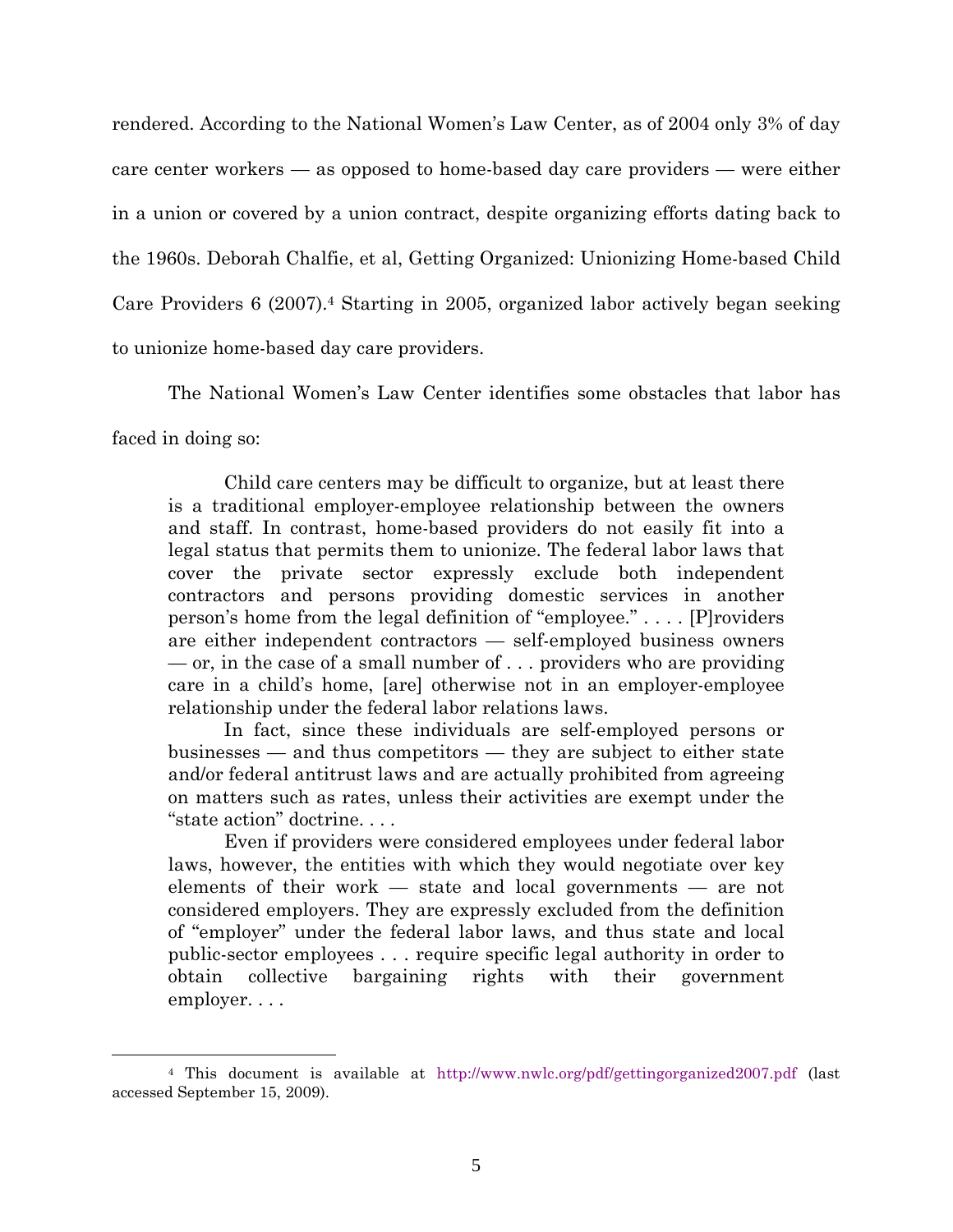In other words, without additional, specific legal authority, home-based child care providers have no right to organize for the purpose of collective bargaining, and the state has no right to recognize or negotiate with the providers' representative.

Id. at 6-7 (emphasis added).

Organized labor first ran into the problem of seeking to organize employees who were not in a traditional employer-employee relationship when it sought to organize "home care workers"  $-$  i.e., those who provide domestic services in the homes of the elderly or the disabled. Organizing the workers under the National Labor Relations Act was not an option since the NLRA defined "employee" to exclude both those "in the domestic service of any family or person at his home" and "any individual having the status of an independent contractor." 29 USC § 152(3). Further complicating matters for organized labor was the NLRA definition of "employer," which excludes "any State or political subdivision thereof." 29 USC § 152(2).

With federal options thereby foreclosed, the Service Employees International Union (SEIU) sought to organize all the home care workers in Los Angeles County against that county, using California's Meyers-Milias-Brown Act ("MMBA"), Cal Gov't Code §§ 3500-11, which covers collective bargaining for employees of local units of government. The workers in question were paid the entirety of their salary by the state, but were hired and fired by the recipients of the care. When the county refused to meet and confer with the SEIU as the bargaining agent, the SEIU brought suit. The trial court held that the home care workers were not employees of the county under the MMBA, and this holding was affirmed on appeal. Service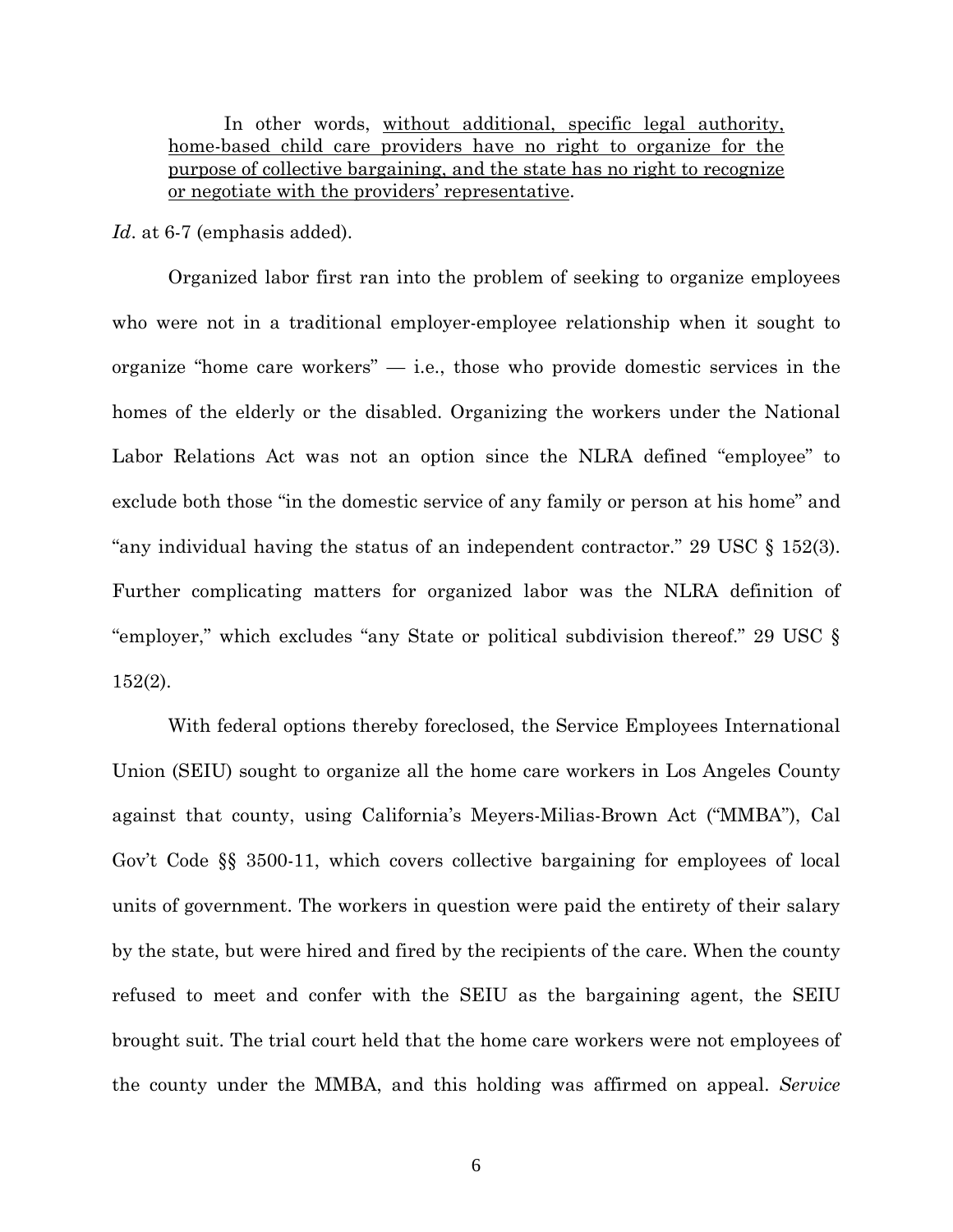Employees International Union, Local 434 v Los Angeles Co, 275 Cal Rptr 508 (Cal Ct App 1991). Subsequently, the California Legislature enacted a statute allowing counties to establish "by ordinance, a public authority to provide for the delivery of in-home supportive services." Cal Welf & Inst Code  $\S$  12301.6(a)(2).<sup>5</sup> This public authority would be deemed "the employer of in-home supportive services personnel [who were] referred to recipients," although the "recipients" would "retain the right to hire, fire, and supervise the work of any in-home supportive services personnel providing services to them." Cal Welf & Inst Code § 12301.6(c)(1).

Los Angeles County eventually created one of these entities, and in 1999, the SEIU successfully organized against it. This one drive netted organized labor 74,000 additional members and was described as "one of the most significant gains in union membership in fifty years." David L Gregory, Labor Organizing by Executive Order: Governor Spitzer and the Unionization of Home-Based Child Day-Care Providers, 35 Fordham Urb LJ 277, 280 (2008).

Oregon was the next state to allow the organization of home care workers, doing so in 2000 through a ballot initiative to amend the state constitution. See Ore Const art XV, § 11(f). In 2002, Washington passed a similar law through the initiative process, which, in pertinent part, is codified at Wash Rev Code § 74.39A.270. In 2006, the state of Massachusetts also created an entity that acted as the employer of publicly financed home care workers. Mass Gen Laws ch 118G § 31.

<sup>&</sup>lt;sup>5</sup> Creation of an entity to be an employer eventually became mandatory. Cal Welf & Inst Code § 12302.25.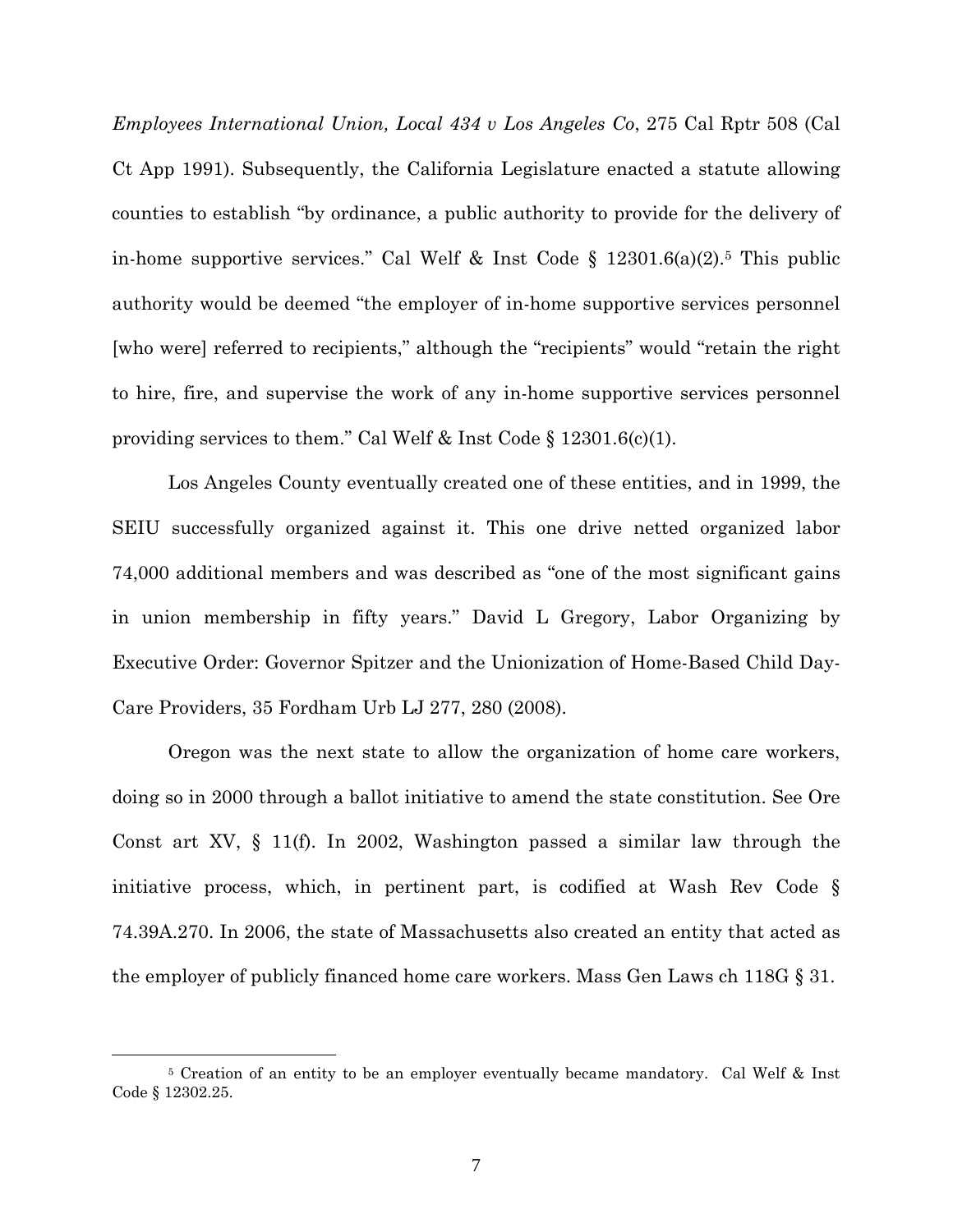The governors of Illinois and Iowa used executive orders to create an employer that the unions could organize against. Ill Exec Order 2003-8 (March 4, 2003); Iowa Exec Order 43 (July 4, 2005).6 In 2007, Ohio's governor issued an executive order that did not create a new employer, but rather allowed the governor to enter directly into mandatory collective bargaining with home care providers who are paid via Medicare reimbursements and who are not employed by a private agency. Ohio Exec Order 2007-23S (July 17, 2007).

Michigan and Wisconsin both used "interlocal agreements" between state and local government entities to create an employer for home care employees to bargain against. In Michigan in 2004, the Department of Community Health entered into an interlocal agreement with the Tri-County Consortium on Aging to create the Michigan Quality Community Care Council.

This model of union organization was subsequently applied to home-based day care providers. In 2005, Illinois' governor allowed unionization of these workers via an executive order. Ill Exec Order 2005-1 (February 18, 2005). In 2005, Washington's governor issued an executive directive. Deborah Chalfie, et al, Getting Organized: Unionizing Home-based Child Care Providers 26 n 28 (2007). Unionization in Oregon was effected by two gubernatorial executive orders. Ore Exec Order 05-10 (September 23, 2005); Ore Exec Order 06-04 (February 13, 2006). In each of these three states, the executive orders were later replaced by state legislation. 5 Ill Comp Stat 315/3(f), (n), (o); 5 Ill Comp Stat 315/7(4); Wash Rev

 $6 \text{ In } 2005$ , the Illinois Legislature codified the arrangement. 5 Ill Comp Stat 315/3(f), (n), (o); 5 Ill Comp Stat 315/7(4).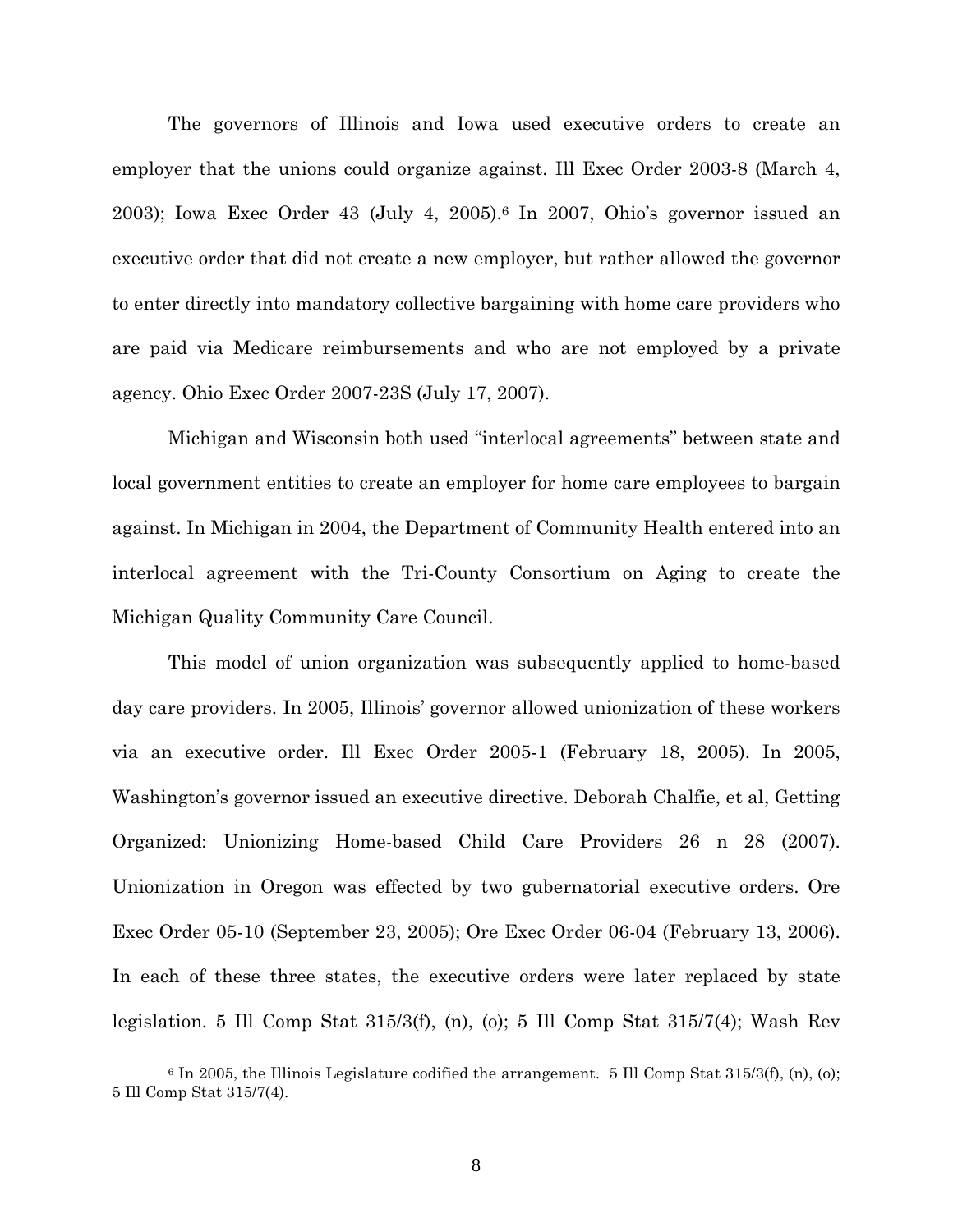Code § 41.56.028; Ore Rev Stat § 657A.430(3). Between 2005 and 2007, governors in Iowa, New Jersey, Wisconsin, New York, Pennsylvania, Kansas and Maryland issued executive orders. Iowa Exec Orders 45, 46 (January 16, 2006); NJ Exec Order 23 (August 2, 2006); Wis Exec Order 172 (October 6, 2006); NY Exec Order No 12 (May 8, 2007); Pa Exec Order No 2007-06 (June 14, 2007); Kan Exec Order No 07-21 (July 18, 2007); MD Exec Order No 01.01.2007.14 (August 6, 2007). In 2009, the state of New Mexico enacted legislation. NM Stat § 50-14-17.

Some attempts to implement this model of union organization failed. Governors in New York, Massachusetts, and California vetoed legislation to permit unionization of home-based day care providers. NY Veto No 215 (June 7, 2006); Mass Veto HB 5257 (August 10, 2006); Cal Veto of Assembly Bill 1164 (October 14, 2007).7 Also, the voters of Massachusetts rejected a ballot initiative to allow unionization of home-based day care providers. http://www.sec.state.ma.us/ele/elepdf/rov06.pdf at 57-58 (last accessed September 11, 2009).

#### C. Michigan-specific facts

<u>.</u>

The foregoing provides context to understand the unionization effort in Michigan. In 1973, Michigan enacted the Child Care Licensing Act, which is codified at MCL 722.111-128. All family child care homes and group child care homes must be "licensed" (group child care homes) or "registered" (family child care

<sup>7</sup> A subsequent New York governor eventually issued the executive order mentioned above to allow unionization of home-based day care providers.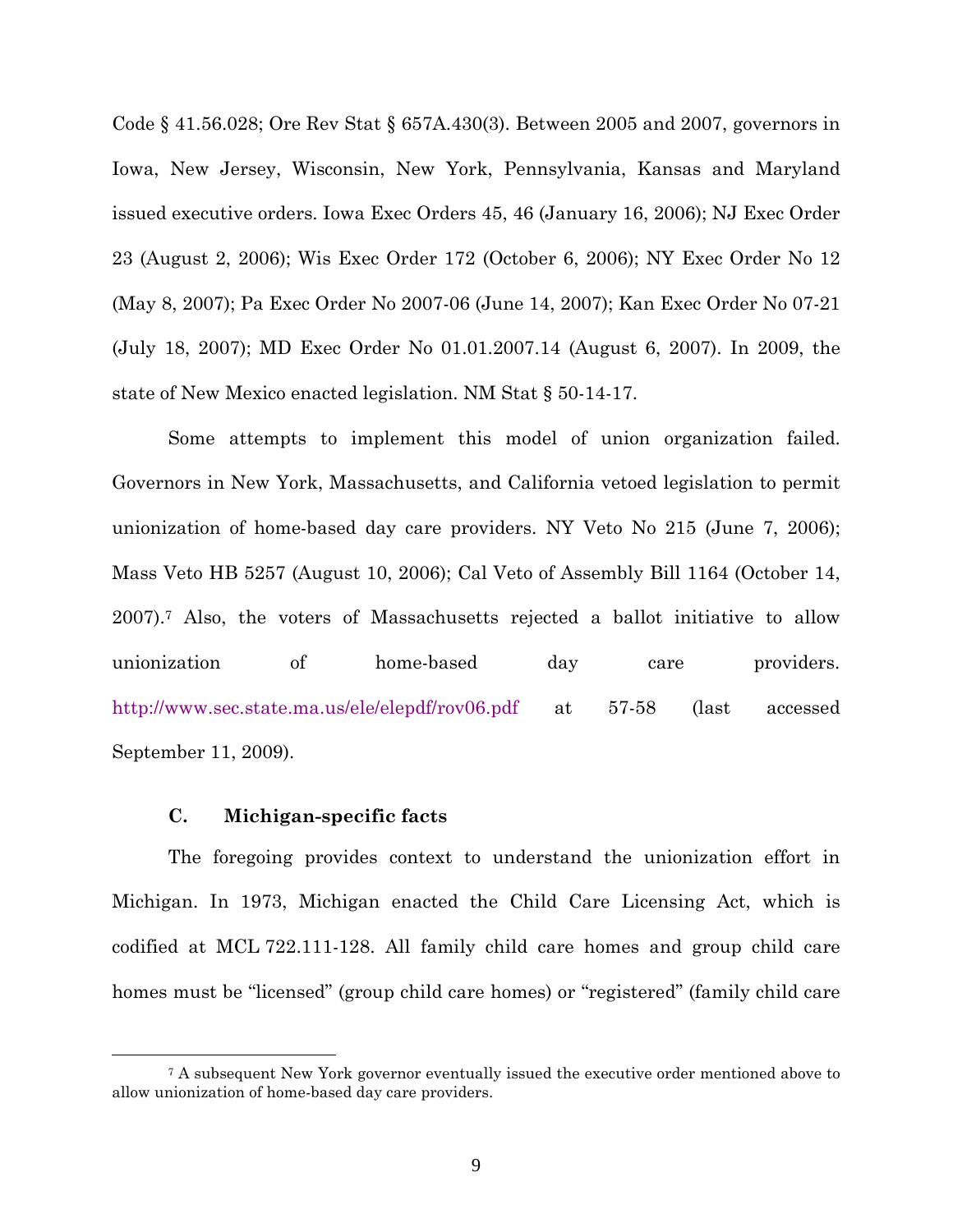homes). MCL 722.115(1). New and renewing licensees<sup>8</sup> undergo a criminal history check. MCL 722.115f. Annual inspections are required. MCL 722.118a. The legislation denotes that the "department of human services . . . is responsible for the development of rules for the care and protection of children in organizations covered by this act." MCL 722.112(1). The permissible scope of the rules is set out in MCL 722.112(4) and covers a range of activities and subjects.

The DHS' licensing rules for family and group day care homes are set forth in R 400.1901-52. Topics covered include, but are not limited to, the number of vacations days a caregiver<sup>9</sup> can take (no more than 20 days), R  $400.1903(1)(a)$ ; training requirements for caregivers, R 400.1905; daily activities, R 400.1914; permissible bedding for the children, R 400.1916; food preparation requirements, R 400.1931; and various safety issues, R 400.1941-44. Caregivers can hire "assistant caregivers" who must be at least 14, "of responsible character," and within 90 days of being hired, trained in CPR, first aid, and blood-borne pathogens. R 400.1904.

There do not appear to be any statutes or regulations that specifically govern the conduct of relative care providers or day care aides.10 The DHS has a Web page titled "Relative Care Provider Requirements" that contains a list of prerequisites for participating in the program. http://www.michigan.gov/dhs/0,1607,7-124- 5453\_5529\_7148-15293--,00.html (last accessed September 15, 2009). The DHS'

<sup>8</sup> Licenses need to be renewed every two years, MCL 722.118, while certificates of registration need to be renewed every three years. MCL 722.119a.

<sup>9</sup> The "caregiver" is the licensee/registrant in whose home the children are being cared for.

 $10$  Administrative rules R 400.5001-15 concern relative care providers and day care aides, but primarily discuss eligibility and reimbursement.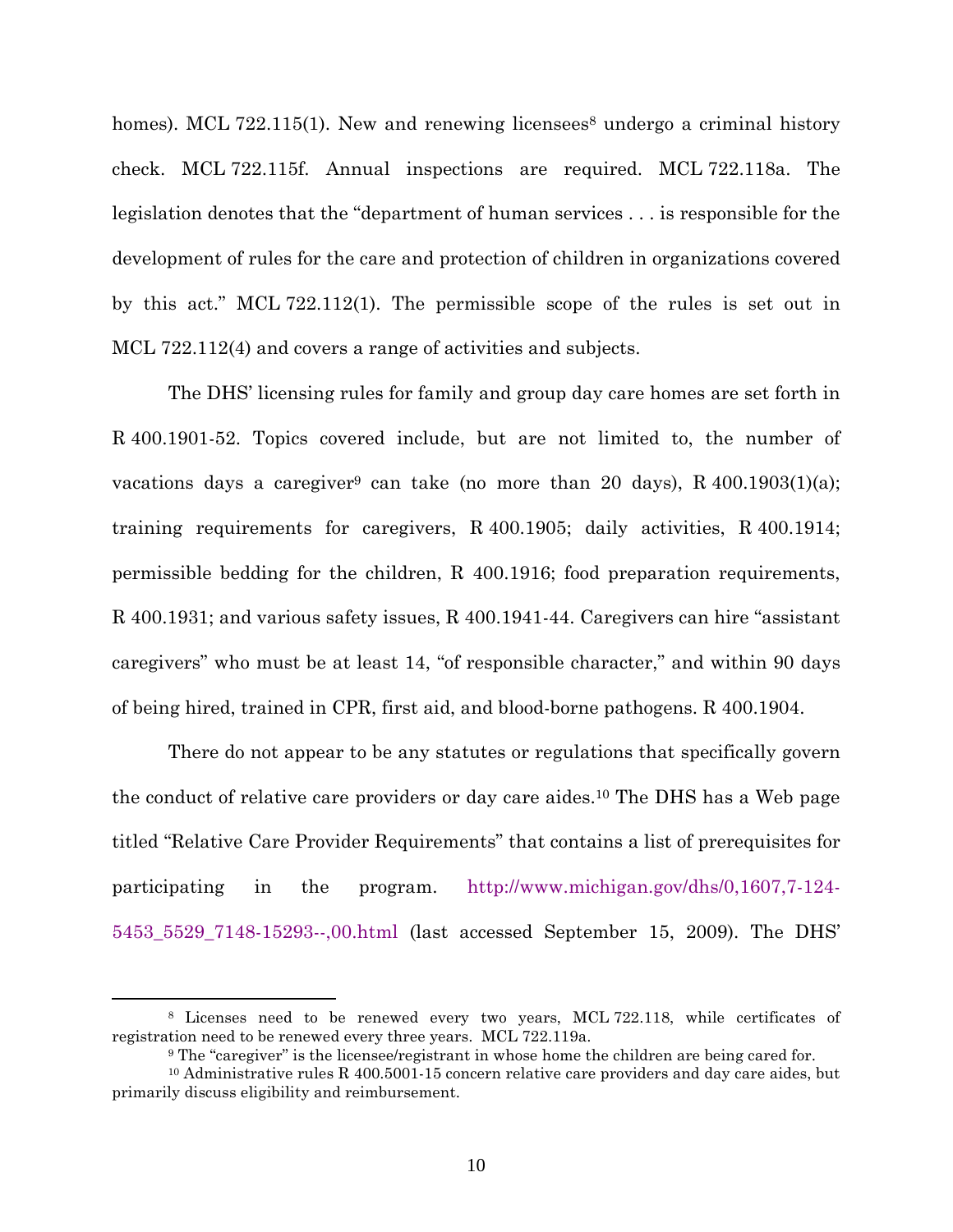Web site also contains a "Relative Care Application," a form that was modified in February 2009. http://www.michigan.gov/documents/dhs/DHS-0220-R\_194100\_7.pdf (last accessed September 15, 2009). Applicants must agree to a list of conditions, including one that states "I understand that I am considered to be self employed and not an employee of DHS." Id. There is also a "Day Care Aide Requirements" Web page, which lists conditions for participation in that program. http://www.michigan.gov/dhs/0,1607,7-124-5453\_5529\_7148-15175--,00.html (last accessed September 15, 2009). The DHS' online application for day care aides indicates that it was last modified in February 2009. http://www.michigan.gov/documents/dhs/DHS-0220-A\_194099\_7.pdf (last accessed September 15, 2009). Applicants must agree to a list of conditions, including one that states:

I understand the parent/substitute parent is my employer (not DHS) and is responsible for the employer's share of any employer's taxes that must be paid, such as Federal Insurance Contributions Act (FICA) and Federal Unemployment Tax (FUTA) taxes. My employer (parent/substitute parent) is also required to provide me with a W-2 at the end of the year for tax purposes.

Id.

In April 2006, the CCPTM attempted to organize against the DHS. Complaint, Exhibit 7. The proposed bargaining unit was "all providers receiving reimbursements from the CDC Program under the following job classifications: (1) group day care providers; (2) family day care providers; (3) relative care providers; and (4) day care aides." Id.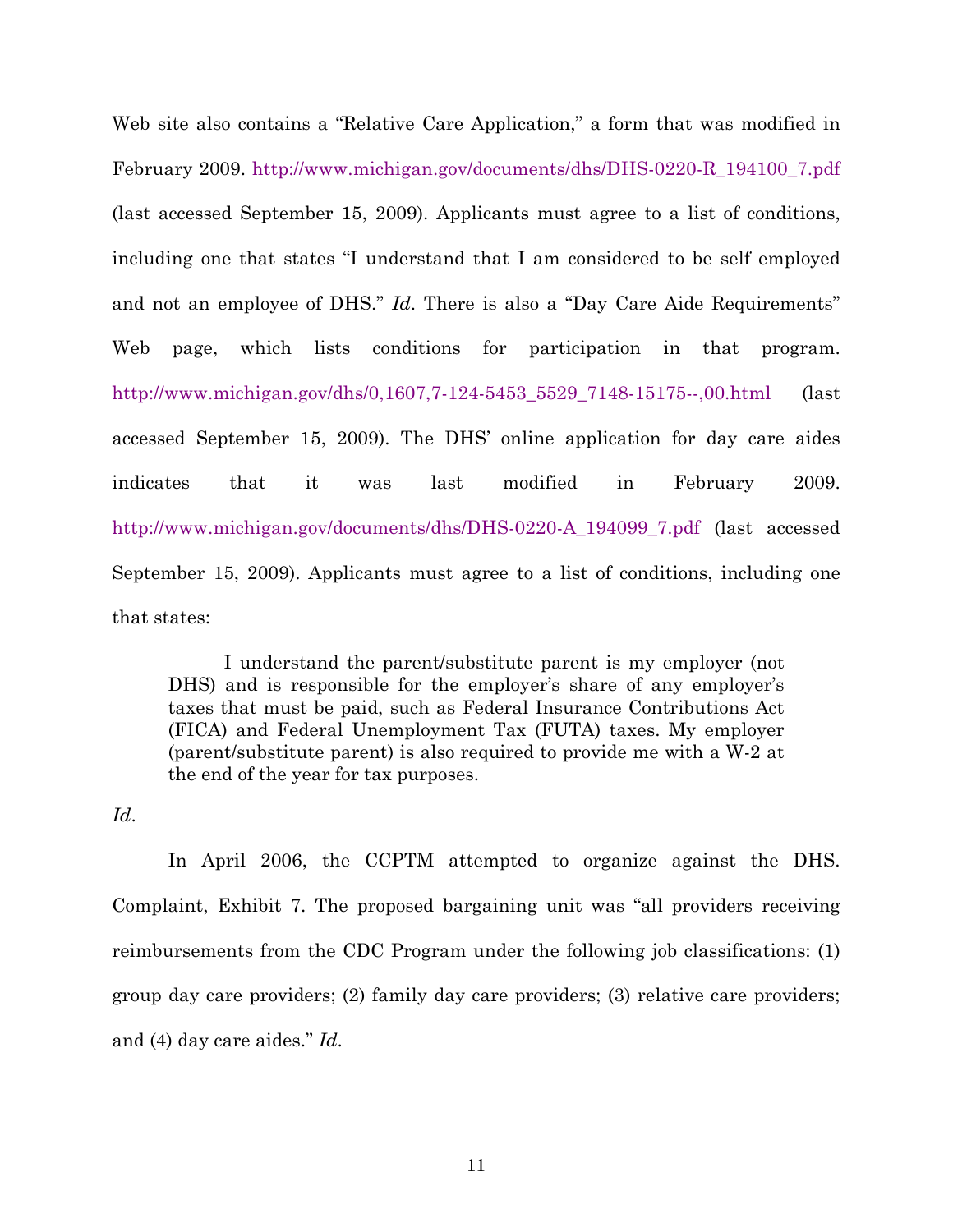On July 27, 2006, pursuant to Const 1963, art 7, § 28 and the Urban Cooperation Act, MCL 124.501-512, the DHS and Mott Community College entered into a interlocal agreement, creating the Michigan Home Based Child Care Council (MHBCCC).11 Complaint, Exhibit 8. The DHS claimed that "entering into this Agreement is necessary or appropriate to assist the Department in carrying out its duties and functions, including licensing, regulating, assisting, providing training for, and administering the subsidy payments to eligible home based child care providers." Id. at § 1.06. That agreement defined a "provider" as one who supplies home-based child care services and is "licensed or registered" by the DHS or "who receives payments for providing home-based child care services through the Department." Id. at  $\S 1.15$ . The parties clarified that "[i]t is not the purpose of this Agreement to limit the selection process of child care providers by families; families will continue to select and retain the provider who best suits their needs." Id. at  $\S$ 2.01.

The agreement also professed to give the MHBCCC the "right to bargain collectively and enter into agreements with labor organizations. [MHBCCC] shall fulfill its responsibilities as a public employer subject to 1947 PA 336, MCL 423.201 to 423.217 [PERA]." Id. at § 6.10.

Sometime after its creation, the MHBCCC entered an undated document titled "Resolution 2006-1." Complaint, Exhibit 9. This document attempted to

<sup>11</sup> Mott Community College had signed the document on May 23, 2006. It is unknown why the DHS did not sign the document for a little over two months after that.

Plaintiffs discuss the propriety of this "interlocal agreement" below.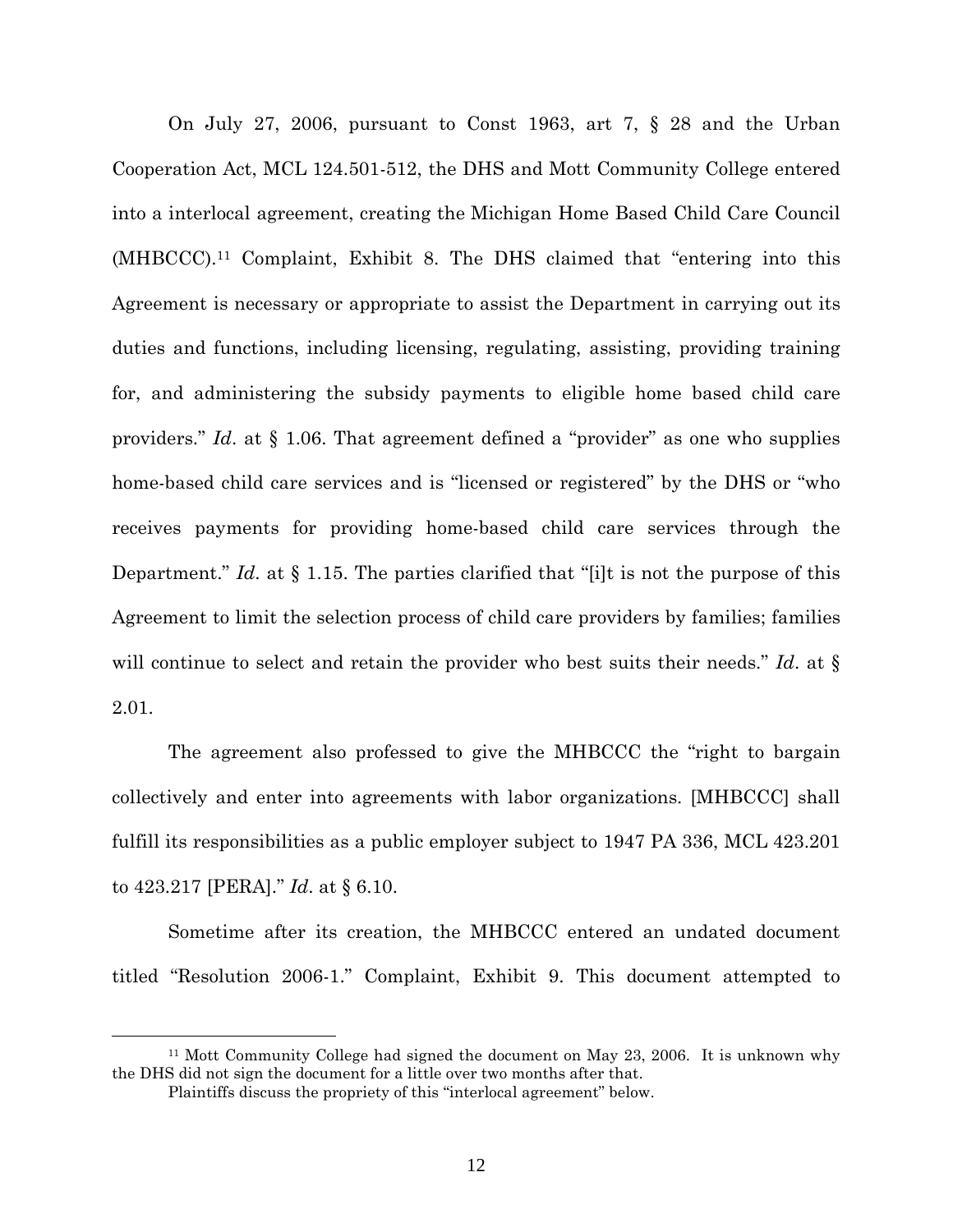transfer the signatures from the CCPTM's organization drive against the DHS to an organization drive against the MHBCCC. Id.

Despite this resolution, the CCPTM soon filed a petition for representation elections with MERC.12 Complaint, Exhibit 10. In its September 2006 petition for representation proceedings, the CCPTM formally sought to unionize against the MHBCCC and claimed the bargaining unit included:

All home-based child care providers including: group day care providers, family day care providers, relative care providers, and day care aides, who provide child care services under the Michigan Child Development and Care Program and other programs and child care services undertaken by MHBCCC.

Complaint, Exhibit 11.13 The claimed unit size was 40,532 individuals. Complaint,

Exhibit 10.<sup>14</sup>

<u>.</u>

MERC ran a certification election by mail in October and November of 2006.

Of the 6,396 individuals who voted, 5921 voted in favor of unionization, and 475

Regardless, the difference is legally irrelevant to Plaintiffs' argument, although it does demonstrate the highly fluid nature of the purported bargaining unit.

<sup>12</sup> MERC Case R 06I-106.

<sup>&</sup>lt;sup>13</sup> This petition was actually amended from its original form. The original petition to MERC based membership in the proposed union on the receipt of state CDC subsidies. Complaint, Exhibit 10. The amended petition removed the reference to the subsidies. Complaint, Exhibit 11.

<sup>14</sup> According to the Notice of Election from MERC case R06I-106, this group was constituted of those "who were employed during the payroll period ending June 30, 2006." Complaint, Exhibit 12. "Employed" presumably means "received a subsidy check from the state." This inference is based on some basic arithmetic. A 2008 Auditor General's performance audit of the CDC program defines "active" as a "child day-care provider that is either currently authorized by DHS to care for CDC children or eligible to be authorized by DHS to care for CDC children." Auditor General Performance Audit, Suitability of Child Development and Care Program Providers (July 22, 2008) at 58; document available at http://audgen.michigan.gov/comprpt/docs/r431029905.pdf (last accessed September 15, 2009). The audit breaks down the "approximate number of active providers" as of September 30, 2006, by provider type: (1) relative care  $-$  32,950; (2) day-care aide  $-$  26,900; (3) family day-care home  $-$  8,350; and (4) group day-care home  $-$  3,600. Id. at 49. These figures sum to 71,800. The approximately 30,000 person difference between the purported bargaining unit and the active employees found just three months later is likely due to the first group's being limited to only those who received a benefit check.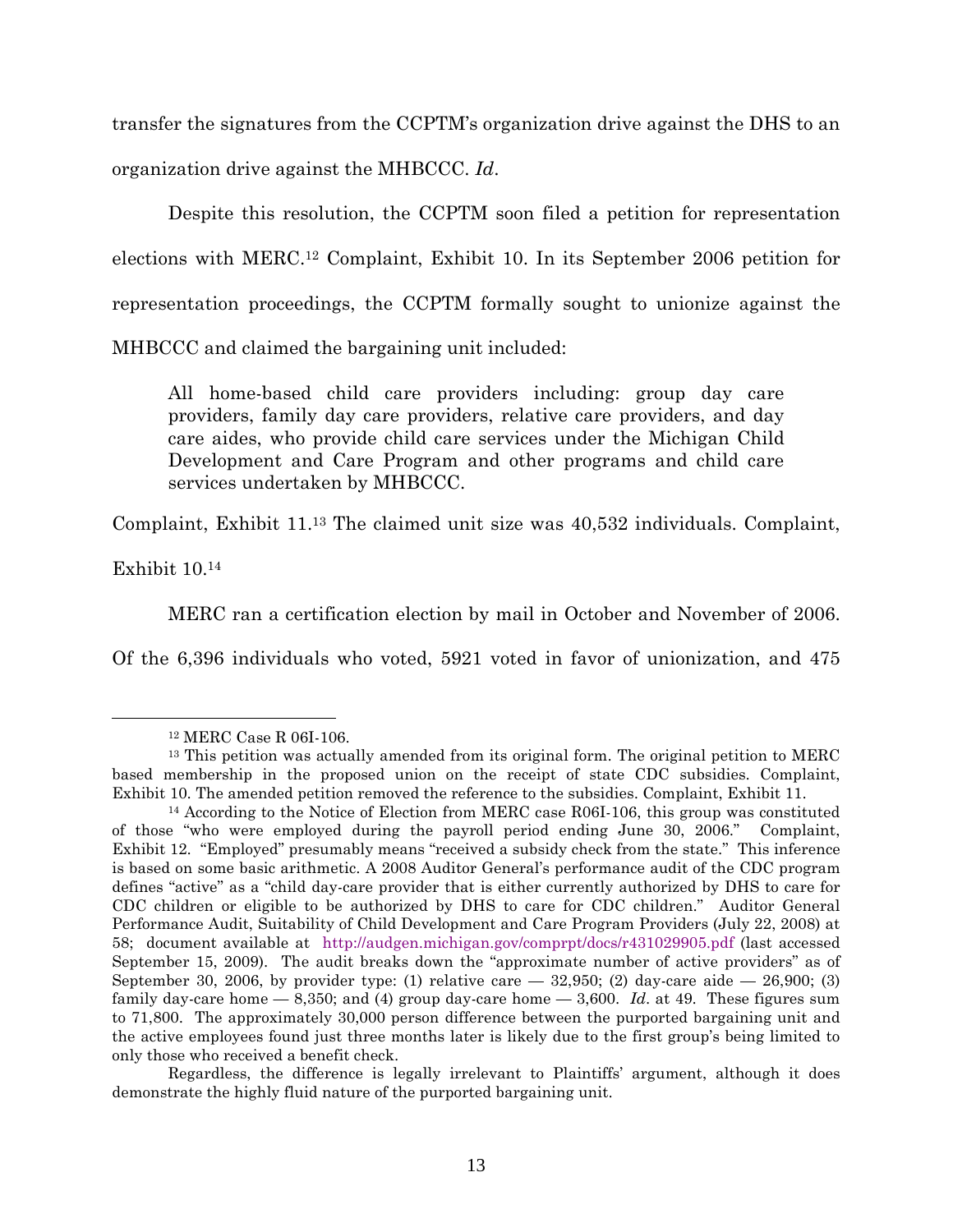opposed unionization. Complaint, Exhibit 13. On November 27, 2006, MERC certified the results. Id.

The MHBCCC and the CCPTM entered into what they contend was a collective bargaining agreement, and this document became effective on January 1, 2008. Complaint, Exhibit 14. The preamble to the agreement recognizes its distinctive nature:

This agreement formalizes the unique relationship between the MHBCCC and the CCPTM. . . .

CCPTM and MHBCCC recognize that the implementation of various provisions in this Agreement will necessarily require the assistance and cooperation of entities that are not a party to this Agreement, primarily the Department of Human Services. CCPTM and MHBCCC agree to work together in good faith in order to secure the assistance and cooperation of the appropriate entities when required by the provisions of this Agreement.

Id. at 3. Further, they acknowledged "the right to Department of Human Services to create and implement policies that may affect the professional standing and services provided by child care Providers." Id. at 23.

The parties recognized that "parents have the sole and undisputed authority to: 1) hire Providers of their choice; and 2) remove Providers from their service at will for any reason." Id. at 14. The parties agreed that any action taken by a parent "concerning termination of services of a Provider shall not be subject to the grievance procedure." Id. at 16.

Another set of provisions recognized that the parties were dependent upon the Legislature to fund any agreement reached:

Although the parties understand that economic increases are largely contingent upon necessary legislative funding, MHBCCC agree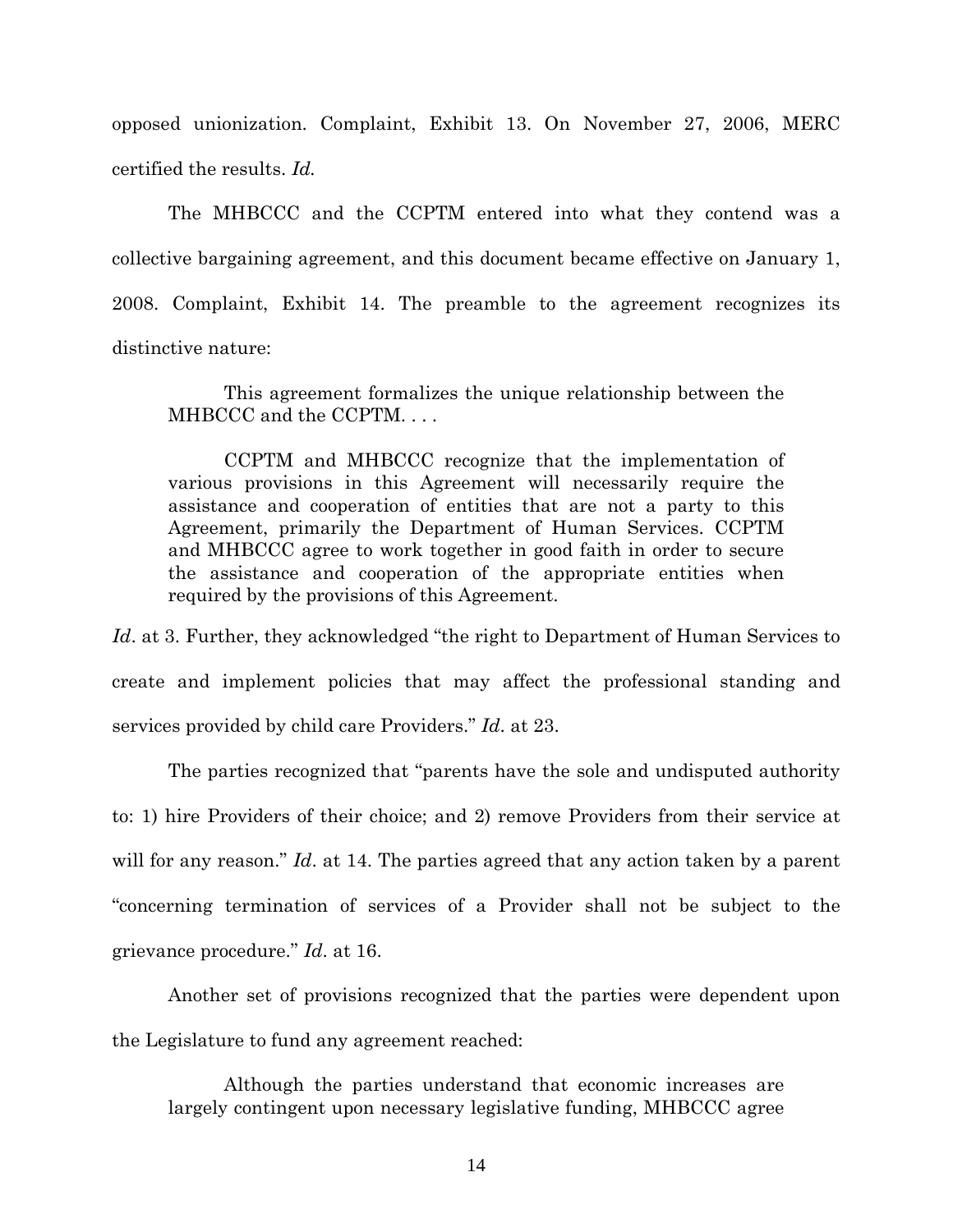to work jointly with CCPTM to find creative solutions to fund economic increases when new funds are insufficient.

The MHBCCC, in agreement with the Union, will recommend to the Governor to make the necessary budget recommendations to the Legislature for Home Based Child Care Providers as outlined in Appendix  $B - R$  ates. And in addition, will provide the necessary political support to make effective the economic increases in this agreement.

In the event that the Legislature fails to provide adequate funding for any scheduled economic increases,

1. During the first year of the agreement, assuming a lesser amount is approved, the Council and the Union will recommend how the available funds for rate increases as stated in Appendix B of this Agreement should be applied.

2. The MHBCCC, in agreement with the Union, will recommend to the Governor to include sufficient funds in any subsequent supplemental appropriations and/or budget recommendations such that any postponed economic increases become effective not later than the beginning of the following fiscal year.

3. During subsequent years of this agreement, should the Legislature approve less than full funding for economic increases, the parties shall meet and determine recommendations for rate increases and training incentives.

Id. at 26.

The MHBCCC and the CCPTM agreed "union dues" are to come from the

child care subsidy payments:

. . .

Deductions of Union dues shall begin no later than thirty (30) days from the first date for which a provider received subsidized payment.

Union dues and initiation fees shall be deducted from the Provider's payments and remitted to the Union. . . . The warrant stub will state "Union Dues" and the amount of the deduction. If the Provider has requested to pay only "Fair Share" fees, the warrant stub will state "non member fees" and the amount of the deduction.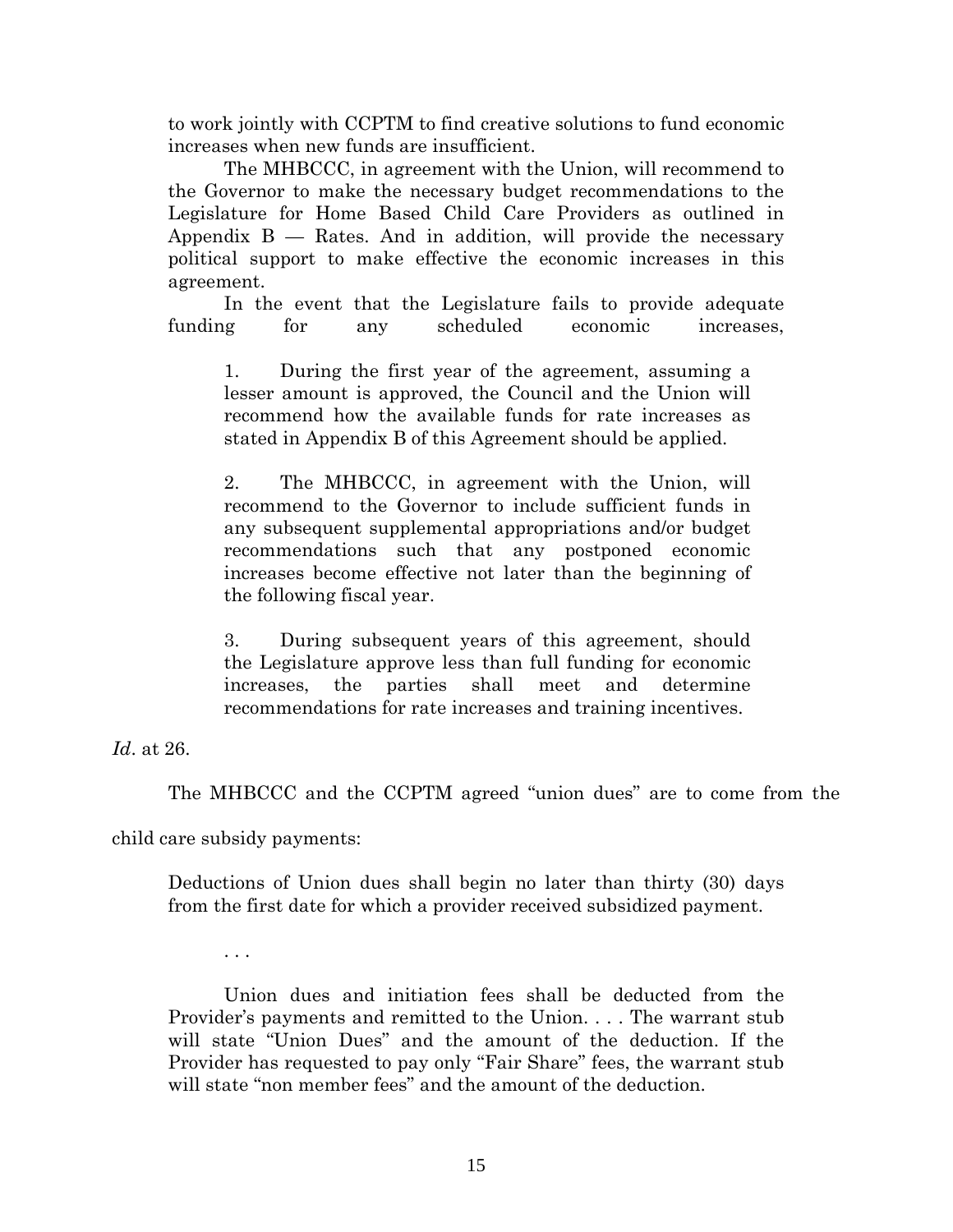Id. at 9, 15. No dues were to be collected until a method of garnishing them was worked out:

No dues will be deducted until the technical capability has been secured to allow for the deduction of dues. Such changes shall be completed as expeditiously as possible, but no later than three (3) months from the date of ratification unless mutually agreed to by the parties. The Union will not assert that the Council has violated the Agreement based on the technical inability to secure dues deductions.

Id. at 10.

<u>.</u>

In January 2009, the DHS sent Plaintiffs notification that "dues" would now be collected:

Consistent with the 2006 election of the Child Care Providers Together Michigan union, and in compliance with its contract, beginning January 2009, a 1.15% dues/fair share fee deduction will be made from all in-home child day care providers' CDC State payments.

Complaint, Exhibit 15.15 The "State of Michigan Remittance Advice" sent to Plaintiffs at the top of their CDC subsidy checks indicated that the checks were "DHS-funded payments." Complaint, Exhibits 16, 17. Plaintiffs also received 1099 forms listing DHS as the payer and categorizing the subsidy payments as "nonemployee compensation." Complaint, Exhibits 18, 19. Enclosed with the check, Plaintiffs received a document titled "Department of Human Services Child Development and Care Statement of Payments" indicating that "dues" were being deducted from each payment and specifying the amount of dues being removed from the check. Complaint, Exhibits 16, 17.

<sup>&</sup>lt;sup>15</sup> Given the rough figure from above that the "bargaining unit" receives \$372,000,000 in subsidy payments annually, during the period of the audit, CCPTM would have received around \$4.3 million in "dues" annually. But based on the current appropriation for all child care subsidies, this amount would be lower. Presuming that the bargaining unit would still garner 83.4% of the appropriation, the annual dues amount would be \$382,629,800 x 83.4% x 1.15%, or \$3.7 million.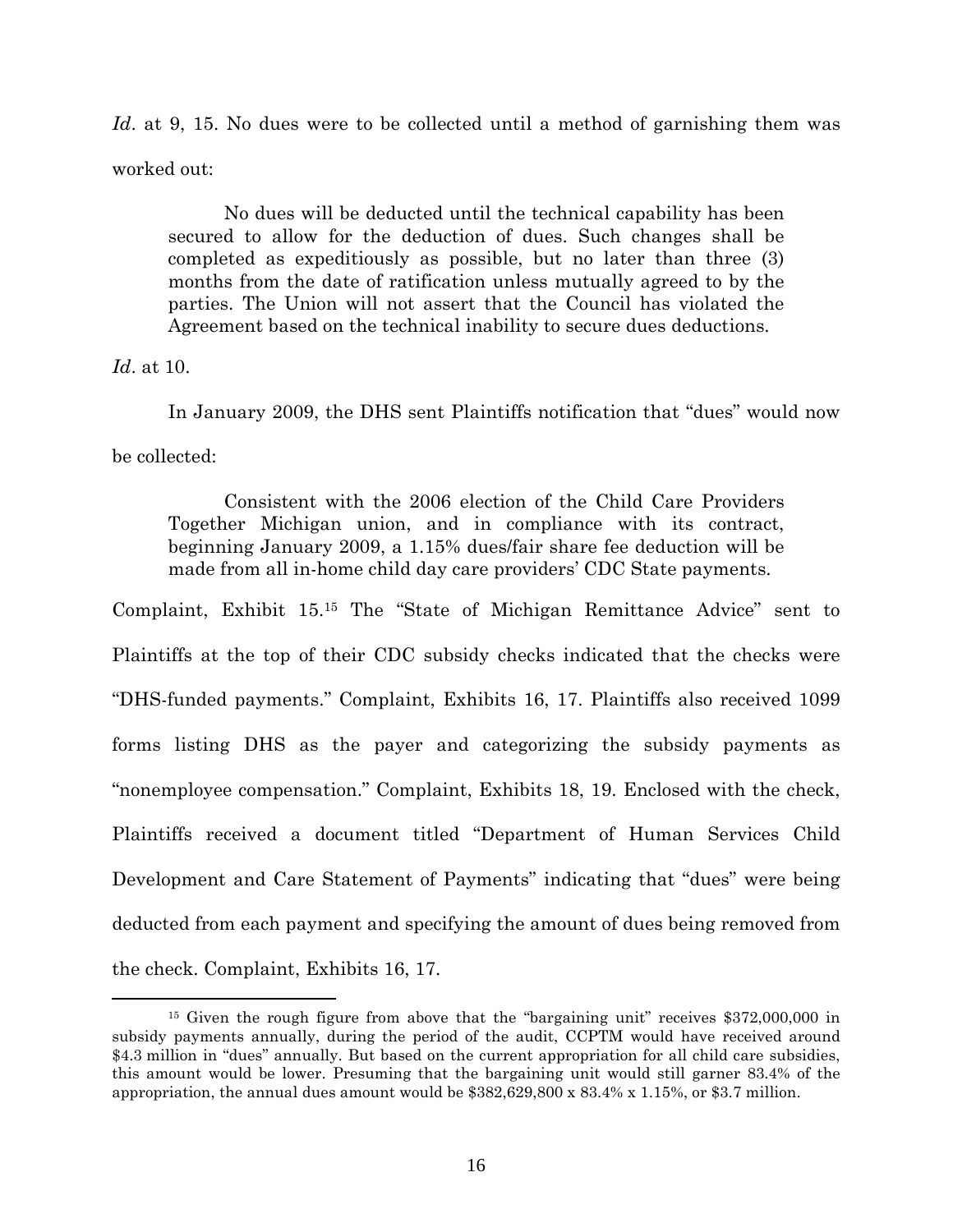Plaintiffs seek a writ of mandamus to stop the DHS from removing these "dues" from their checks.

#### DISCUSSION

### I. Under PERA, home-based day care providers are not public employees of a public employer.

### A. Standard of review

This is an original action for mandamus, and thus there is no lower decision to review. In order to obtain a writ of mandamus, a plaintiff must show: "(1) the plaintiff has a clear legal right to the performance of the duty sought to be compelled, (2) the defendant has a clear legal duty to perform, (3) the act is ministerial in nature, and (4) the plaintiff has no other adequate legal or equitable remedy." Citizens for Protection of Marriage v State Bd of Canvassers, 263 Mich App 487, 492 (2004). A plaintiff bears the burden of showing entitlement to such a writ. Id.

#### B. Argument

<u>.</u>

Michigan began allowing public-sector bargaining in 1965, with the enactment of PERA.16 Soon thereafter, the courts created a four-factored test to distinguish government contractors from government employees. That test has been applied even as the Legislature has altered the definition of "employee" in PERA. An application of that test will show that Plaintiffs are not government employees.

<sup>&</sup>lt;sup>16</sup> Michigan's public-sector bargaining history prior to PERA will be discussed below in Argument II.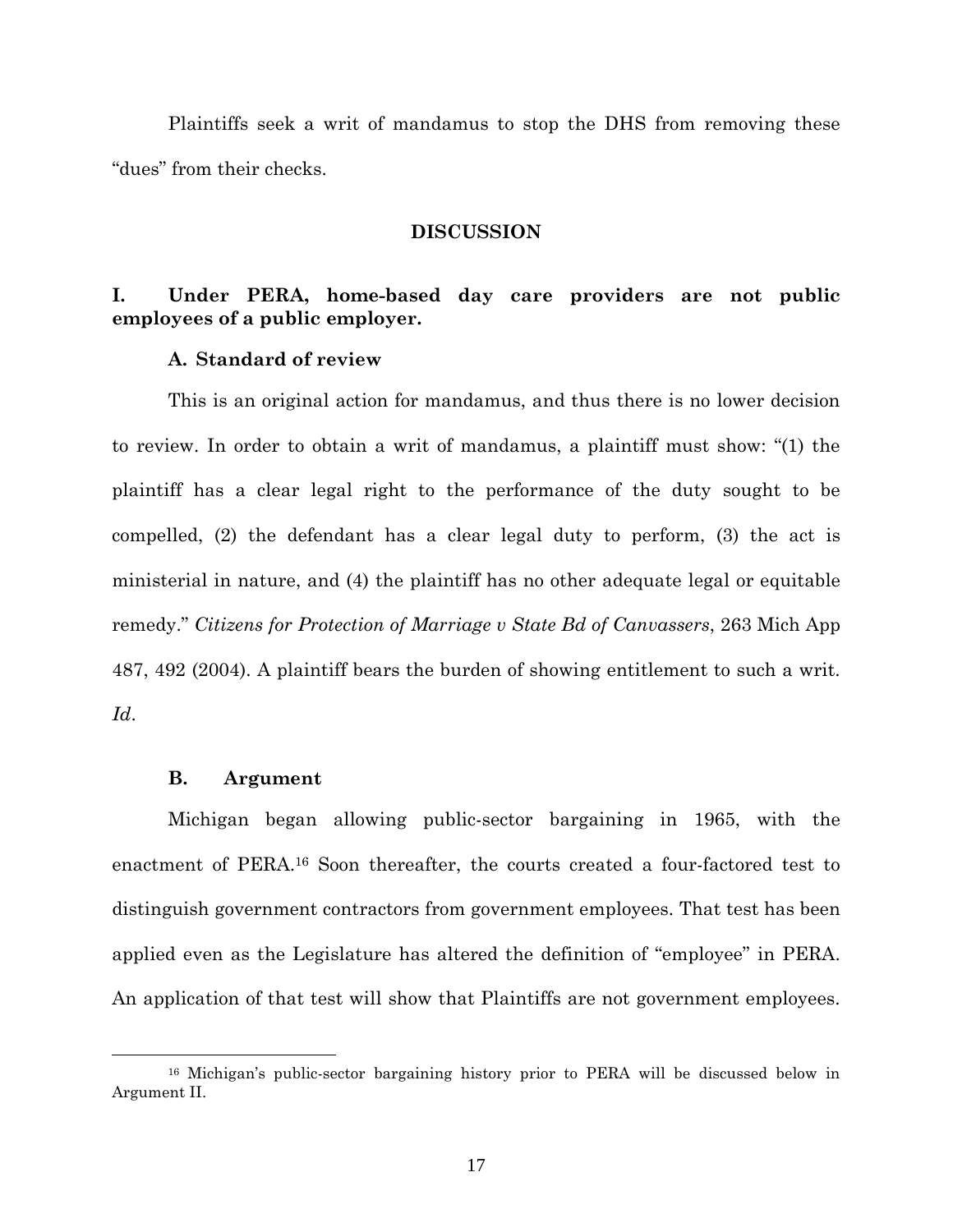Moreover, the last amendment to the definition of "employee" under PERA shows that the Legislature meant to prevent novel organizing theories from enlarging the pool of potential government employees. Further, in the context of worker's compensation, this Court has already held that day care providers are independent contractors and not government employees. Finally, Rhode Island faced the same issue presented here — whether home-based day care providers can be transformed from independent contractors into government employees by the mere receipt of a subsidy check meant to allow low-income parents to attend work or school. A Rhode Island court held that the providers were independent contractors.

### 1. Plaintiffs are not public employees under statutory definitions or case law.

MCL  $423.201(1)(e)$  currently states:

"Public employee" means a person holding a position by appointment or employment in the government of this state, in the government of 1 or more of the political subdivisions of this state, in the public school service, in a public or special district, in the service of an authority, commission, or board, or in any other branch of the public service, subject to the following exceptions:

(i) Beginning March 31, 1997, a person employed by a private organization or entity that provides services under a time-limited contract with the state or a political subdivision of the state is not an employee of the state or that political subdivision, and is not a public employee.

Id. "Public employer" is not defined in the act, although "public school employer" is defined at MCL 423.201(1)(h).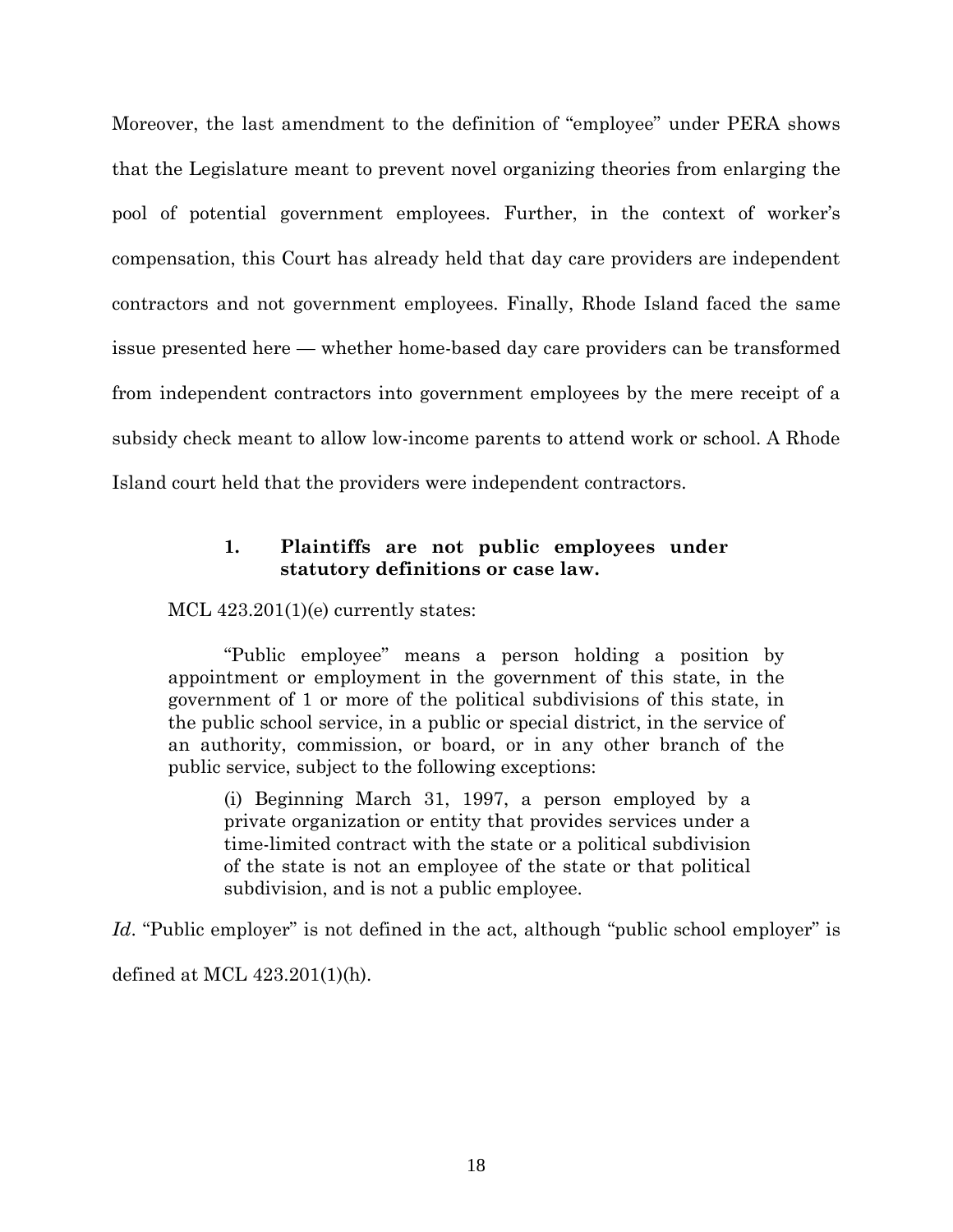As originally implemented in 1947 PA 336, state law concerning public employees merely mentioned "employee" in the prohibition of strikes provision:<sup>17</sup>

No person holding a position by appointment or employment in the government of the state of Michigan, or in the government of any 1 or more of the political subdivisions thereof, or in the public school service, or in any public or special district, or in the service of any authority, commission, or board, or in any other branch of the public service, hereinafter called a "public employee," shall strike.

1947 PA 336, § 2 (originally codified at MCL 423.202); see Grandville Muni Exec Ass'n v Grandville, 453 Mich 428, 432-33 (1996).

The enactment of PERA, which significantly altered state law concerning public employees, did not alter the definition of "employee" found in MCL 423.202. PERA was amended six times between its creation and 1994. None of the amendments altered the original definition in MCL 423.202.<sup>18</sup>

As part of 1994 PA 112, the employee definition was relocated to MCL  $423.201(1)(e)$  and modified to state:

"Public employee" means a person holding a position by appointment or employment in the government of this state, in the government of 1 or more of the political subdivisions of this state, in the public school service, in a public or special district, in the service of an authority, commission, or board, or in any other branch of the public service.

See Grandville, 453 Mich at 433; id. n. 9. The current version of

MCL  $423.201(1)(e)(i)$  was originally enacted as part of 1996 PA 543.<sup>19</sup>

<sup>&</sup>lt;sup>17</sup> This original state law was known as the Hutchinson Act. It will be discussed below.

<sup>18</sup> 1965 PA 397; 1973 PA 25; 1976 PA 18; 1976 PA 99; 1977 PA 266; 1978 PA 441.

<sup>19</sup> There has been one further amendment to MCL 423.201(1)(e) since that time, 1999 PA 204, but it did not affect the relevant language as it by and large just added MCL  $423.201(1)(e)(ii)$ , which is not relevant here.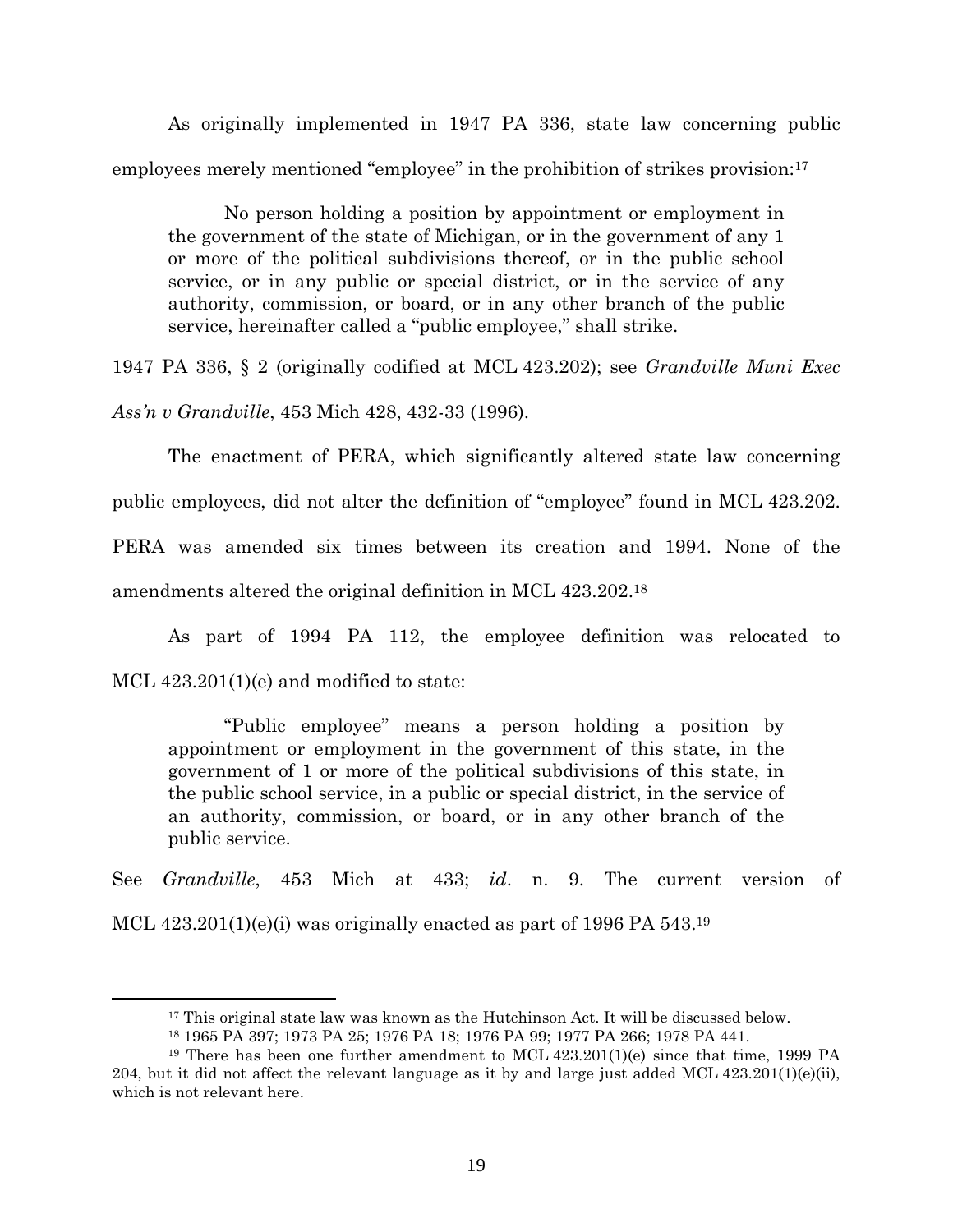Case law between the creation of the original definition of "employee" and the 1996 amendment to the definition of "employee" will provide guidance about the meaning of public employee under PERA. Case law regarding what constitutes a "public employer" will also be discussed. This case law will show that this Court has relied on a four-factored test to determine whether there is a public employeremployee relationship.20 Under this test, Plaintiffs are not employees of the MHBCCC or any other putative public employer; rather, they are independent contractors.

In Wayne County Civil Service Commission v Board of Supervisors, 22 Mich App 287 (1970), this Court dealt with potential conflicts between PERA and a state law that allowed Wayne County to create its own civil service. In that case, three county entities disagreed over which of them acted as the employer of the county's road workers. The Wayne County Civil Service Commission claimed that the Wayne County Board of Supervisors was the employer for all county employees and that the County Civil Service Commission had the sole power to represent the county in determining wages and benefits. The Wayne County Road Commission contended

<sup>20</sup> Much of the case law surrounding MCL 423.202 is not relevant to the instant case. For instance, many of the "public employee" cases involved supervisory or executive workers. Typically, the disputes in these cases concerned which bargaining unit the workers belonged to, not whether they were in fact public employees under PERA. Dearborn School Dist v Labor Mediation Bd, 22 Mich App 222 (1970); *Hillsdale Community Schools v Labor Mediation Bd*, 24 Mich App 36 (1970); UAW v Sterling Heights, 176 Mich App 123 (1989); Muskegon Co Professional Command Ass'n v Co of Muskegon (Sheriff's Department), 186 Mich App 365 (1991). Another case dealt with whether teachers without a valid contract were still public employees under PERA. Holland School Dist v Holland Ed Ass'n, 380 Mich 314 (1968). Yet another concerned the extent to which constitutionally created state universities were public employers subject to the requirements of PERA. Bd of Control of Eastern Michigan Univ v Labor Mediation Bd, 384 Mich 561 (1971).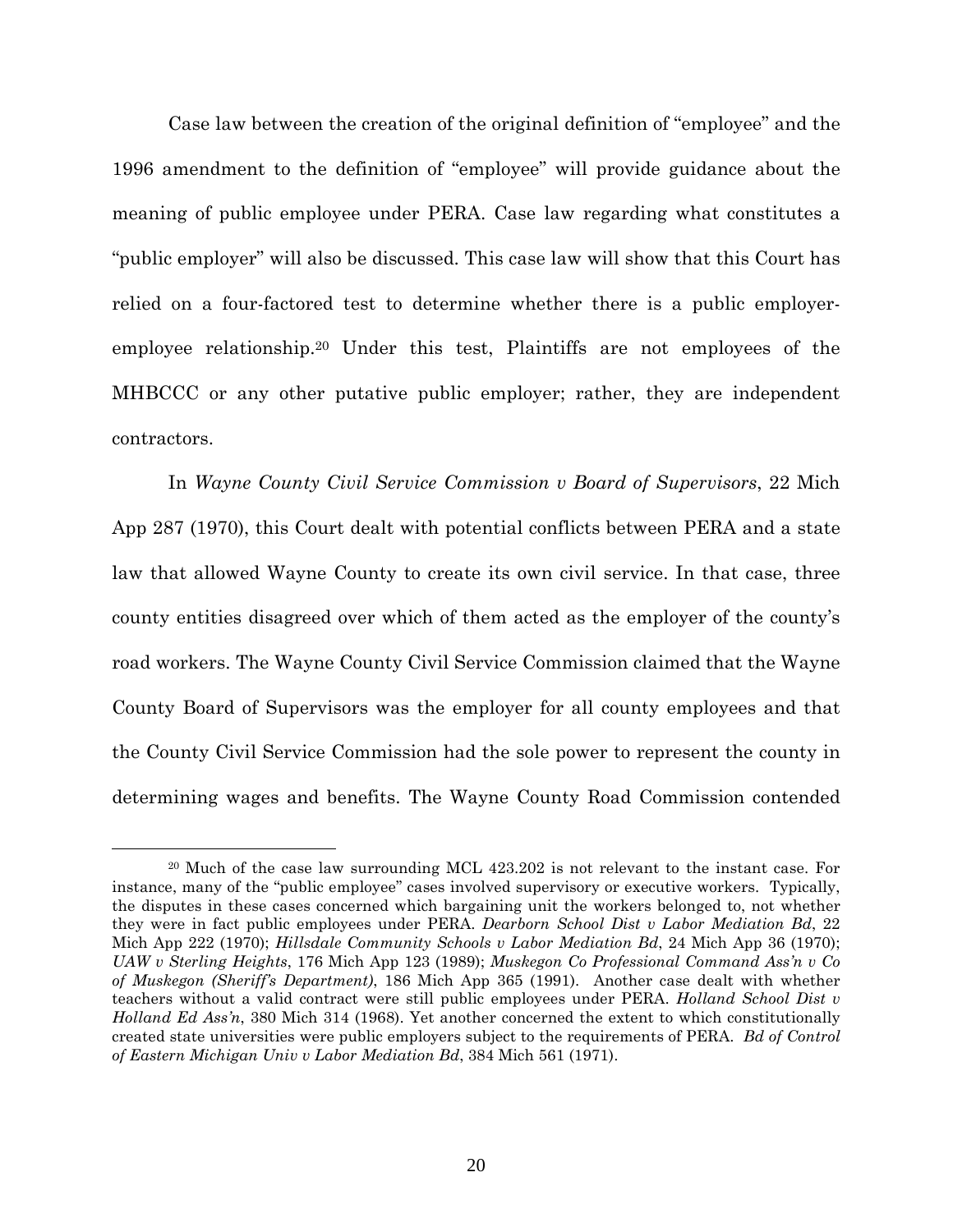that it was the employer of all of its employees. Finally, the Wayne County Board of Supervisors contended that there were joint employers in the county, but that the board had the duty and responsibility to engage in collective bargaining under PERA.

This Court set forth a four-factored test for identifying the employer:

(1) that they select and engage the employee; (2) that they pay the employee; (3) that they have the power of dismissal; and (4) that the have the power and control over the employee's conduct.

Id. at 294. This Court took note of a stipulation that the Road Commission could "hire, fire, demote, promote, discipline, and pay its employees performing road work." Id. at 298. That led to a holding that the Road Commission — not the Civil Service Commission, and not the Board of Supervisors — was the public employer of the road workers, since it supervised them in this way.

The Michigan Supreme Court reviewed and affirmed the holding that the Road Commission was the public employer "of its employees, and that such employees shall be employees of that same board." Wayne Co Civil Service Comm v Bd of Supervisors, 384 Mich 363, 375-76 (1971).

In Regents of University of Michigan v Employment Relations Comm, 389 Mich 96 (1973), the Michigan Supreme Court faced the question of whether interns, residents and post-doctoral fellows who were "connected" with the University of Michigan Hospital were public employees under PERA. The university claimed that the purported bargaining unit was comprised of students, not employees.

21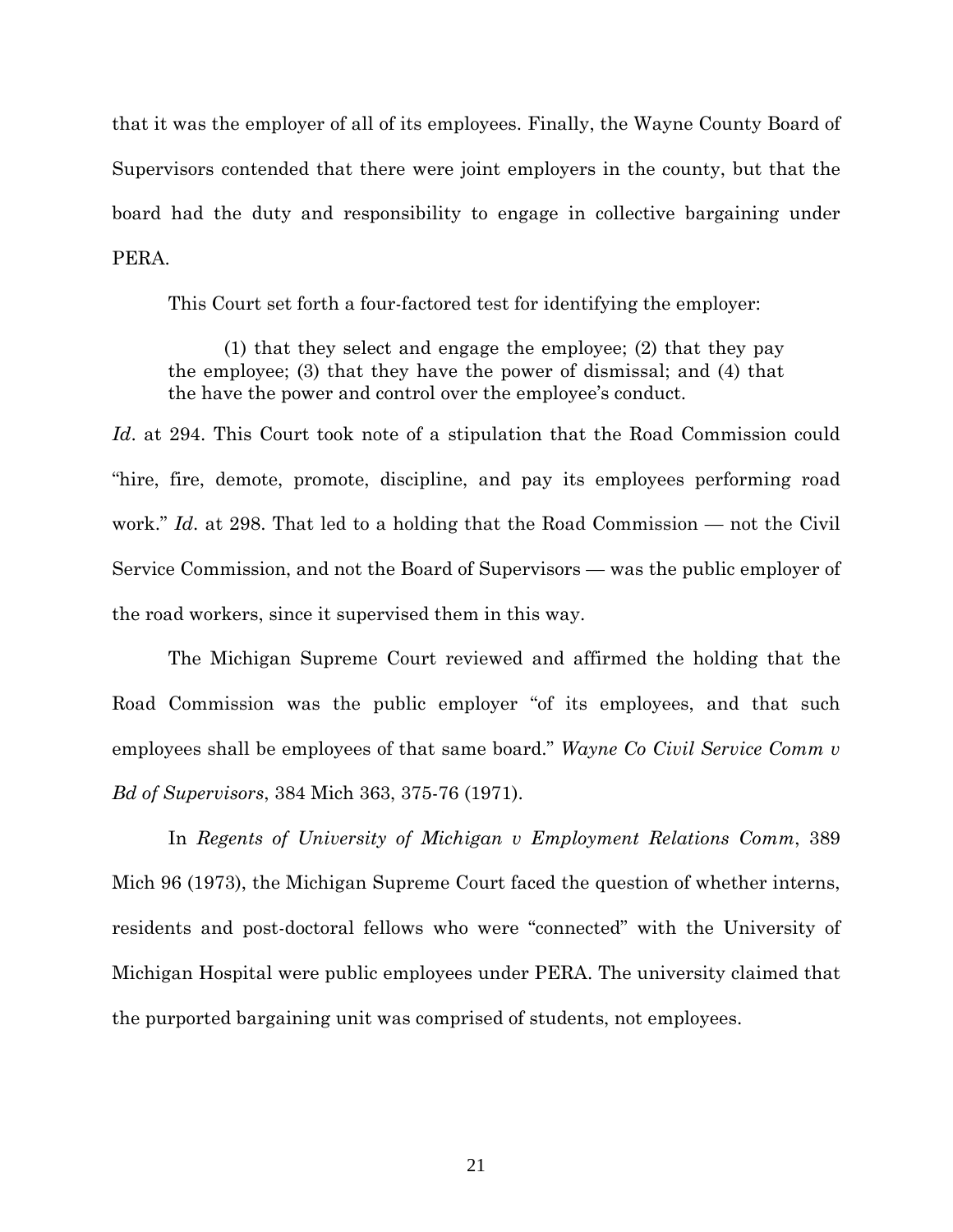The Michigan Supreme Court disagreed. Without applying the four-factored test, it held that the personnel were both students and employees, and it noted that PERA did not contain an exclusion for people in this situation.

Specifically, the court examined whether this group constituted employees. It noted that the university provided them with W-2 forms and withheld a portion of their compensation for "the purposes of federal income tax, state income tax, and social security coverage." Id. at 110-11. The university provided them with fringe benefits, including medical coverage. They performed many tasks for which their employer, the university, was compensated, and they were entrusted with important decisions, such as writing prescriptions, admitting and discharging patients, and performing surgeries with little or no supervision. Id. at 112.

The university had argued that the group's compensation had no relation to the hours they worked, that not all interns have a medical license, and that the important functions performed by the students was part of their education and not a means of generating revenue for the university. These arguments were rejected.

In Prisoners' Labor Union at Marquette v Department of Corrections, 61 Mich App 328 (1975), this Court faced the question of whether state prisoners who provided labor under the Correctional Industries Act were public employees for purposes of PERA. This Court noted that: "An all-inclusive operational definition of the term 'public employee' is not included in PERA. Instead, we [have the] language in M.C.L.A. § 423.202." Id. at 330. It noted the definition neither included nor excluded prisoners specifically. Id.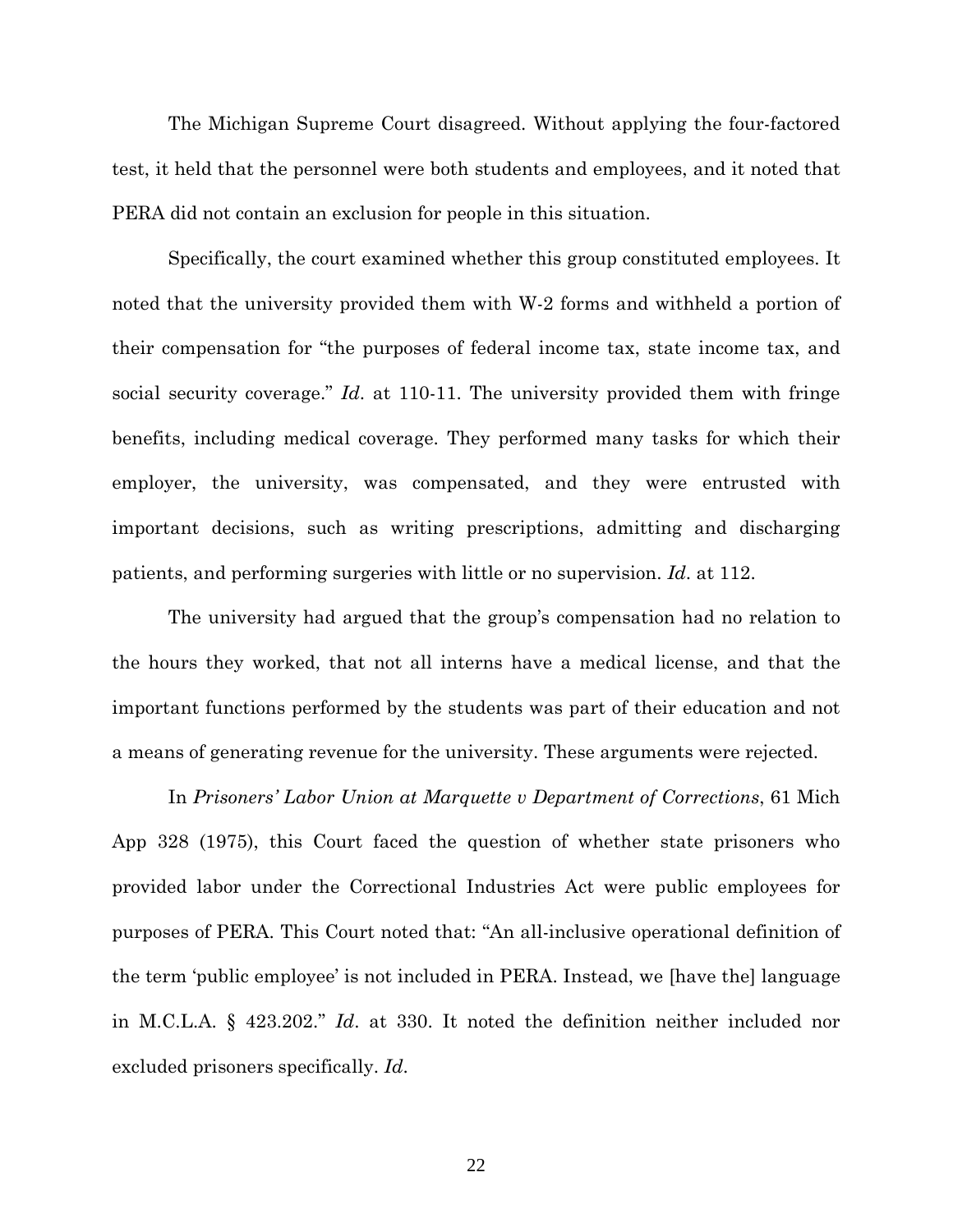This Court then examined the details of the Correctional Industries Act. While this Court recognized that the act set up "trappings of conventional employment," it held the act's primary purpose was corrections, not employment. Id. at 332-33. Specifically, this Court noted "education, counseling, treatment and recreation are viewed as the primary end served by providing work experience for inmates." Id. at 336. Thus, although it did not apply the four-factored test, this Court determined that the prisoners were not public employees under PERA.

Michigan courts have recognized doctrines involving multiple public-sector employers. St Clair Prosecutor v AFSCME, 425 Mich 204 (1986). In St Clair Prosecutor, the Michigan Supreme Court adjudicated the question of who should serve as the public employer during collective bargaining with the county's assistant prosecutors. In rendering its decision, the court recognized the concept of "coemployers." Id. at 227.

The Michigan Supreme Court held that the coemployer concept can be helpful where day-to-day control and budgetary control of public employees are split. Id. at 233. The court noted that, by statute, the St. Clair prosecutor had the ability to "appoint supervise, and terminate" assistant prosecutors, while St. Clair County, through its board of supervisors, has the power "to control the number and remuneration" of the assistant prosecutors. Id. at 226. The court therefore held that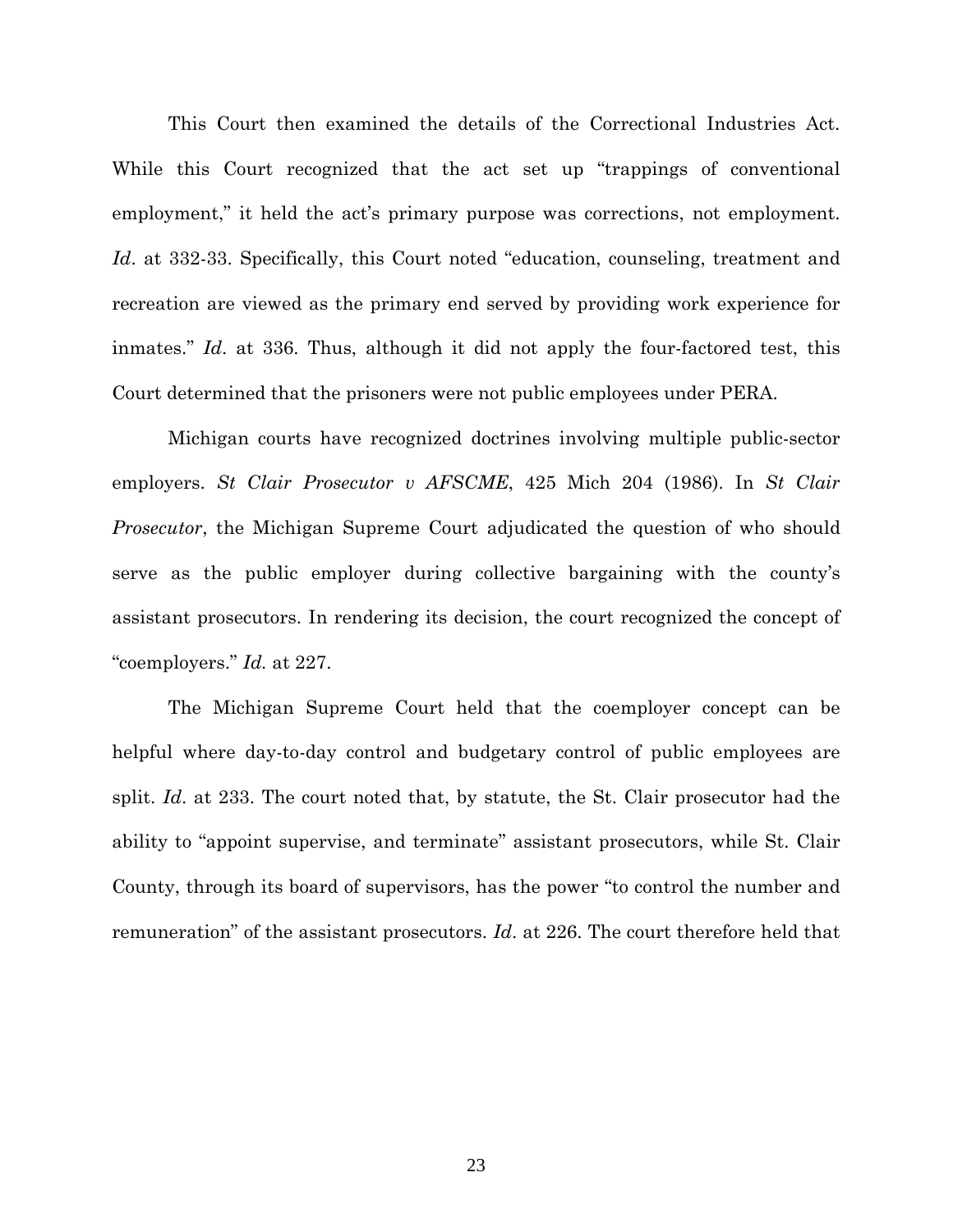the county prosecutor and the county board were coemployers that both had a right to sit at the collective bargaining table. Id. at 227.<sup>21</sup>

In Saginaw Stage Employees, Local 35, IASTE v Saginaw, 150 Mich App 132 (1986), this Court sought to determine whether the city of Saginaw was a public employer under PERA in the case of stagehands at the Saginaw Civic Center. The stagehands performed work for the city, but the Saginaw Stage Employees union was responsible for hiring and firing them, distributing their hourly pay, and deciding which of them worked when the city needed extra help. The union filed a claim with MERC contending that its workers were city employees. MERC agreed.

This Court applied the four-factored test from Wayne County Civil Service Commission to determine whether there was an employer-employee relationship. Saginaw Stage Employees, 150 Mich App at 134-35. This court reversed MERC's finding and held that the union members were not city employees because the union, not the city, controlled the activity of the workers.

In Holland-West Ottawa-Saugatuck Consortium v Holland Education Association, 199 Mich App 245 (1993), three school districts formed a consortium for adult education pursuant to the Urban Cooperation Act. The Consortium later sought a determination that it, and not the individual school districts, which each

<sup>21</sup> In Genessee County Social Services Workers Union v Genessee County, 199 Mich App 717 (1993), this Court held that a county prosecutor was not a coemployer, along with the county commissioners, of the "victim-witness assistants" who acted as liaisons between the assistant prosecutors and the crime victim. Id. at 719. This Court accepted a MERC gloss on St. Clair Prosecutor that limited coemployer status to those who could hire and fire a worker and noted that the prosecutor did not have this power over the disputed workers.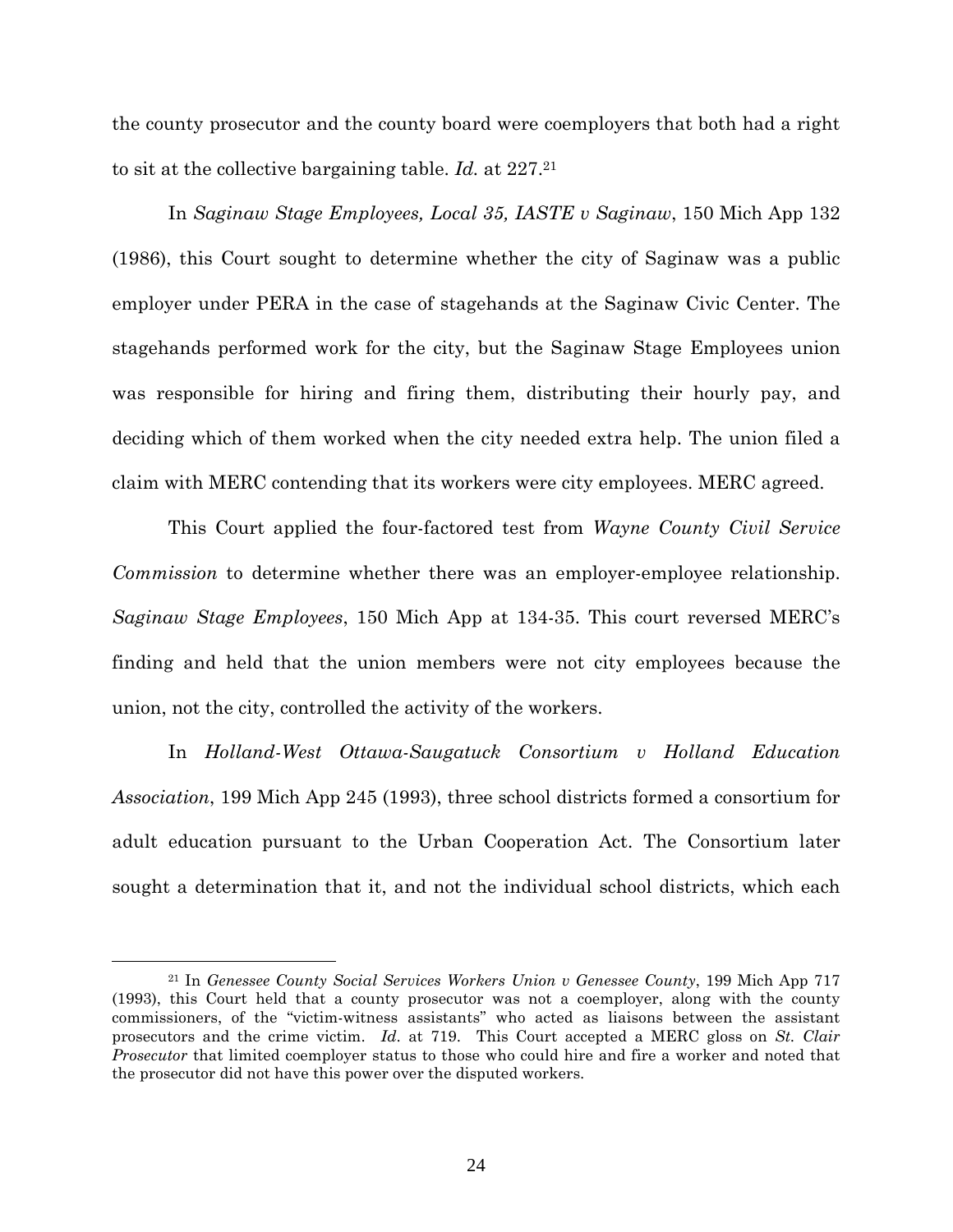had contracts with their local teachers unions, was the employer of the adult education teachers.

This Court set forth the following facts:

The administrator of the consortium reports to a council composed of the superintendents of the participating school districts. The consortium is responsible for its own budget and financial affairs. The consortium also has contracts with community education employees and leases or rents facilities for its programs.

The collective bargaining agreements between the school districts and [each] union do not include the wages, hours, and working conditions of the consortium employees. The consortium employees do not have union dues deducted from their wages. The consortium never entered into a collective bargaining agreement with the unions, which stated their preference of negotiating only with the individual school districts on behalf of the consortium adult education teachers.

Id. at 248. The local education unions claimed that under the state school code, a consortium could not be an employer. This Court noted that under the code, each school district could hire employees, and that the Urban Cooperation Act "allows school districts to exercise jointly with other school districts any power, privilege, or authority it shares in common and which each might exercise separately." Id. at 250. Having determined that a consortium could have employees, this Court affirmed MERC's determination that the consortium, rather than the individual school districts, was the proper employer. The four-factored test was not used to make this determination.

Two court cases led directly to the 1996 amendment of MCL  $423.201(1)(e)$ : AFSCME v Louisiana Homes, Inc. 203 Mich App 213 (1994), and AFSCME v Department of Mental Health, 215 Mich App 1 (1996). Both cases involved "joint employers," a multiple-employer doctrine that "treats two separate employers [of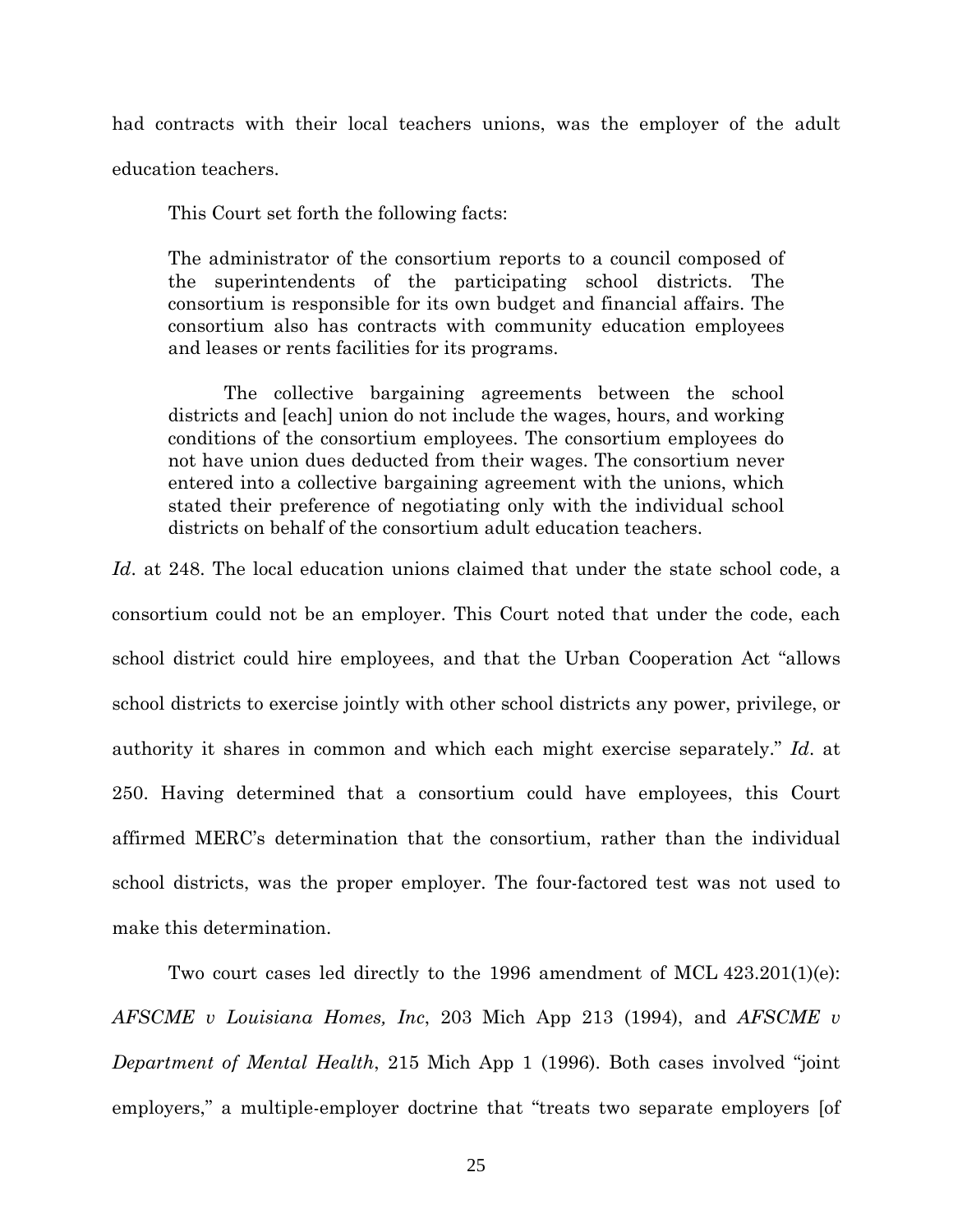the same employees] as a single unit for collective bargaining purposes." St Clair Prosecutor, 425 Mich at 225 n. 2.

The first case, Louisiana Homes, was before this Court twice. The first time it was titled *Michigan Council 25, AFSCME v Louisiana Homes, Inc, 192 Mich App* 187 (1991).

In the first decision, this Court was asked to decide whether the Michigan Department of Mental Health (DMH) was a joint employer of residential care workers at a private facility operating under an agreement with contractors to the state of Michigan. This court began by noting, "The State of Michigan is responsible for providing mental health care services." Id. at 188. The DMH contracted with Detroit-County Community Mental Health (CMH) to provide "residential facilities for mentally ill and mentally retarded persons" in Wayne County. Id. CMH, in turn, subcontracted these same services to Michigan Residential Care Alternatives (MCRA), which itself subcontracted to Louisiana Homes. This Court explained: "MCRA is a private, nonprofit organization whose membership includes residential care providers. MCRA does not operate residential facilities, but instead is primarily a lobbying organization." Id.

AFSCME petitioned MERC to be named the collective bargaining agent for employees at three locations operated by Louisiana Homes.22 AFSCME designated Louisiana Homes and the DMH as joint employers, and MERC upheld this view.<sup>23</sup>

 $22$  As will be discussed below, the union initially sought to organize under the NLRA, but that request was denied because of the close ties between Louisiana Homes and the DMH. See Michigan Community Services Inc v NLRB, 309 F3d 348 (2002).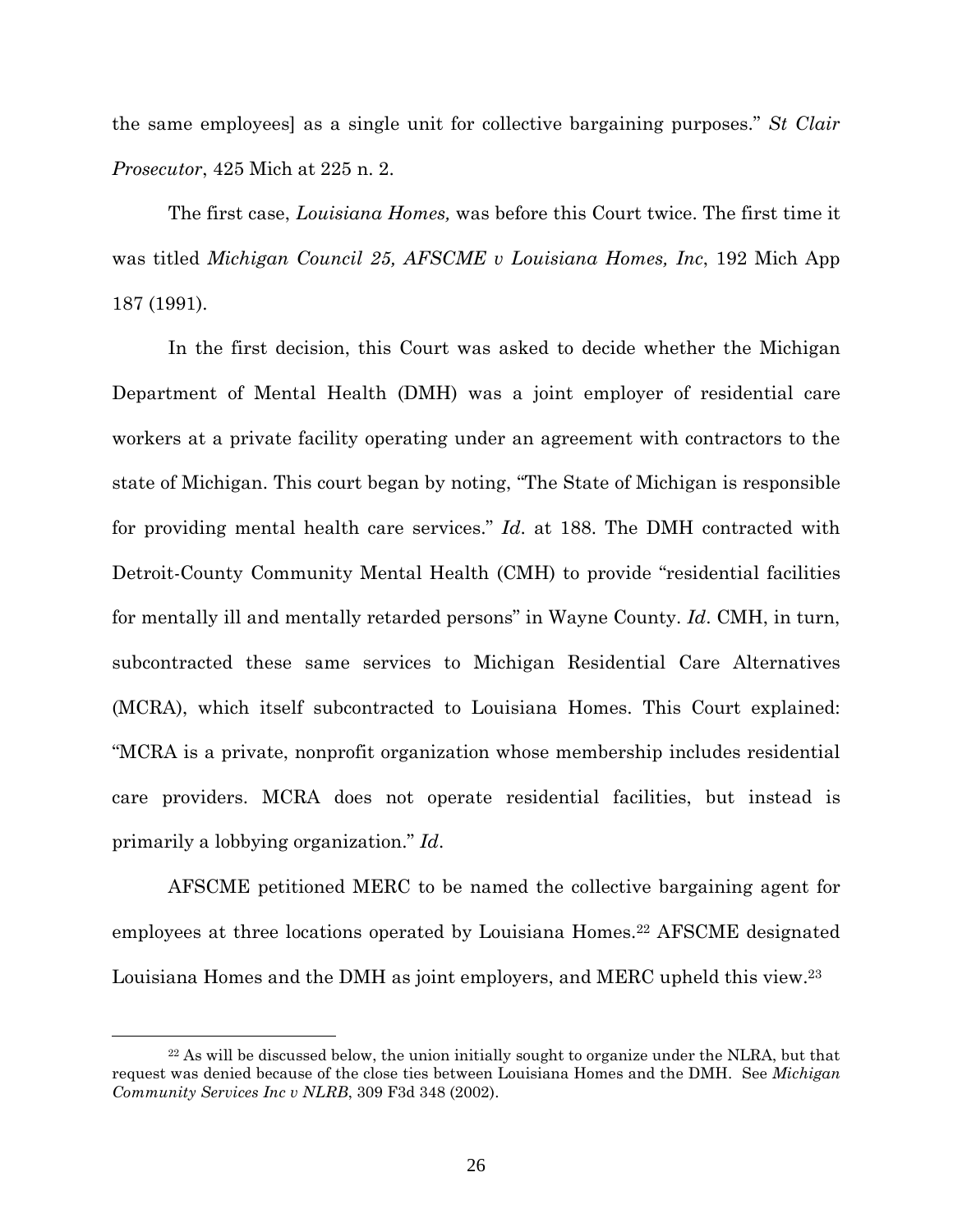This Court affirmed. It noted that the DMH set "mandatory guidelines for operating a residential care facility" and that any subcontractor would be bound by those. Id. at 190. The CMH operated "in effect, under budget guidelines, personnel decisions and requirements, training requirements, minimum staff qualifications, and contract provisions set by DMH." Id. Further, any residential care facility is state-funded. Id. The DMH gives an allotment for personnel costs, and the facility cannot provide extra money for that expense. Id. at 191. Louisiana Homes hired its own workers, but those decisions were subject to approval by the Michigan Department of Social Services (DSS) as the licensing agency and the CMH as the contract agency. Id. at 190-91. Likewise, Louisiana Homes had the power to dismiss its employees, but this Court noted that the DMH could place a contract "in jeopardy" if an employee it wanted fired was not. Id. at 192. Further, the DMH mandated 120 hours of training for the workers annually, and it even had control over some day-to-day activities of Louisiana Homes' employees due to its mandates concerning their daily schedule. Id.

This Court applied the four-factored employer test and held that the DMH was a joint employer because more than mere licensing and the provision of grant money were present:

Department [DMH] has extensive control over the hiring requirements of Louisiana [Homes] although it does not physically hire its employees. It also exerts extensive control, through its rules and regulations, over the day-to-day operations of the home, including the type of work that is done, how it is done, and the conditions under

<sup>&</sup>lt;sup>23</sup> The Attorney General did not participate in the MERC proceedings, asserting that MERC lacked jurisdiction.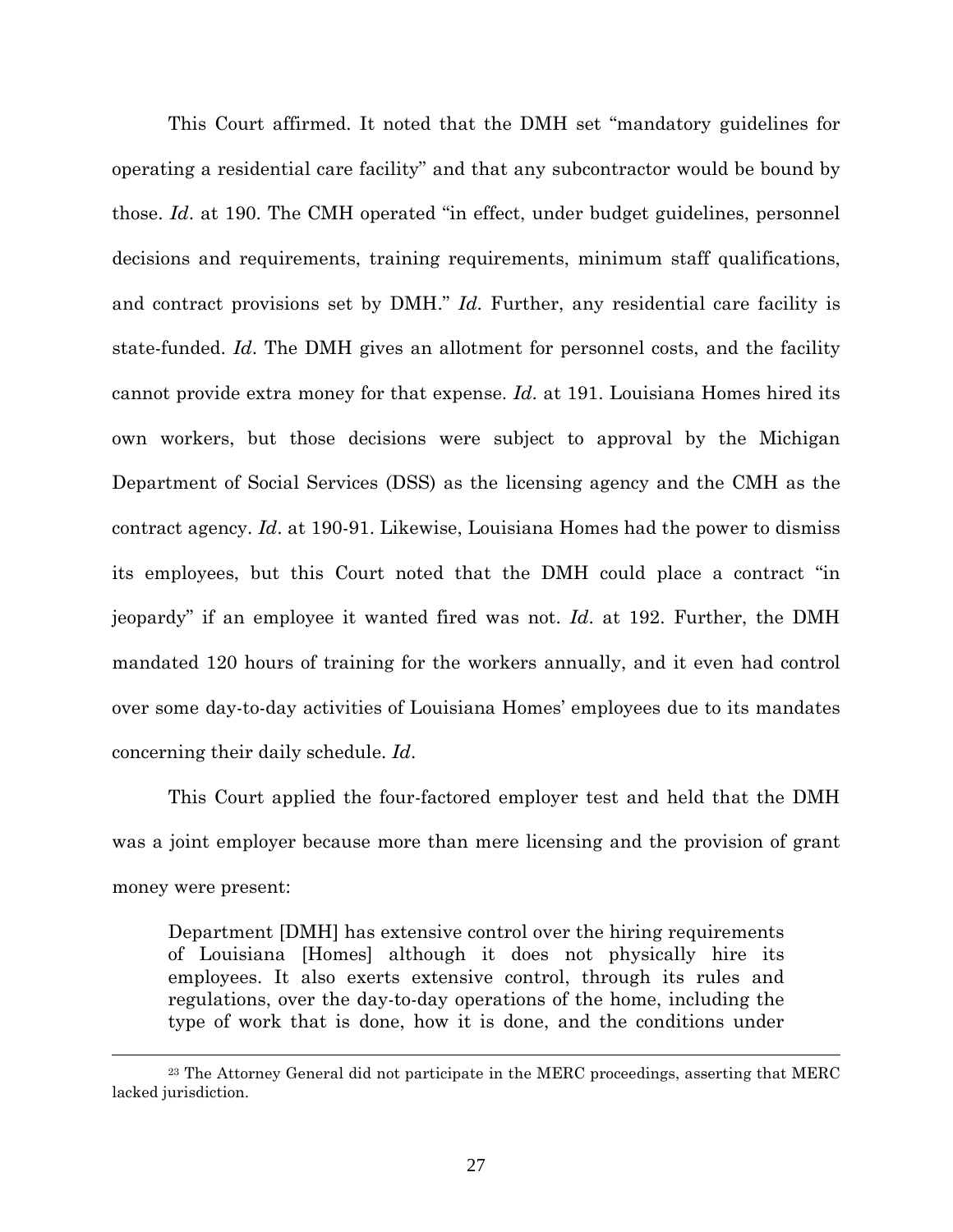which it is done.... [T]he Department's control over Louisiana [Homes'] operations extends far beyond mere licensing requirements or the provision of funds through a grant arrangement. Since the Department and Louisiana [Homes] share authority over Louisiana [Homes]' employees and their terms and conditions of employment, we conclude that Louisiana [Homes] and the Department are joint employers of these employees.

Id. at 192 (emphasis added).

The second Louisiana Homes case concerned the interplay between the NLRA and PERA. AFSCME had sought collective bargaining under PERA because the National Labor Relations Board had denied the union the ability to organize under the NLRA, specifically because "an employer health-care institution like Louisiana Homes" was too closely affiliated with an arm of the state, i.e. Michigan's DMH. Louisiana Homes, 203 Mich App at 216. After this Court's first decision, the Michigan Supreme Court remanded the case for a determination of whether federal pre-emption prevented entities like Louisiana Homes from being unionized under PERA. Louisiana Homes, 203 Mich App at 216. This Court held that pre-emption was not a concern given that the NLRB had consistently refused to allow organization in arm-of-state cases. Id. at 221.

After the second Louisiana Homes decision, the NLRB reversed itself on the arm-of-the-state doctrine and held that entities like Louisiana Homes could be organized under the NLRA. The implications of this decision were discussed in AFSCME v Department of Mental Health, 215 Mich App 1 (1996), the second case that led to the amendment of MCL 423.201(1)(e). This Court noted that the NLRB's action meant that there was an "insufficient showing" that "the NLRB would decline to assert its jurisdiction" and thus held that the disputed employees could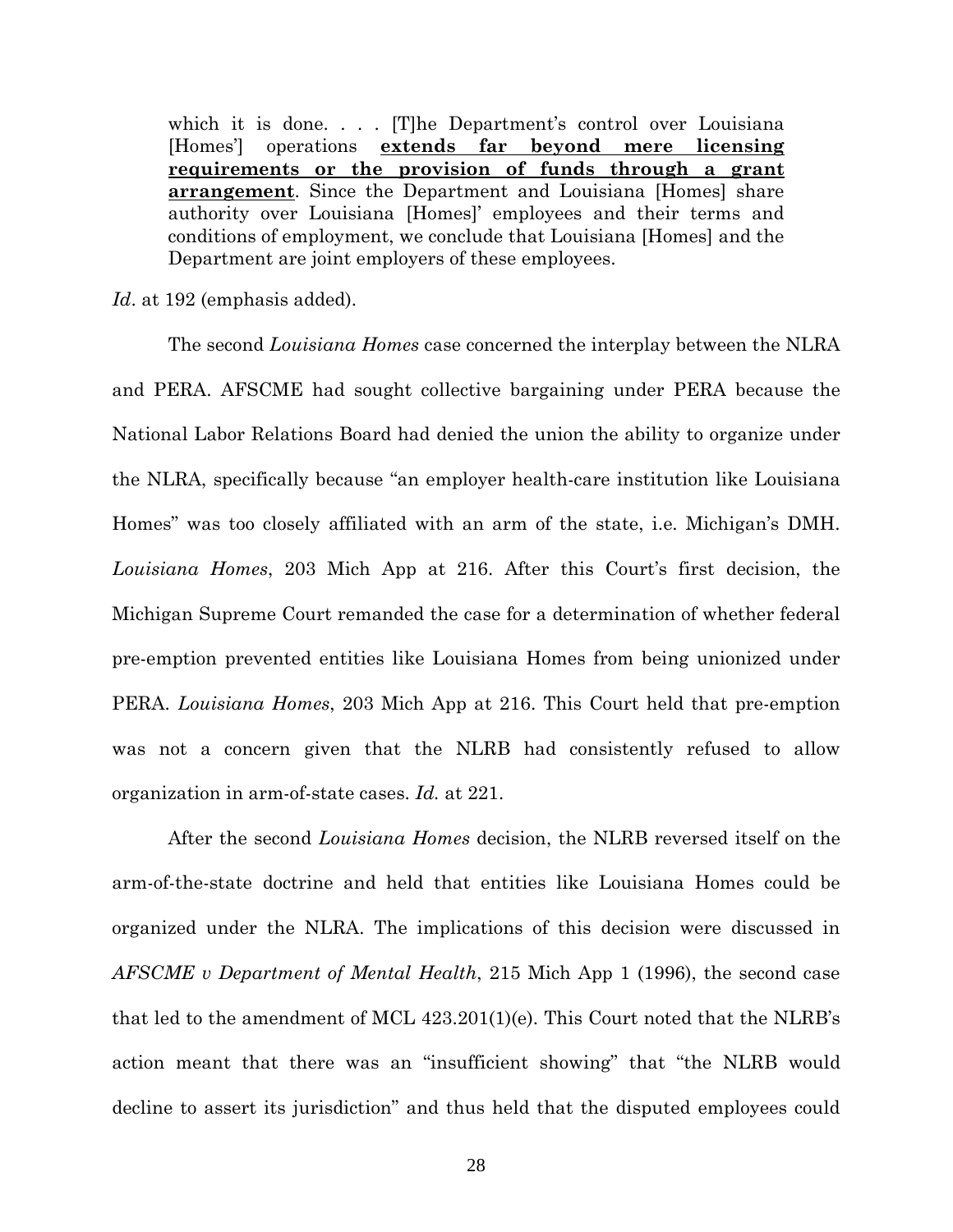not be organized under PERA. AFSCME v Dep't of Mental Health, 215 Mich App at

15.

According to the Senate Fiscal Agency's Bill Analysis for 1996 PA 543,

Louisiana Homes and AFSCME v Dep't of Mental Health triggered an amendment

to PERA. This amendment added MCL 423.201(1)(e)(i), which states:

Beginning March 31, 1997, a person employed by a private organization or entity that provides services under a time-limited contract with the state or a political subdivision of the state is not an employee of the state or that political subdivision, and is not a public employee.

The bill analysis indicates that the Legislature sought to prevent those who

contract with the state from being employees of the state:

This bill is needed so that the State will not be drawn into a collective bargaining relationship with thousands of private sector employees who work for contractors doing business with the State. The bill makes it clear that when the State or a political subdivision contracts with a private sector organization to provide services, the employees of that organization are not public employees simply by virtue of that contract nor is the State or political subdivision an employer of those employees by virtue of that contract.

Senate Fiscal Agency Bill Analysis, SB 1015, January 30, 1997.

In the time since the 1996 amendment, this Court has issued one decision

that dealt with a public-employee question. St Clair Co Intermediate School Dist v

St Clair Co Ed Ass'n, 245 Mich App 498 (2001). That case concerned an attempt to

unionize a charter school authorized by an intermediate school district.

This Court applied the four-factored test and held that the ISD was not an

employer:

Under the relevant part of the Revised School Code and the contract between the ISD and the academy, the academy had the ultimate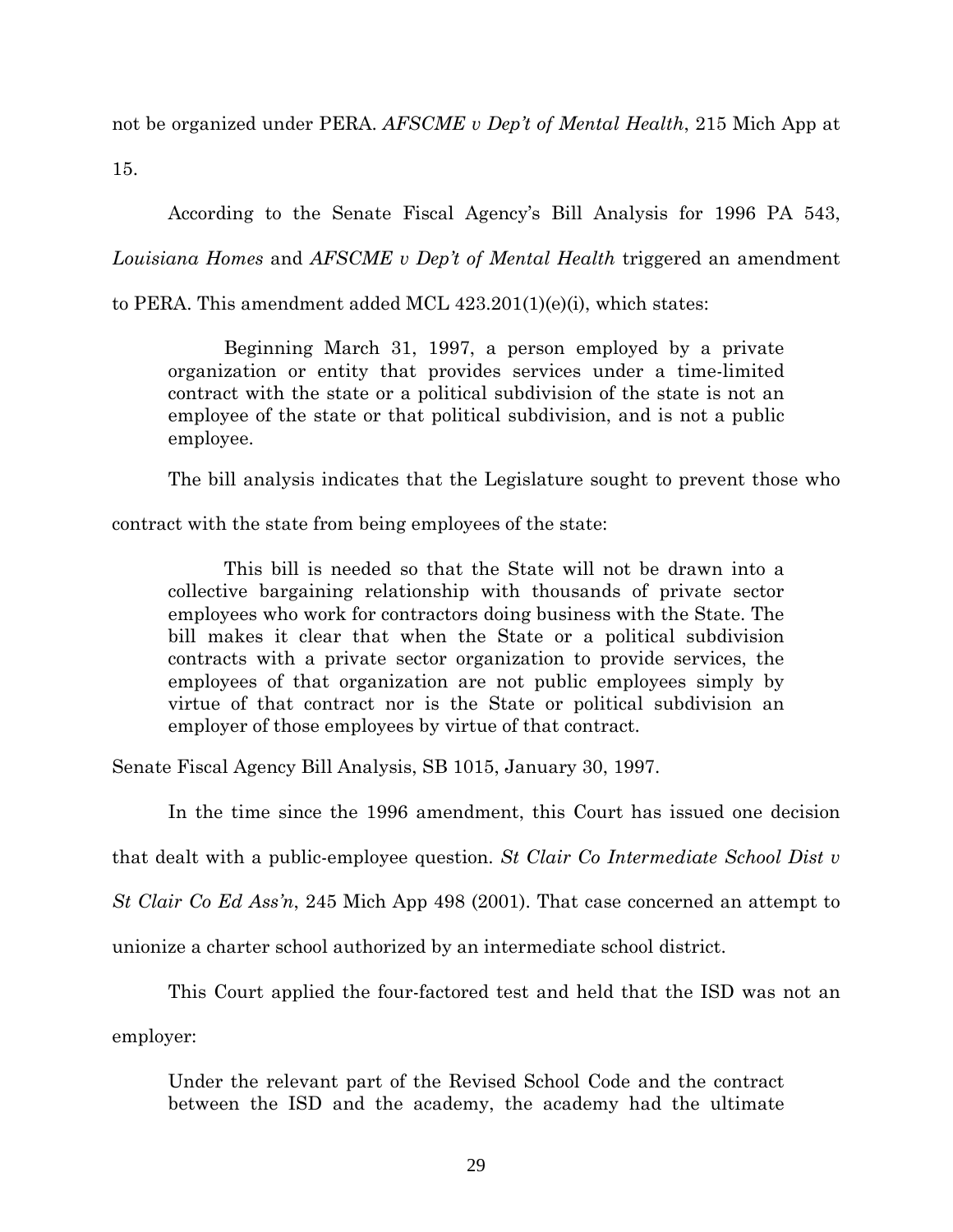authority to hire, fire, and discipline its employees. The academy also determined the wages, benefits, and work schedule of its employees. The ISD, on the other hand, certainly had extensive oversight responsibilities required by law. However, the ISD did not exercise independent control over the academy's employees on a daily basis and to such a pervasive extent that it could reasonably be considered their employer, whether independent of or jointly with the academy. The MERC therefore did not err in dismissing the union's claim that the ISD unlawfully refused to bargain with regard to the academy's employees. Moreover, because the ISD did not employ the academy's instructional staff, the MERC also correctly dismissed the union's petition for unit clarification.

#### Id. at 516.

The statutory language and the body of case law concerning public employees under PERA are clear. Both show that Plaintiffs are not employees of the MHBCCC or any other public employer, such as the DHS; rather, they are independent contractors.

The statutory language, MCL 423.201(1)(e)(i), envisions that only those with long-term continual employment with a public employer will be considered public employees. Home-based day care providers do not meet that criterion. Assuming arguendo that there is a contractual relationship between a public employer and the provider, it is at best indirect, through the parent, and it is time-limited — the length of time a subsidized child is cared for, which may be only a matter of hours. A periodic, partial payment for services to benefit a third party does not represent a long-term relationship under PERA.

It is also telling that the Legislature's most recent revision of MCL 423.201(1)(e) was an attempt to reduce the opportunities for workers to be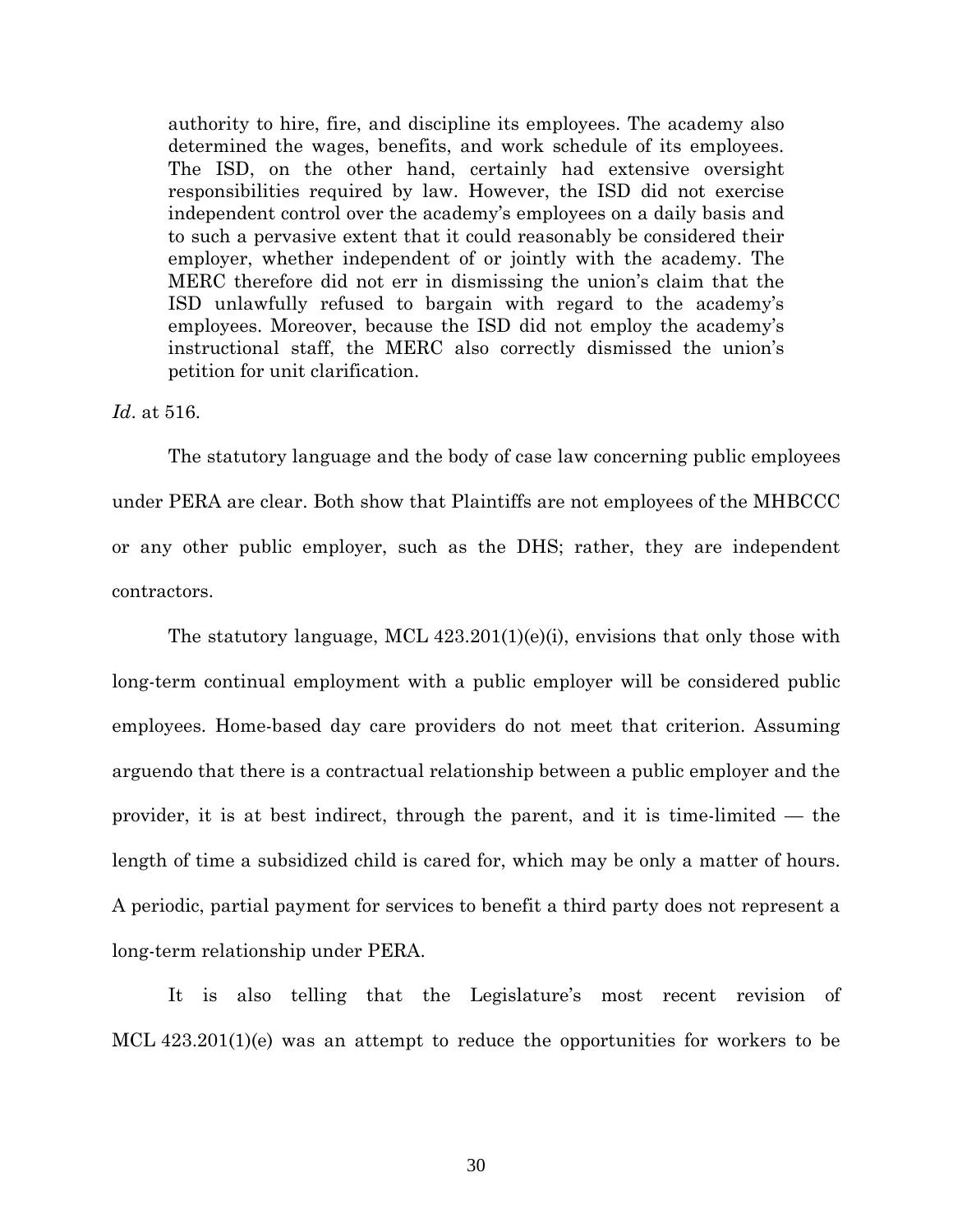organized into public employee unions. In effect, the Legislature was attempting to foreclose avenues to new labor concepts, not to open up novel ones.

A review of the four-factored test likewise shows that no public employment relationship is involved in the instant case. As mentioned above, there are four factors for determining whether a government entity is a public employer:

(1) that they select and engage the employee; (2) that they pay the employee; (3) that they have the power of dismissal; and (4) that the have the power and control over the employee's conduct.

Wayne Co Civil Service Comm, 22 Mich App 294.

The parents are the ones who select and engage a particular provider, a point that is explicitly acknowledged by the "collective bargaining agreement" between the MHBCCC and the CCPTM. The parents pay for any fee not covered by the subsidy. The parents have the power of dismissal over the provider. The parents and the provider, not the MHBCCC, control the hours that care will be provided. The MHBCCC does not exercise any control over the providers' work conduct through inspections or oversight; rather, this power is exercised by Defendant DHS (and informally, by the parents). Hence, the MHBCCC in no way qualifies as a public employer of home-based day care providers under the four-factored test, and there is nothing to substantiate the claim that home-based day care providers are public employees.

Indeed, it is telling that Defendant DHS essentially insists on Plaintiffs' point of view in this case. DHS, by diverting the "union dues" from the child care subsidies, has effectively accepted the claim that Plaintiffs are members of a bargaining unit that includes both day care aides and relative care providers. Yet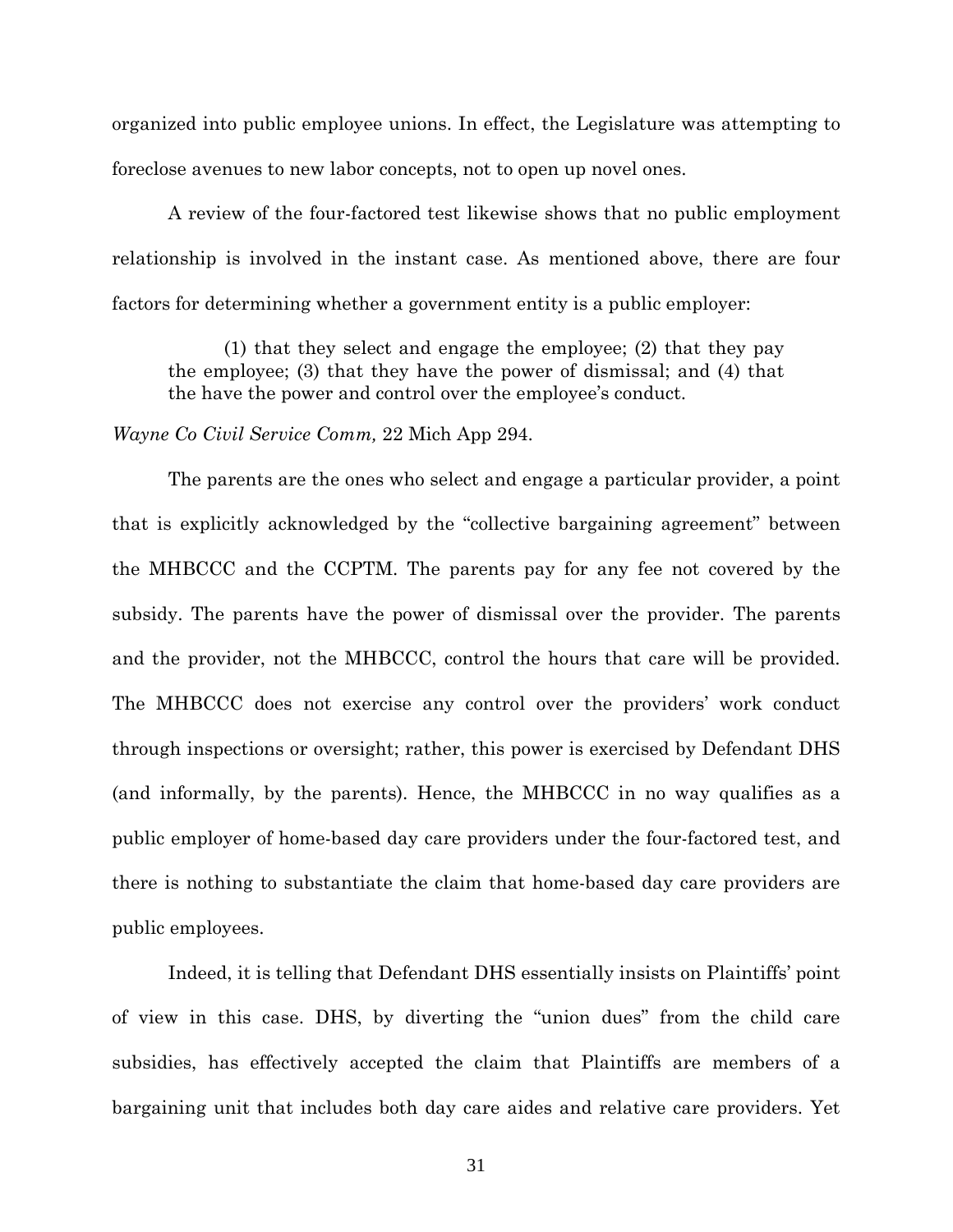DHS requires both day care aides and relative care providers to affirm as a condition of participation in CDC payment programs that they are not employees of the DHS. Specifically, a relative care provider must affirm that he or she is "considered to be self employed and not an employee of DHS." No mention is made of MHBCCC. Meanwhile, a day care aide must affirm that "the parent/substitute parent is my employer (not DHS)." Again, no mention is made of the MHBCCC. Yet both of the applications that require these affirmations indicate that they were last modified in February 2009, long after the creation of the MHBCCC.

In this Court's first *Louisiana Homes* ruling, it held that licensing requirements and grant money alone are not sufficient to create an employment relationship. In the instant case, the MHBCCC does not even reach that threshhold. Here, Defendant DHS and the parents, not the MHBCCC, are the entities that provide the payments (at least in regard to subsidized children). Here, Defendant DHS, not the MHBCCC, performs licensing, while Defendant DHS (and informally, the parents), not the MHBCCC, performs inspections.

Unlike the situation regarding Regents of University of Michigan, day care providers do not have a portion of their compensation withheld for "the purposes of federal income tax, state income tax, and social security coverage." Indeed, Plaintiffs receive a 1099 federal tax form from Defendant DHS — a form appropriate to an independent contractor. This 1099 form lists the compensation provided to Plaintiffs under the heading "nonemployee compensation." Also unlike

32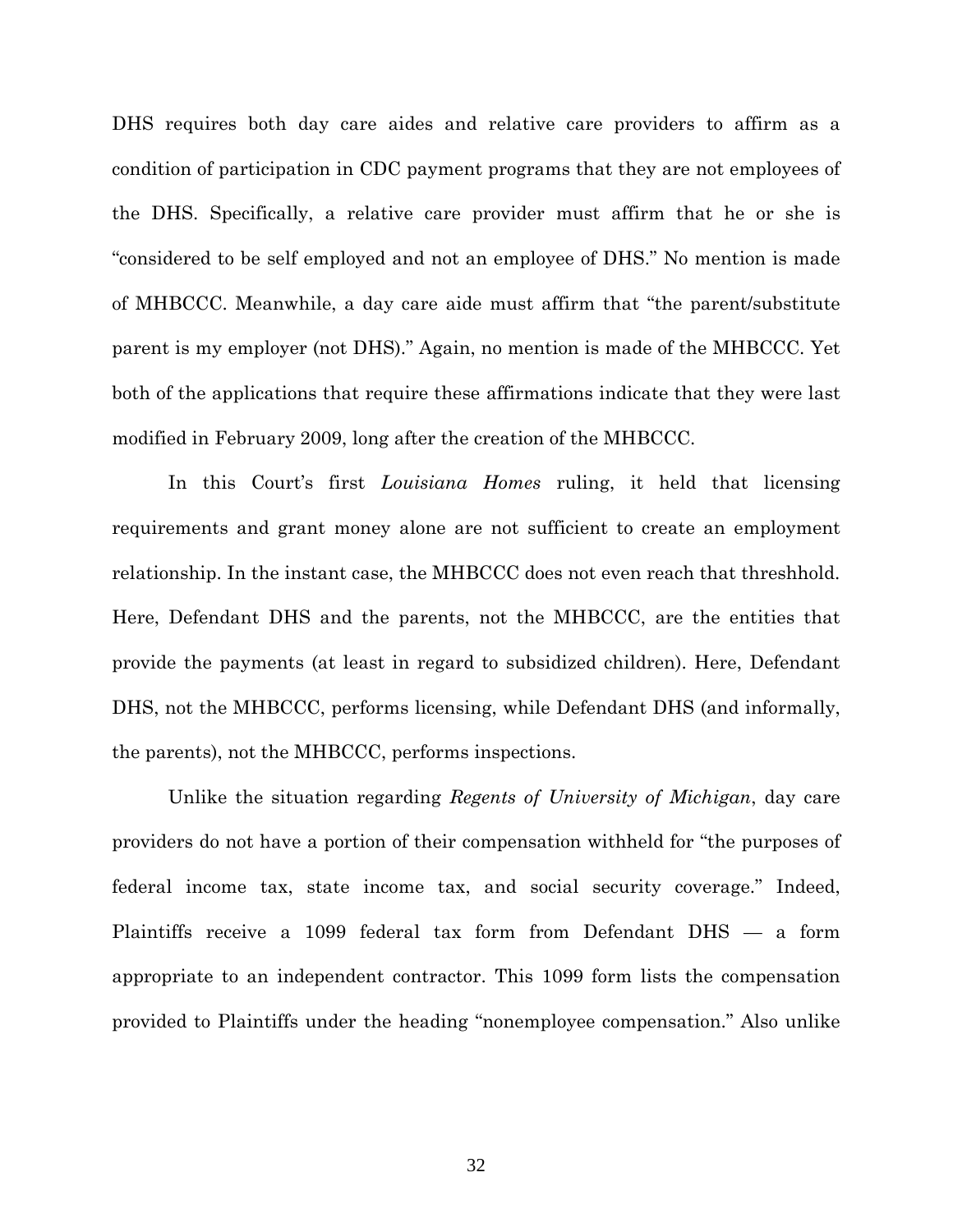Regents of University of Michigan, no governmental unit charges or collects fees for the providers' services.

Once again, it is clear that Plaintiffs, as home-based day care providers, are not public employees of the putative public employer MHBCCC.

#### 2. Non-PERA Michigan cases

Michigan cases outside of the field of PERA provide further support that Plaintiffs are not employees of a public employer.

In Terrien v Zwit, 467 Mich 56 (2002), the Michigan Supreme Court determined whether family day care homes violated a restrictive covenant prohibiting "commercial, industrial, or business uses." The four-member majority upheld the covenant that the day care activity was clearly "commercial," since it was done for a profit. Therefore, the court upheld the covenant. The dissenting justices did not dispute that family day care homes sought to make a profit; instead, the dissents questioned whether the operation of the day care activity was sufficiently intrusive to alter the character of the neighborhood. Believing it not to be, the dissents would have held that either the activity was not "commercial" as meant by the covenant or that the covenant violated public policy. Terrien thus shows that being a day care provider is a commercial activity, although there is debate about whether that activity is sufficiently intrusive to fall under a restrictive covenant.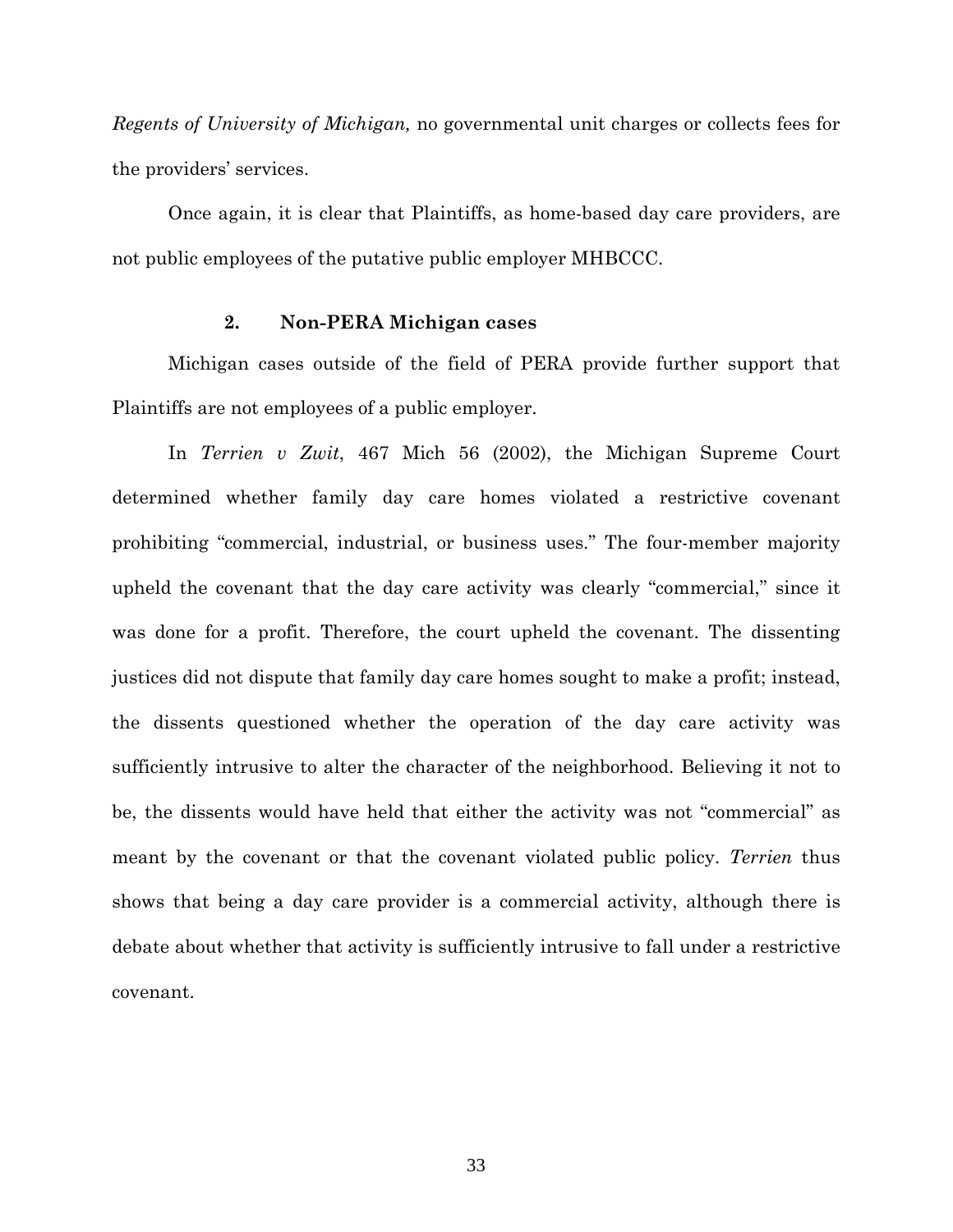Morin v Department of Social Services, 134 Mich App 834 (1984)<sup>24</sup> involved the question of whether a day care aide was an employee of the Department of Social Services for the purposes of workers' compensation. In Morin, the plaintiff was a certified day care aide hired by a parent who was eligible to have all her child care costs paid by the state due to her participation in a work-training program that predated the federal Temporary-Assistance-for-Needy-Families block grant. Id. at 836-37.

The day care aide, who was 16, was injured in a car accident while driving to drop the children off with the parent. The aide's father filed a worker's compensation claim and contended that the Department of Social Services was the employer.

The Worker's Compensation Appellate Board observed that the aide was hired by the parent and that together, they were the ones who arranged the work hours and duties. Id. at 840-41. Applying the "economic realities" test,<sup>25</sup> the board

-

 $24$  A rehearing was granted in *Morin* related to issues that are not relevant here. *Morin v* Dep't of Social Services, 138 Mich App 482 (1985).

<sup>25</sup> In Clark v United Technologies Automotive Inc, 459 Mich 681 (1999), the Michigan Supreme court indicated that the "economic realities" test applied in the field of workers' compensation. That test is a four-factored test:

<sup>(1)</sup> [the] control of worker's duties, (2) the payment of wages, (3) the right to hire and fire and the right to discipline, (4) the performance of the duties as an integral part of the employer's business towards the accomplishment of a common goal.

Id. at 688. No single factor controls. Id. at 689. The court further noted that "whether a business" entity is a particular worker's 'employer,' as that term is used in the [Worker's Disability Compensation Act], is a question of law for the courts to decide if the evidence on the matter is reasonably susceptible of but a single reference. Id. at 693.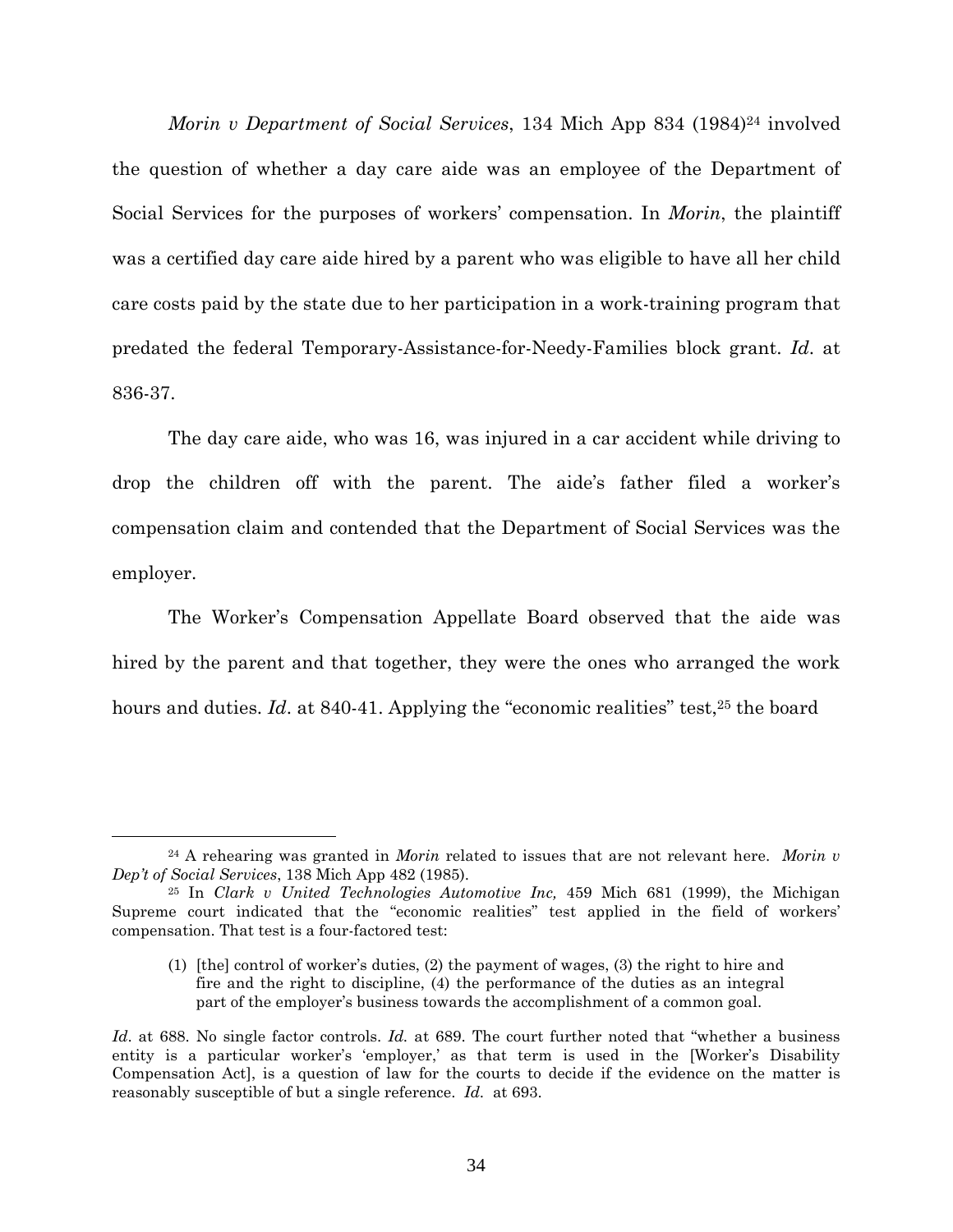held that the aide was an independent contractor, not a department employee. Id.

at 837-38. The board noted:

As between [the department] and [the aide], the bargain was that the State would review [the aide]'s qualifications and, if qualified, certify her. If certified, the State would place her name on a list and would pay her if she was selected to sit by an eligible person. Until [the aide] was selected, the State had no obligation to [her] except, possibly, to give out her name when her kind of service was requested. If [the aide] was selected, the State had no obligation to pay unless she was selected by a person meeting certain criteria set by the government. Until selected, the only thing offered by [the aide] was presumably to be available and, if selected, to render adequate child care. The State derived no benefit from [the aide] being available. Only when [she] sat for an eligible person and thereby assisted in getting that person back into the work force did the State derive a benefit from [the aide].

Id. at 841.

This Court indicated that the board reached the correct legal conclusion:

[T]he relationship between DSS and [the aide] was more akin to that of employer-contractor than employer-employee. DSS exerted no control over [the aide]'s duties nor did DSS have the right to hire or fire [the aide]. While DSS was responsible for plaintiff's compensation, it is also clear that DSS intended payment to be made to [the aide] through [the parent] since the draft was made payable to both. Materials or equipment were supplied by [the aide] or [the parent] and not by DSS. [The aide] held herself out to the public as a babysitter, a job customarily performed in the capacity of a contractor, and [the aide] could and did perform the same service for others.

Id. at 841-42.

The Michigan Supreme Court adopted the *Morin* ruling as a baseline in Walker v Department of Social Services, 428 Mich 389 (1987). The court held that unlike the day care aide in *Morin*, the home-care worker in *Walker* was an employee of the DSS for purposes of a worker's compensation claim. The court noted some key differences between Walker and Morin: In Walker, the provider was hired directly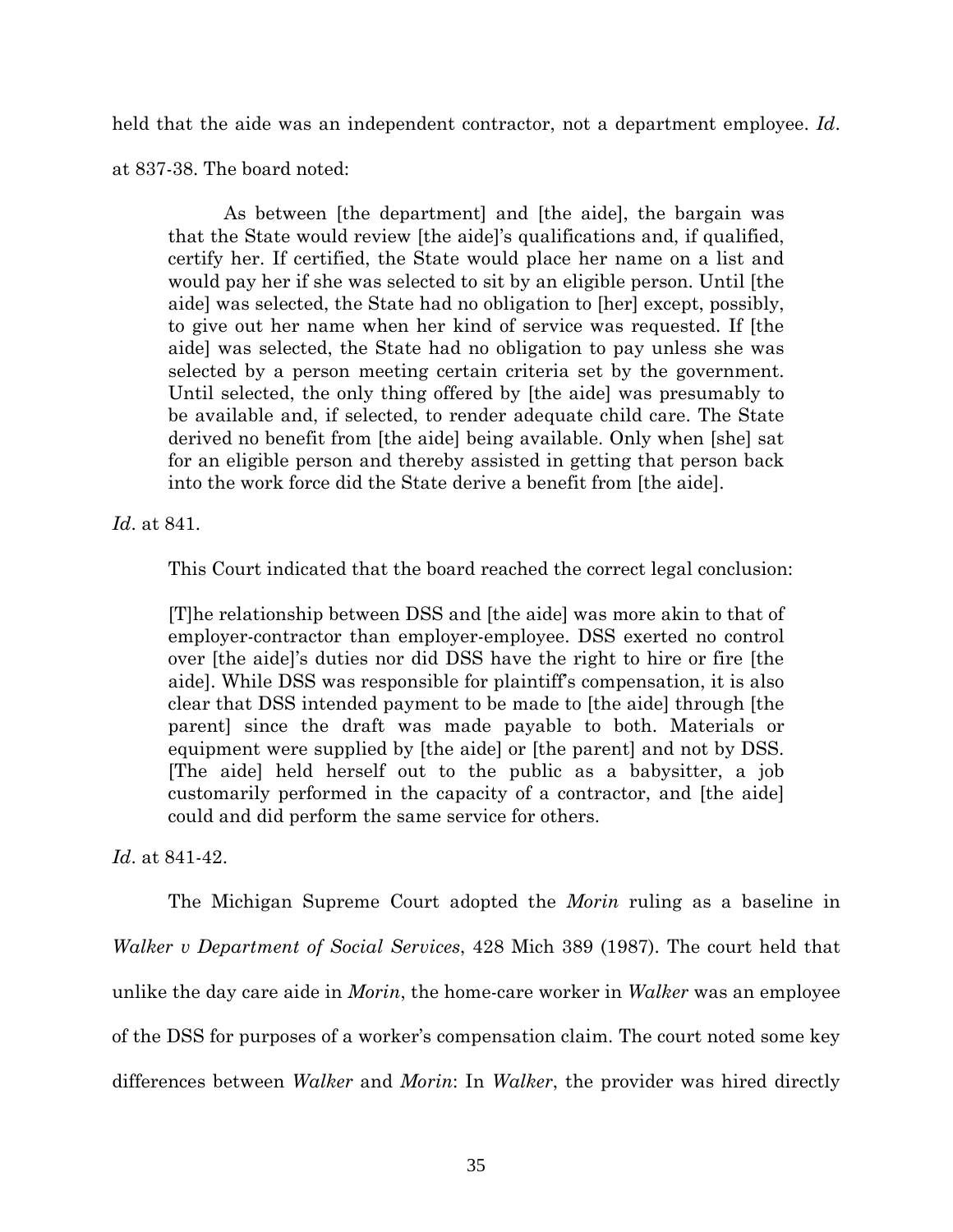by the agency; the agency set forth the duties of the job; and the agency visited the home on a monthly basis to check on the provider. Id. at 393-94.

The facts in *Morin* are nearly identical to those in the instant case. A subsidy payment is sent directly to the child care provider, bypassing the parent. But as noted above, the subsidy payments usually do not cover the full amount of child care costs agreed on by the parent and the provider. Unlike the home care providers in Walker, the day care providers are hired by the parents; the times and compensation are set between the parent and the provider; and the DHS does not do monthly checks on day care providers.

It appears that the economic-realities test does not materially differ from the four-factored PERA test. As shown above, Plaintiffs are not employees of the MHBCCC under the PERA test. And Morin and Walker indicate that home-based day care providers are independent contractors, not public employees under the economic-realities test. Hence, to the extent that there is any difference between the two tests, the results would be the same: Plaintiffs are clearly not employees of the MHBCCC.

### 3. Other states' cases

<u>.</u>

In Rhode Island v State Labor Relations Board, 2005 WL 3059297, No CA 04- 1899 (November 14, 2005),26 the Rhode Island Superior Court rejected an attempt to unionize 1300 certified home-based day care workers. There was no law creating

<sup>26</sup> An online copy of this decision can be found at http://www.courts.ri.gov/superior/pdf/04- 1899.pdf (last accessed September 15, 2009).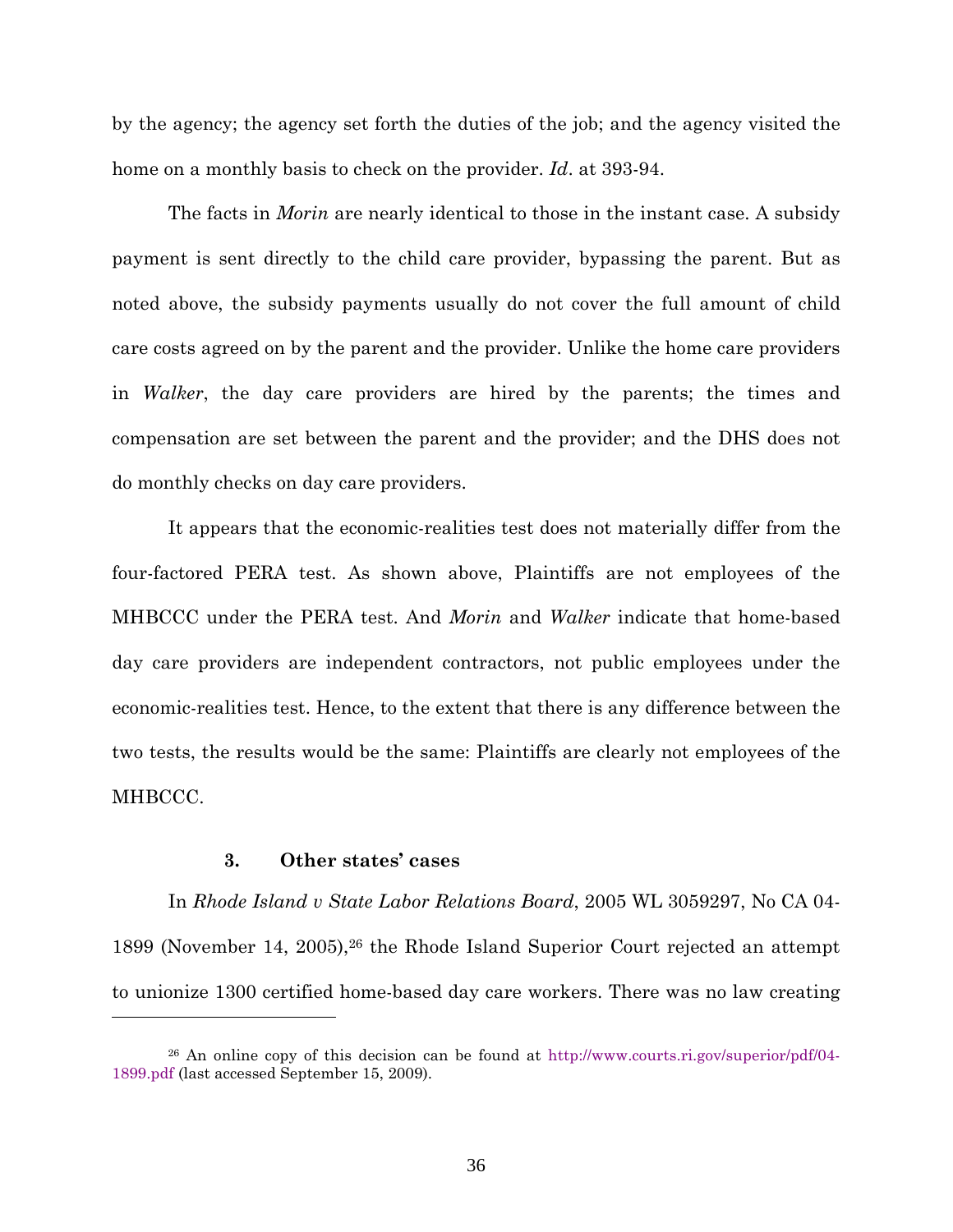an employer, nor was there an executive order purporting to create one. The union was seeking to organize against the state, while the state claimed it was not an employer and therefore could not be organized against.

The court looked at various factors to determine whether the providers were public employees. The court rejected the idea that a criminal background check is "indicative of state employment" since the state requires such checks of many professions, such as nurses, prospective attorneys, private school teachers, and camp counselors, all of whom are not state employees. Id. at \* 6. The court also rejected a claim that the state had control of the work environment. It noted that whatever health, safety, and fire prevention requirements applied were universal to "all child care facilities, regardless of whether or not they involve state funding through DHS." Id. The court emphasized, "These are basic regulations that exist to ensure the safety of children." Id.

The provider's freedom in hiring assistants was also emphasized: The court observed that providers could decide whom to hire, how much to pay them, and their work hours. The state had only limited criteria regarding the hiring of assistants. Id. at \* 7.

The court set forth a number of other factors tending to show a provider's independence:

A provider's work is done at the provider's home with the provider's furnishings. The provider furnishes its own instrumentalities and tools. All of the work is performed at the provider's private residence, and the State does not have the right to assign any children to the provider. The provider unilaterally controls the hours and days of operation and may unilaterally change them at any time. The provider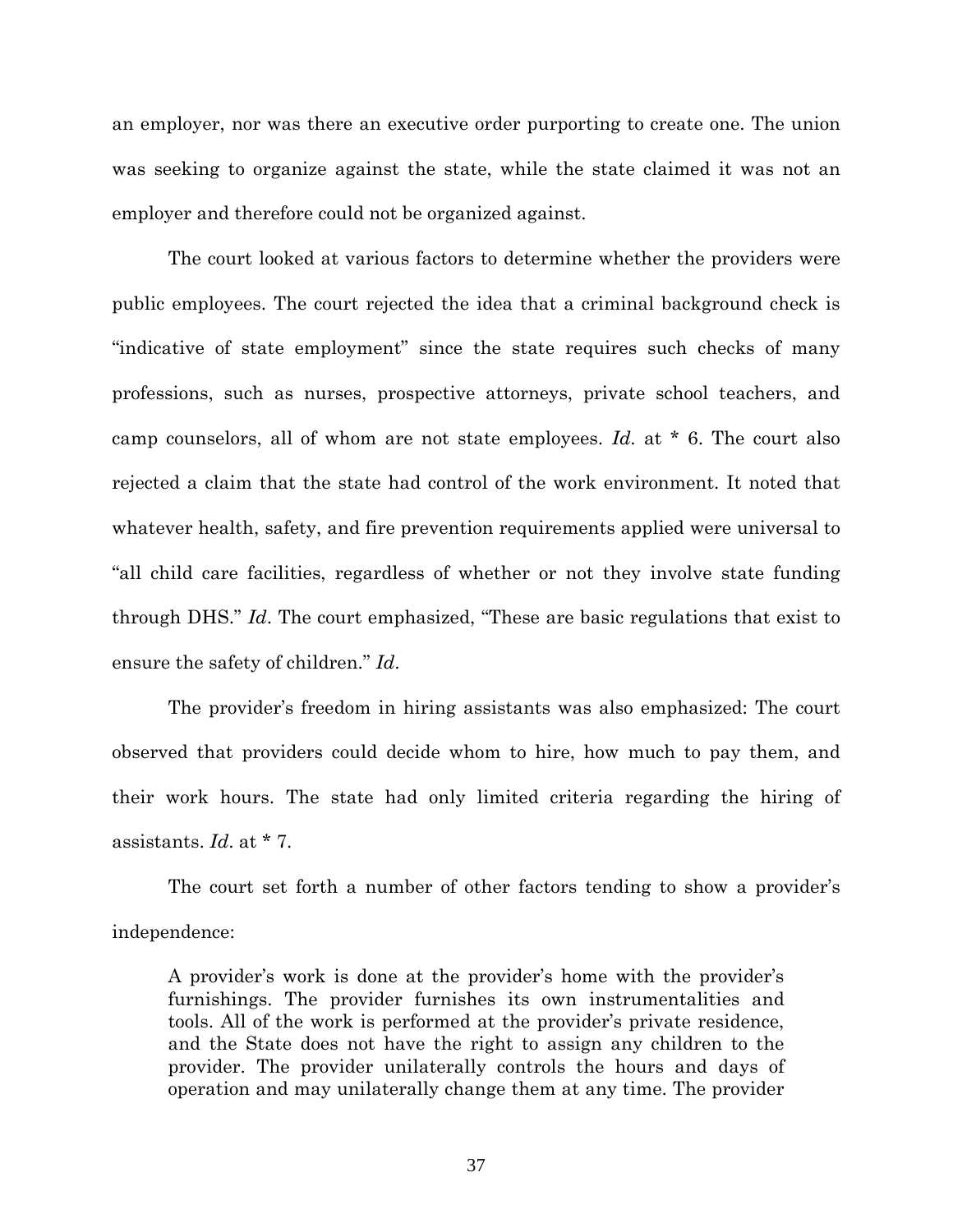unilaterally decides when to take vacation, how much vacation time to take, and how often to take vacation. The provider decides whom to hire and how to pay assistants.... Finally, the State is not in business with home day care providers, and there is no tax involvement by the State other than its duty to report to the IRS any funding forwarded to a provider through DHS.

### Id. at \* 7.

The court concluded that regulation does not equal control:

Although the Court recognizes that home day care is a highly regulated industry, substantial regulation does not necessarily equate to the control required to create an employer/employee relationship between the State and anyone who chooses to become a provider.

### Id.

Rhode Island v State Labor Relations Board strongly supports a holding that Plaintiffs are not employees of any public employer. The situation clearly differs from Michigan's only in that Michigan regulations limit providers to 20 vacation or personal days annually when children are being cared for in the providers' homes. R 400.1903(1)(a)(i). Regardless, the provider has unlimited discretion in how to use those days, and this slight regulatory difference, is not sufficient to distinguish the case.

Hence, PERA, the case law interpreting it, Michigan law from other fields, all clearly show that home-based day care providers are not employees of a public employer and thus cannot be organized as public employees. That the Rhode Island court reached the same conclusion is further evidence of the clarity of the proposition that home-based day care providers are not public employees.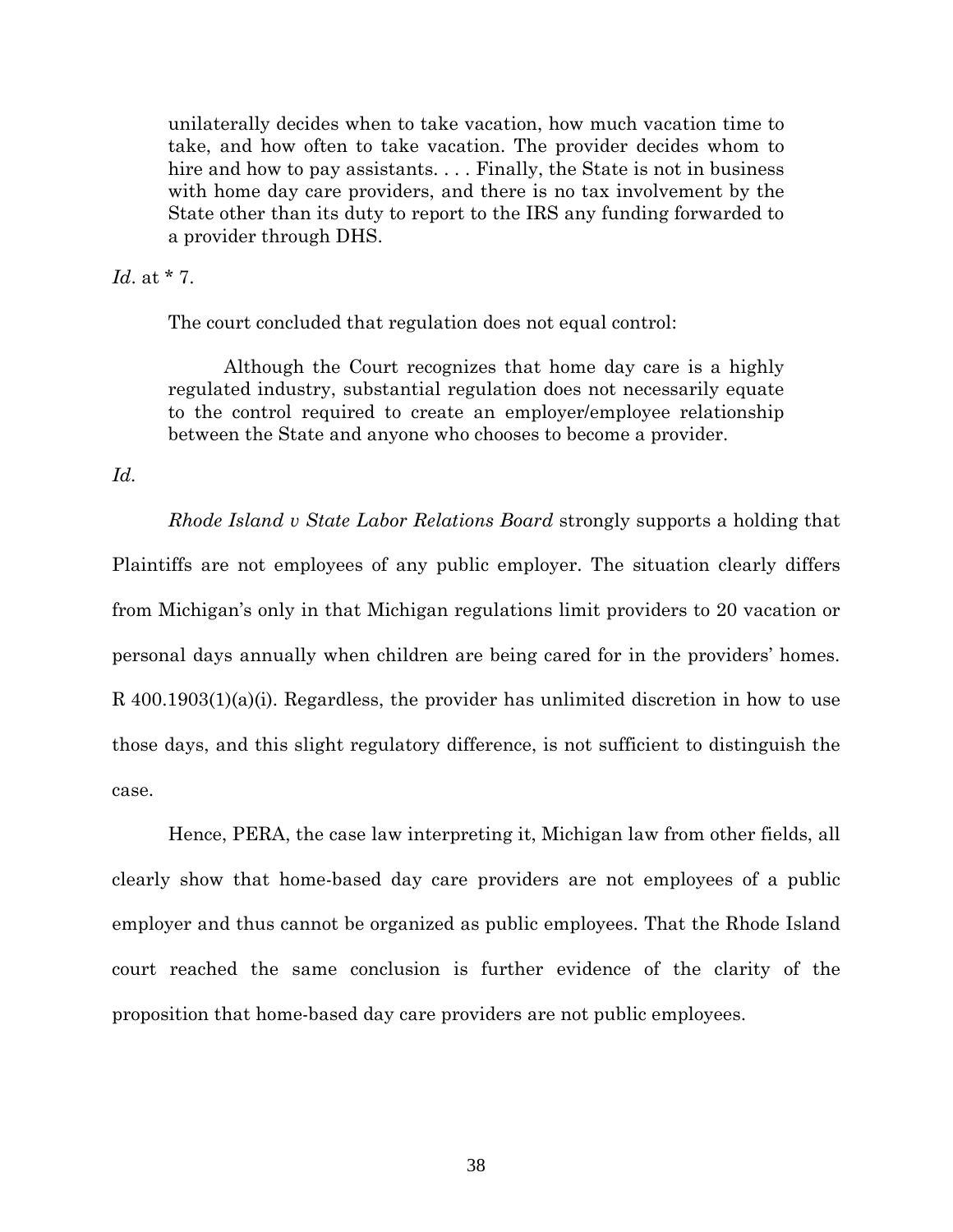II. Due to state constitutional impediments, the MHBCCC does not have the right to engage in collective bargaining with a public employee union purporting to represent home-based day care providers.

### A. Standard of Review

As noted above, Plaintiffs have the burden of showing their entitlement to the issuance of a writ of mandamus.

### B. Argument

### 1. The "interlocal agreement" between the DHS and Mott Community College was improper.

The interlocal agreement reached between the DHS and Mott Community College is ineffective under the express terms of Const 1963 art 7 § 28. That provision states in pertinent part:

The legislature by general law shall authorize two or more counties, townships, cities, villages or districts, or any combination thereof among other things to: enter into contractual undertakings or agreements with one another or with the state or with any combination thereof for the joint administration of any of the functions or powers which each would have the power to perform separately; share the costs and responsibilities of functions and services with one another or with the state or with any combination thereof which each would have the power to perform separately; transfer functions or responsibilities to one another or any combination thereof upon the consent of each unit involved; cooperate with one another and with state government; lend their credit to one another or any combination thereof as provided by law in connection with any authorized publicly owned undertaking.

Id. (emphasis added). An interlocal agreement requires at least two local governmental entities. The interlocal agreement that sought to create the Michigan Home Based Child Care Council was between "the DEPARTMENT OF HUMAN SERVICES, a principal department of the State of Michigan, and MOTT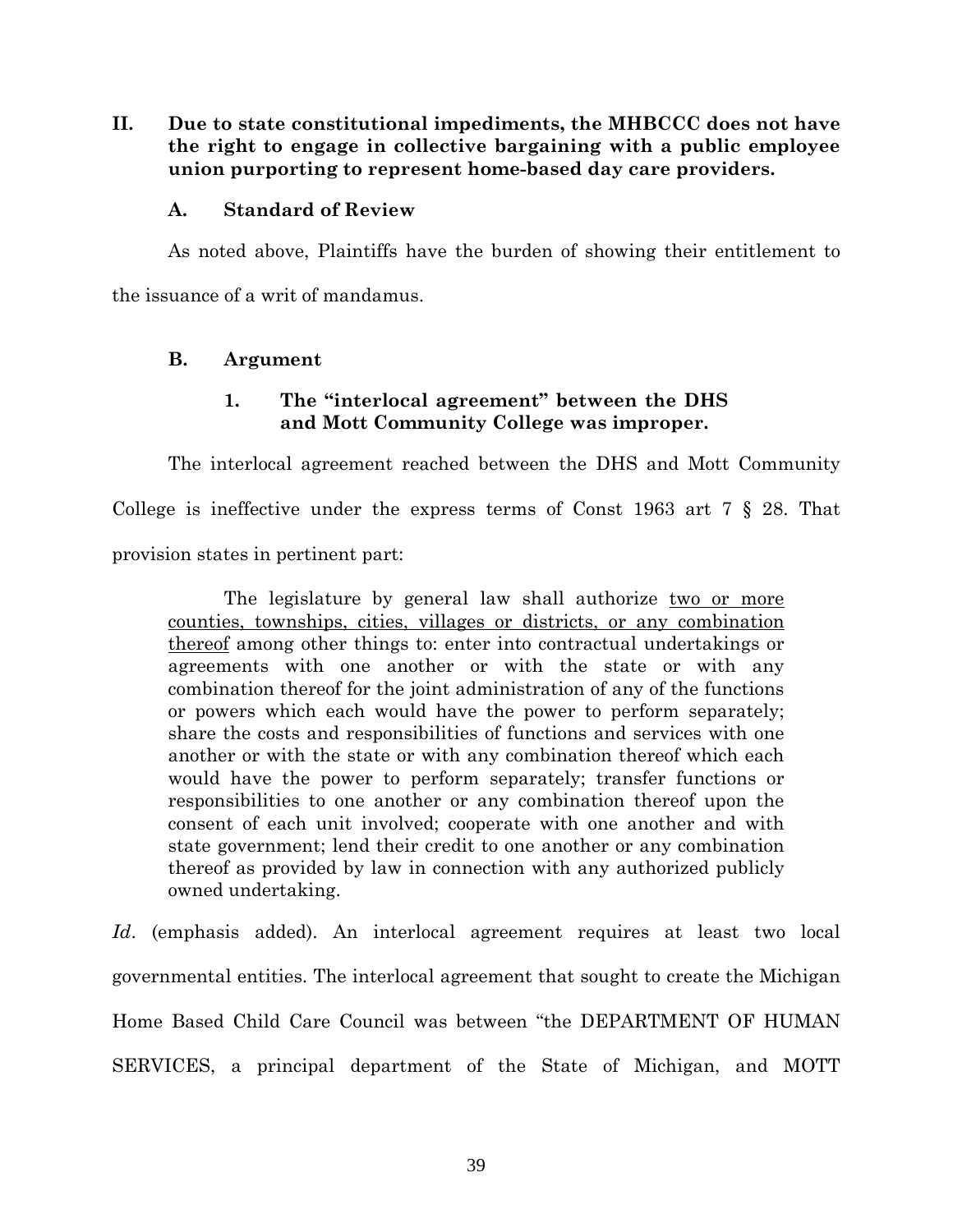COMMUNITY COLLEGE, a Michigan public body corporate established under the Community College Act." Complaint, Exhibit 7 at 2. Thus, that document just involves one local government entity — Mott Community College — and the agreement does not meet the conditions of Const 1963, art 7, § 28.

The Address to the People regarding Const 1963, art 7, § 28 refers to local governments only, not state government, and explains the section's purpose is to solve metropolitan problems:

This is a new section designed to encourage the solution of metropolitan problems through existing units of government rather than creating a fourth layer of local government. Local governments are allowed to join in a variety of ways to work out together the solutions to their joint problems.

This is to be done by agreement of the units of government involved and no unit will be compelled to enter into any agreement. Possible abuses are prevented by providing overall control by general acts of the legislature.

Because this work is to be carried on by local governments, officials (except members of the Legislature) are allowed to serve on the boards. The last sentence provides that such service is not in conflict with other provisions of this constitution.

2 Official Record, Constitutional Convention 1961, p 3394. Even assuming that an

interlocal agreement is valid with only one local government participating, it is

unclear how the creation of the MHBCCC accords with the peoples' intent in

enacting art 7,  $\S 28$  — i.e., finding local solutions to metropolitan problems.

### 2. Interlocal agreements do not confer legislative powers upon the contracting parties.

The Urban Cooperation Act indicated that "a public agency . . . may exercise

jointly with any other public agency . . . any power, privilege, or authority that the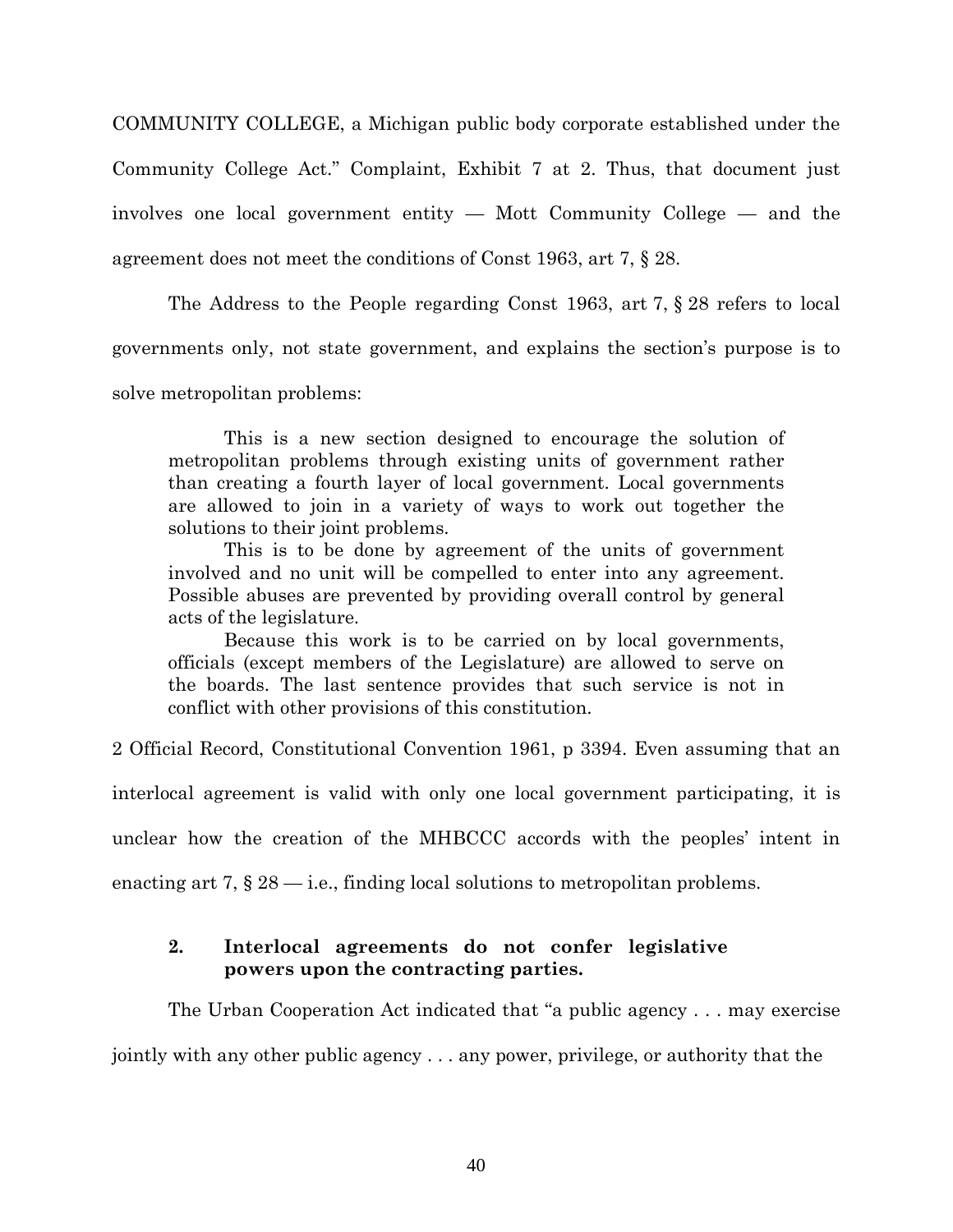agencies share in common and that each might exercise separately." MCL 124.504.

The act requires interlocal agreements to be contracts, and it allows the parties to

stipulate in the agreement:

(g) The manner of employing, engaging, compensating, transferring, or discharging necessary personnel, subject both to the provisions of applicable civil service and merit systems, and the following restrictions:

 (i) The employees who are necessary for the operation of an undertaking created by an interlocal agreement, shall be transferred to and appointed as employees subject to all rights and benefits. These employees shall be given seniority credits and sick leave, vacation, insurance, and pension credits in accordance with the records or labor agreements from the acquired system. . . . If the employees of an acquired system were not guaranteed sick leave, health and welfare, and pension or retirement pay based on seniority, the political subdivision shall not be required to provide these benefits retroactively.

(ii) An employee who is transferred to a position with the political subdivision shall not, by reason of the transfer, be placed in any worse position with respect to worker's compensation, pension, seniority, wages, sick leave, vacation, health and welfare insurance, or any other benefits that the employee enjoyed as an employee of the acquired system.

MCL 124.505(g). The contract may also include a provision on the "manner in which purchases shall be made and contracts entered into." MCL 124.505(i).

Not surprisingly, the Urban Cooperation Act is entirely silent about the concept of collective bargaining, since that subject is exhaustively covered by PERA. But under PERA, as noted above in Argument I, neither Plaintiff can be considered

an employee of the MHBCCC, nor can that entity be considered the employer of

either Plaintiff.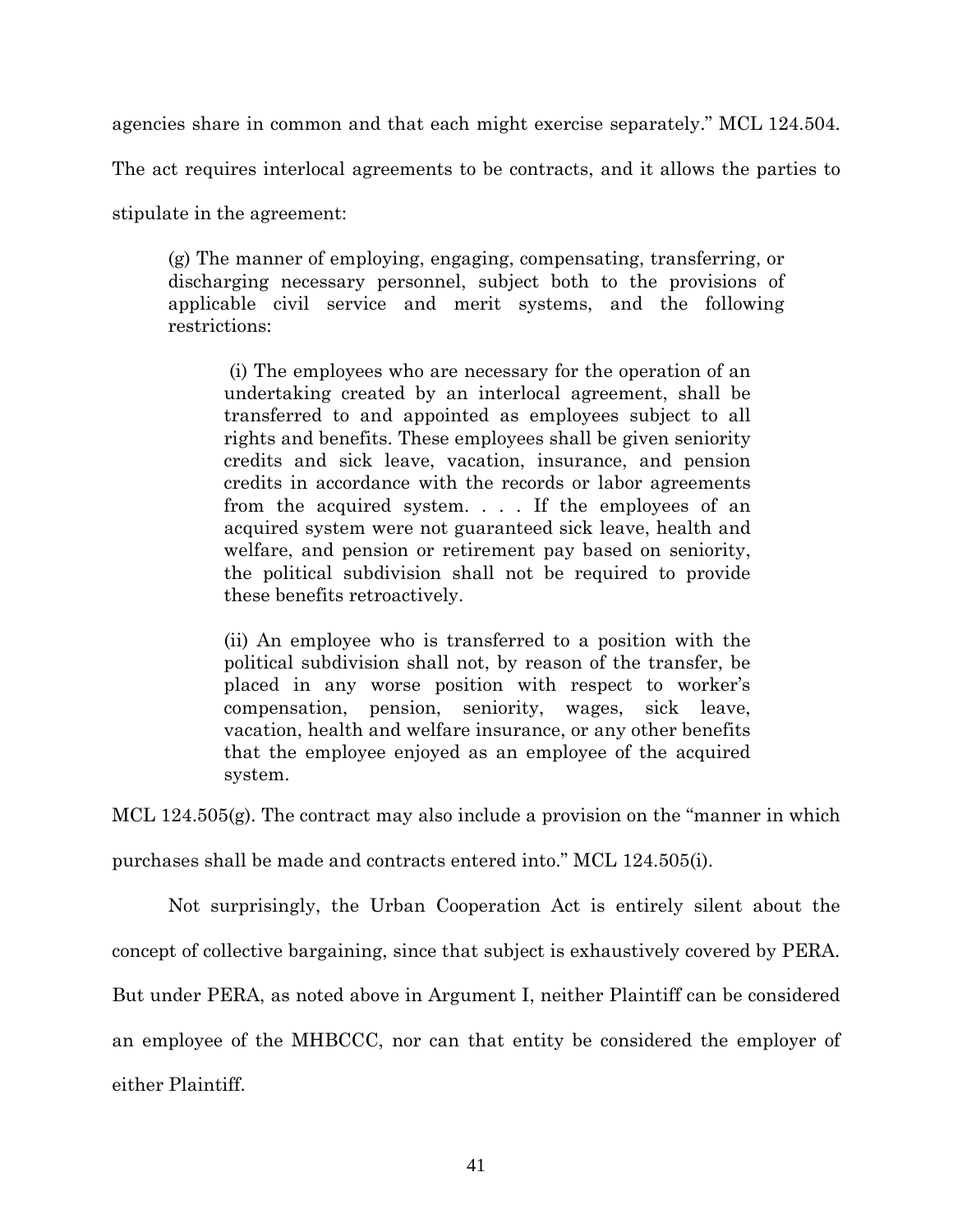Furthermore, Const 1963, art 3, § 7 requires that: "The common law and the statute laws now in force, not repugnant to this constitution, shall remain in force until they expire by their own limitations, or are changed, amended or repealed." A review of the common law shows that public-sector bargaining was improper prior to the enactment of the 1963 Michigan Constitution.

On July 25, 1941, for instance, the Attorney General entered an opinion that would "apply with equal force to all departments, boards, commissions, and other agencies of state government, counties, municipalities, boards of education; in fact any and all branches of the government while engaged in the performance of a governmental function." OAG,  $1941-1942$ , p  $247$  (July  $25$ ,  $1941$ ).<sup>27</sup> In this opinion, the Attorney General stated:

In the industrial field collective bargaining has been adopted as a method of solving private labor disputes. However, because of fundamental concepts and principles of government, it is obvious that collective bargaining cannot apply to public employment and public labor which involves the expenditures of public funds.

### Id.

-

The Michigan Supreme Court has described the 1941 state of thought regarding public-sector collective bargaining: "The thought of strikes by public employees was unheard of. The right of collective bargaining, applicable at the time to private employment, was then in its comparative infancy and portended no suggestion that it ever might enter the realm of Public employment." Wayne Co Civil Service Comm, 384 Mich at 372.

<sup>27</sup> The Attorney General did not assign numbers to opinions at that time.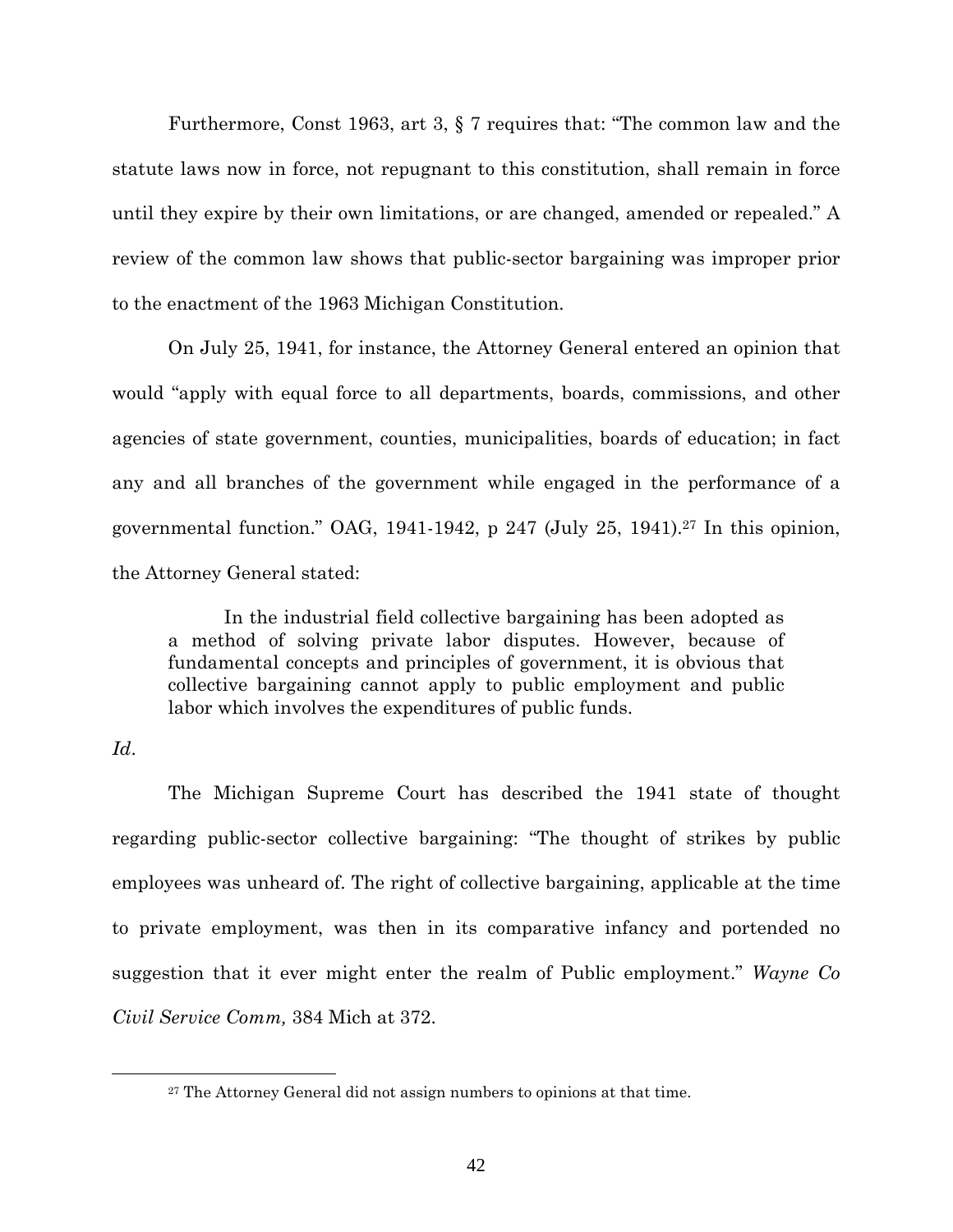In 1943, in Fraternal Order of Police v Harris, 306 Mich 68 (1943), the Michigan Supreme Court upheld the firing of a police officer for joining the Fraternal Order of Police. The majority stated that "those who enforce the law, must necessarily surrender, while acting in such capacity, some of their presumed private rights," such as the right to join an association. Id. at 79. In May 1947, the Michigan Supreme Court upheld the firing of a police officer on identical grounds in State Lodge of Michigan, Fraternal Order of Police v Detroit, 318 Mich 182 (1947).

In June 1947, the Attorney General entered an opinion indicating that a road commission could not engage in collective bargaining with a union. OAG 1947-1948, No 29, p 170 (June 6, 1947).

On July 3, 1947, the Hutchinson Act was passed. It allowed "a majority of any given group of public employees evidenced by a petition signed by said majority and delivered to the labor mediation board" to have their grievances mediated by that board. 1947 PA 116 § 7. This act also stipulated that striking public employees could be dismissed from their jobs and stripped of their pension and retirement benefits. Id. at  $\S\S 2, 4$ .

In August 1947, the Attorney General entered a third opinion indicating that public-sector collective bargaining was improper. OAG 1947-1948, No 496, p 380 (August 12, 1947). In March 1951, the Attorney General entered a fourth opinion indicating that public entities could not engage in collective bargaining with a union. OAG 1951-1952, No 1368, p 205 (March 21, 1951).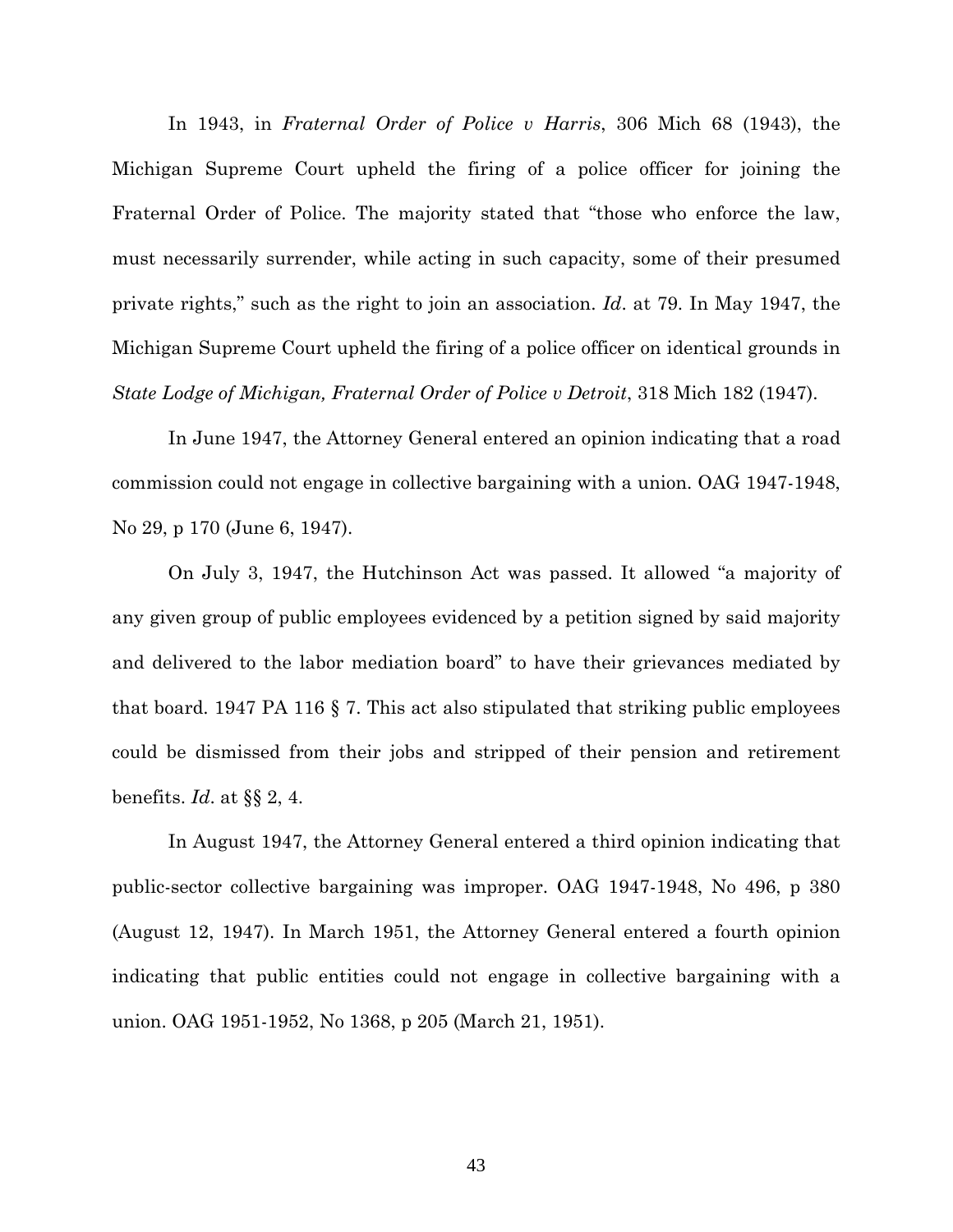In 1952, the Michigan Supreme Court upheld the Hutchinson Act against a constitutional attack. Detroit v Street Electric Ry & Motor Coach Employees Union, 332 Mich 237 (1952). The court held that under common law, there was no right for public employees to strike. Id. at 248. Thus, prior to the Michigan Constitutional Convention of 1961, the common law regarding public-employee collective bargaining was that public entities could not engage in collective bargaining, that at least some employees (police) could be fired for joining unions,<sup>28</sup> and that public employees did not have a right to strike. Nothing in the language of either Const 1963, art 7, § 28 or the Urban Cooperation Act allows a state department through a contract with a local agency to change the common-law presumption against collective bargaining.

PERA was a significant change from the common law, and it allowed many workers to be classified as public employees who could engage in collective bargaining. Nevertheless, any expansion of the people covered by PERA would be a further change, amendment, or repeal of the common law, and it would necessarily require Legislative action. This is so because all Legislative power of the State is vested in the Legislature. Const 1963, art 4, § 1.

Indeed, the necessity of legislative action is doubly emphasized in the case of public-sector bargaining, since the topic is addressed by Const 1963, art 4, § 48, which states: "The legislature may enact laws providing for the resolution of

<sup>&</sup>lt;sup>28</sup> In *Escanaba v Labor Mediation Board*, 19 Mich App 273 (1969), following the enactment of PERA, this Court stated that police officers were entitled to join the labor union of their choice since they were public employees under MCL 423.202 as it stood at the time.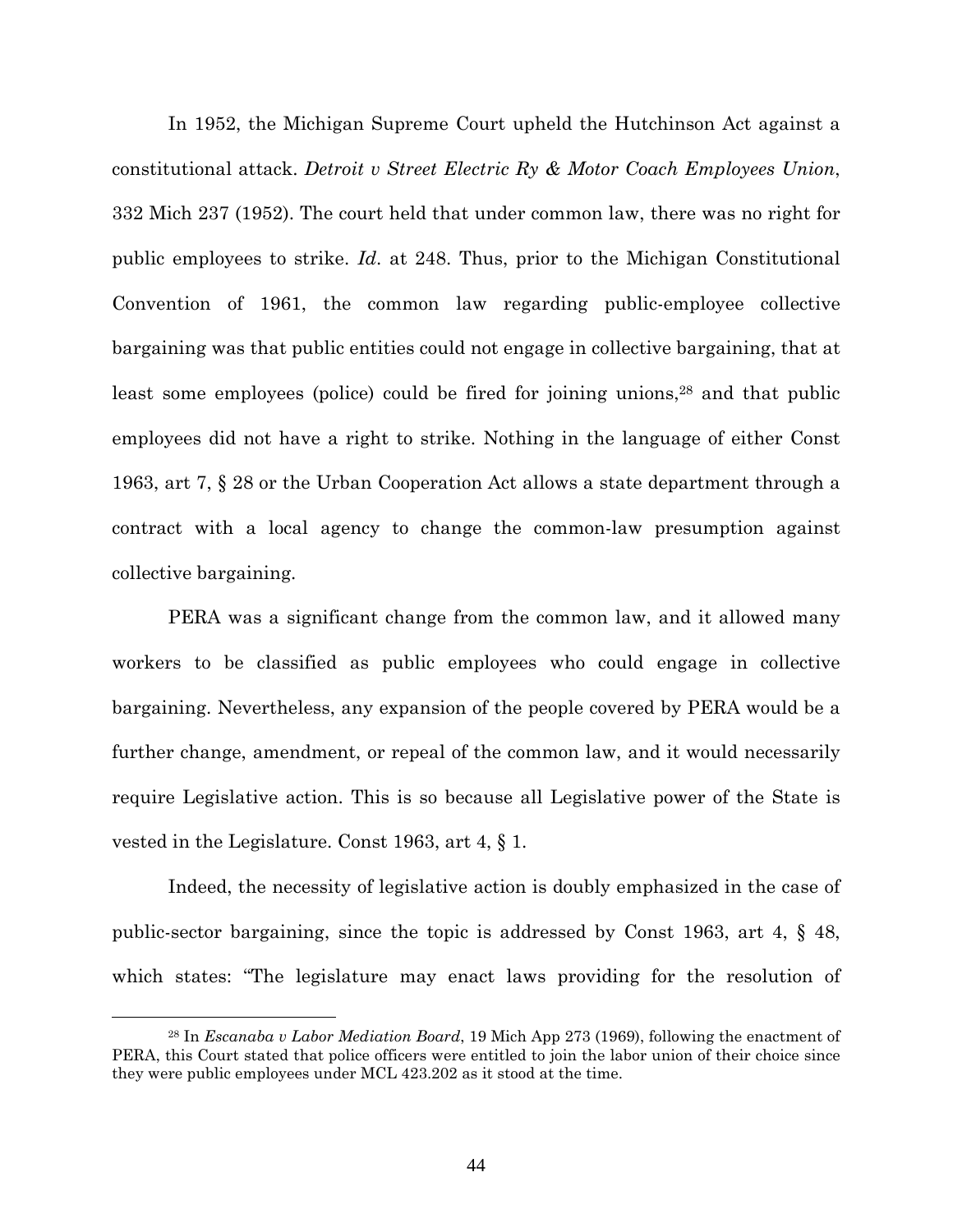disputes concerning public employees, except those in the classified civil service." The Address to the People stated in pertinent part that this provision was meant "to make it clear that the legislature has the power to establish procedures for settling disputes in public employment. The section does not specify what the procedure shall be, but leaves the decision to future legislatures." 2 Official Record, Constitutional Convention 1961, Address to the People, p 3377 (emphasis added).

In fact, in 1965, shortly after the new constitution was adopted, the Legislature exercised this power in order to change much of the law related to public-sector collective bargaining with the enactment of PERA, which principally authorized public-sector collective bargaining while retaining some portions of the Hutchinson Act, such as the prohibition on strikes by public employees.

If the state of Michigan wishes to permit the creation of a public-employee union of all private-sector day care providers who receive a state subsidy, it must accomplish this dramatic shift from the traditional employer-employee model through the passage of legislation. This is due to specific requirements of Michigan's Constitution. Note that in some states legislative action is not required. In Maryland, for example, the Maryland Court of Appeals held that under its constitution, an executive order could properly allow a union to become a collective bargaining agent for home-based day care providers in bargaining with the governor's designee. Maryland v Maryland State Family Child Care Ass'n, 966 A2d 939 (Md App 2009).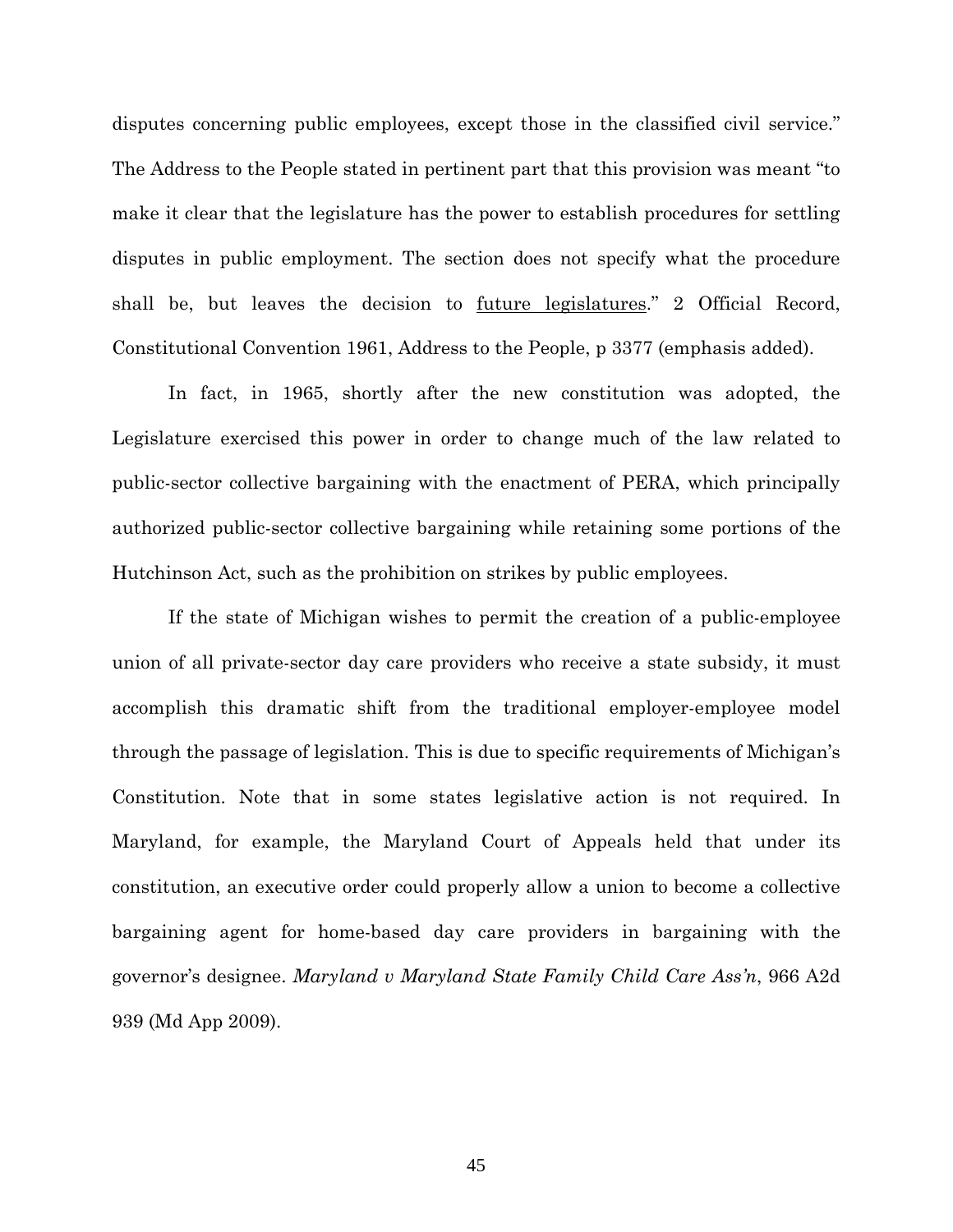But in Michigan, such a sweeping change in public-sector labor law cannot be accomplished by the executive department either on its own or in conjunction with local government. This renders improper and illegal the DHS' garnishing of purported "union dues" from the CDC subsidies legally owed to home-based day care providers who look after children from qualified needy families.